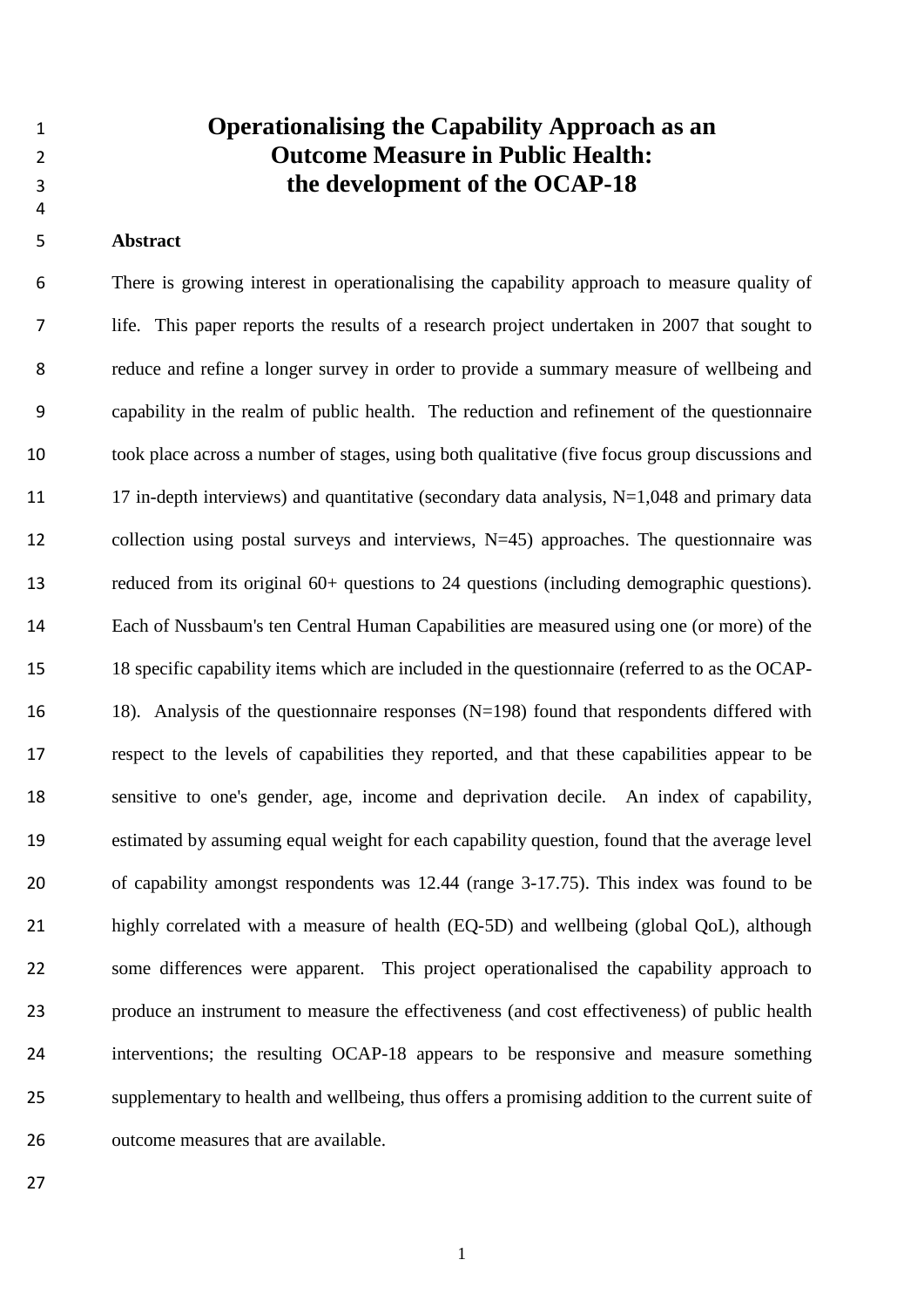- **Keywords**: United Kingdom; capability approach; public health; outcome measurement;
- questionnaire development; survey instrument
- **Word Count:** 9884 (abstract, text, references)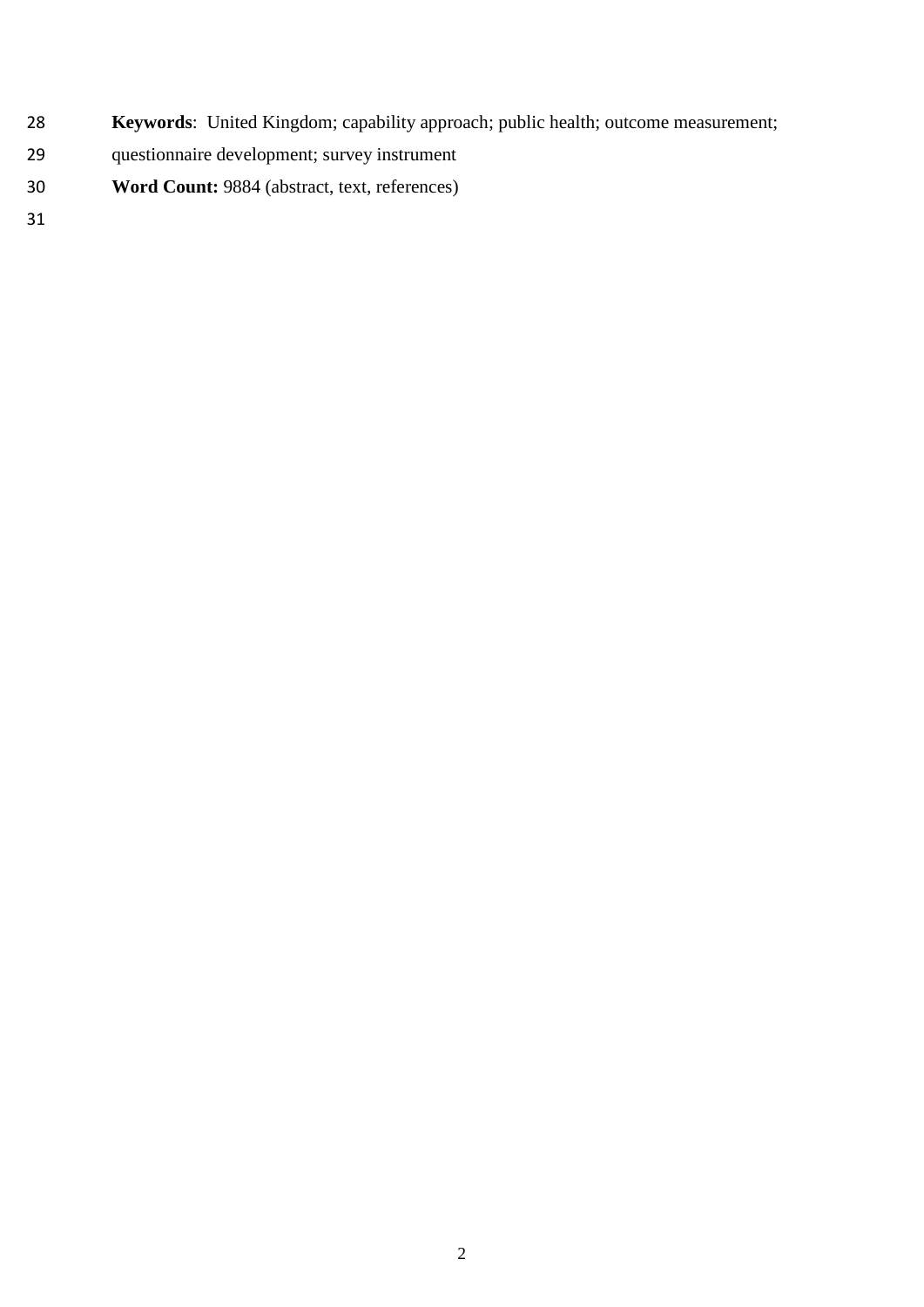# **1. Introduction**

 Public health interventions are intended to promote health or prevent ill health in communities or populations, and can be distinguished from clinical or medical interventions which intend to prevent or treat ill health in individuals (Rychetnik et al. 2002). Public health focuses in part on behavioural risk factors like obesity and smoking (Petersen, Petersen & Lupton 1996), and population-level problems of inequality and poverty (Marmot 2005; Wilkinson & Pickett 2006). This has resulted in interventions which promote public health or seek to improve population health becoming more complex; this complexity can be evident in the intervention, the outcomes or the evaluation itself (Shiell, Hawe & Gold 2008).

 This paper specifically focuses on the issue of public health outcomes. While public health interventions are predominantly interested in improving physical (and more recently mental) health, this is not necessarily their only outcome; the assessment of a broad range of outcomes is not uncommon, especially when there are a number of stakeholders involved (Sridharan, Campbell & Zinzow 2006). For example, the GoWell urban regeneration programme in Glasgow is interested in the potential benefits to both individuals and communities across various domains including housing, health, employment, the environment and crime (Egan et al. 2010). Similarly a community maternal health programme in a Malawi is not just interested in improving the health of mother and child, but also empowering women, building capacity and imparting knowledge (Lewycka et al. 2010). Such multiple and complex outcomes can pose a problem for evaluators, particularly economists tasked with estimating the cost effectiveness of such interventions.

 The aim of economic evaluation is to identify whether a proposed change in service provision is a good use of scarce resources (Drummond 2005). This requires a comparison of the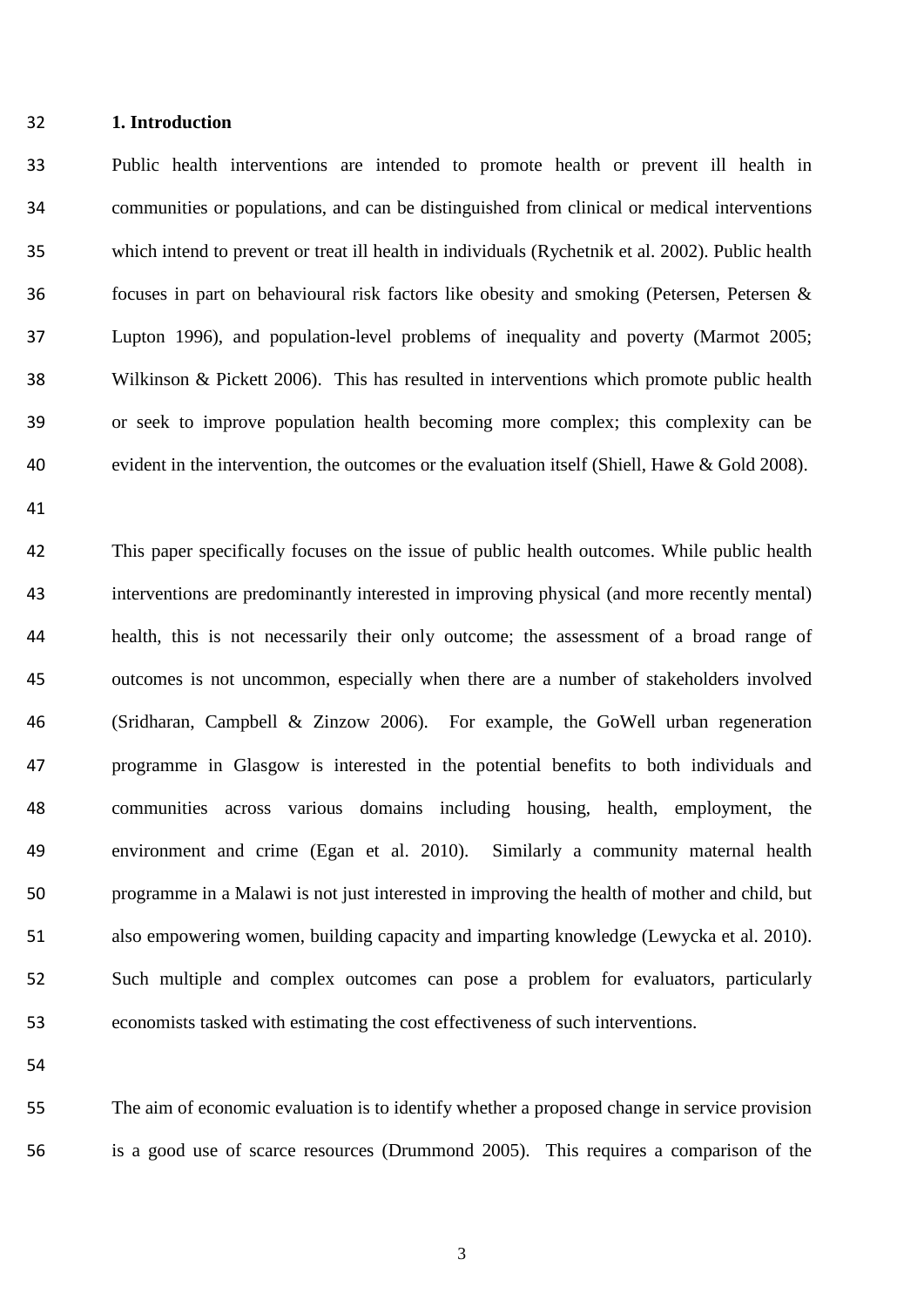additional costs associated with the change and the additional outcomes achieved by the change. The definition, assessment and measurement of the outcomes are key issues for economic evaluation. In healthcare, outcomes are commonly assessed using Quality Adjusted Life Years (QALYs) and results are presented through an incremental cost effectiveness ratio (ICER) indicating the additional costs per additional QALY gained from the intervention. Public health interventions with diverse outcomes (such as the urban regeneration programme or community maternal health programme described above) are unlikely to be wholly captured within the QALY framework. One reason for this is that most, if not all, of the multi-attribute utility instruments (MAUIs) that are used to estimate utilities or values for QALY estimation focus on *health* related quality of life (HRQoL). Therefore, QALYs and their associated HRQoL measures like the EQ-5D or SF-6D are likely to underestimate the relative benefits of public health interventions. This creates a dilemma for economic evaluation. Do we persevere with the cost per QALY approach even though we are aware it may not capture all the important outcomes? Do we present the cost and the diverse outcomes (consequences) separately (in the form of a cost consequence analysis (Coast 2004)) even though this does not provide a single answer to the question regarding the use of resources? Or do we attempt to find a new measure which can incorporate all of the outcomes of interest/importance in order to address the question of resource allocation (Lorgelly et al. 2010)?

 Sen's Capability Approach (Sen 1985; 1993) would appear to provide a possible solution to the limitations of QALYs, as it expands the evaluative space (so it can include non-health outcomes like empowerment, participation, housing, and crime) to consider whether a programme/policy/intervention enhances an individual's capability (Lorgelly et al. 2010). Previous evaluative approaches focus on subjective-wellbeing (utilitarism) or the availability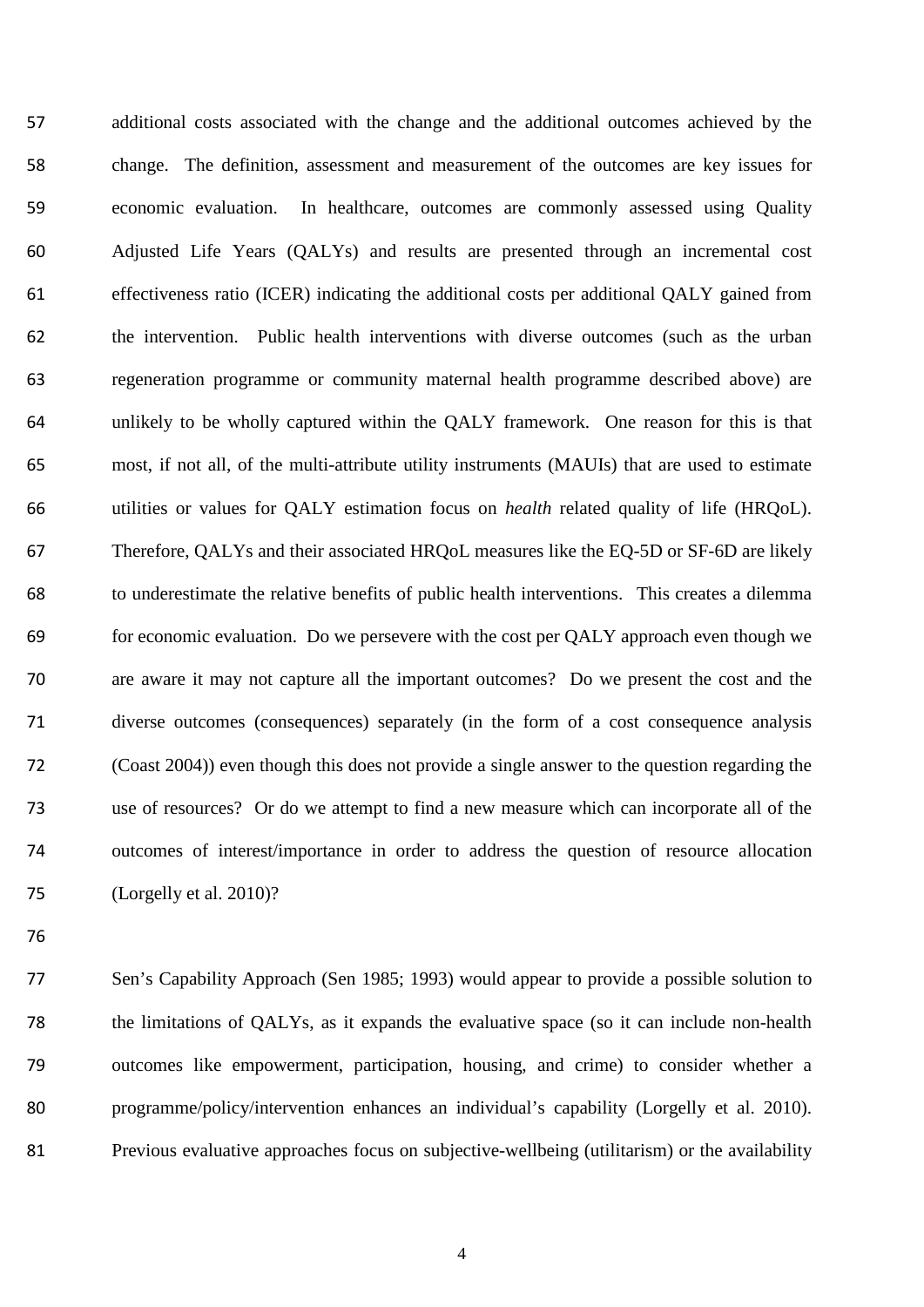of means for a good life (resourcism). The alternative paradigm of the capability approach instead suggests that the focus of wellbeing should be a set of valuable 'beings and doings' (for example being in good health or having loving relationships), which can be measured by opportunities (capabilities) or outcomes (functionings) (Sen 1992). Sen desires that policies ought to promote the "capabilities of persons to lead the kind of lives they value – and have reason to value' (Sen 1999, p.18). Of interest in its application to public health is the evaluative space; it diverges from narrow utility space, which is concerned with the pleasure obtained from the consumption of goods and services, and instead encapsulates an informational space, where evaluative judgements are about an individual's freedom. Therefore, Sen's approach is based on value judgments, which ultimately relate to an individual's capability set. Because it moves away from mental states, utility or welfare, in this sense it can be described as 'non-welfarist' (Coast, Smith & Lorgelly 2008a; 2008b).

 One of the limitations of the approach is that "Sen has not specified how the various value judgments that inhere in his approach and are required in order for its practical use (whether at the micro or macro level) are to be made" (Alkire 2002, p.3). He believes that various selection and deliberation are an intrinsic part of the approach. Nussbaum, however, has identified what she regards as central human capabilities, and provides a list of ten capabilities: life; bodily health; bodily integrity; senses, imagination and thought; emotions; practical reason; affiliation; other species; play; and control over one's environment (Nussbaum 2000). Other prescriptive capability lists also exist, which have varying degrees of abstraction and generalisation (e.g. Robeyns 2003). The existence of such lists is crucial in the evaluation of capability sets (that is, the identification of freedoms) and the subsequent operationalisation of the approach (that is, evaluating whether such freedoms are achievable).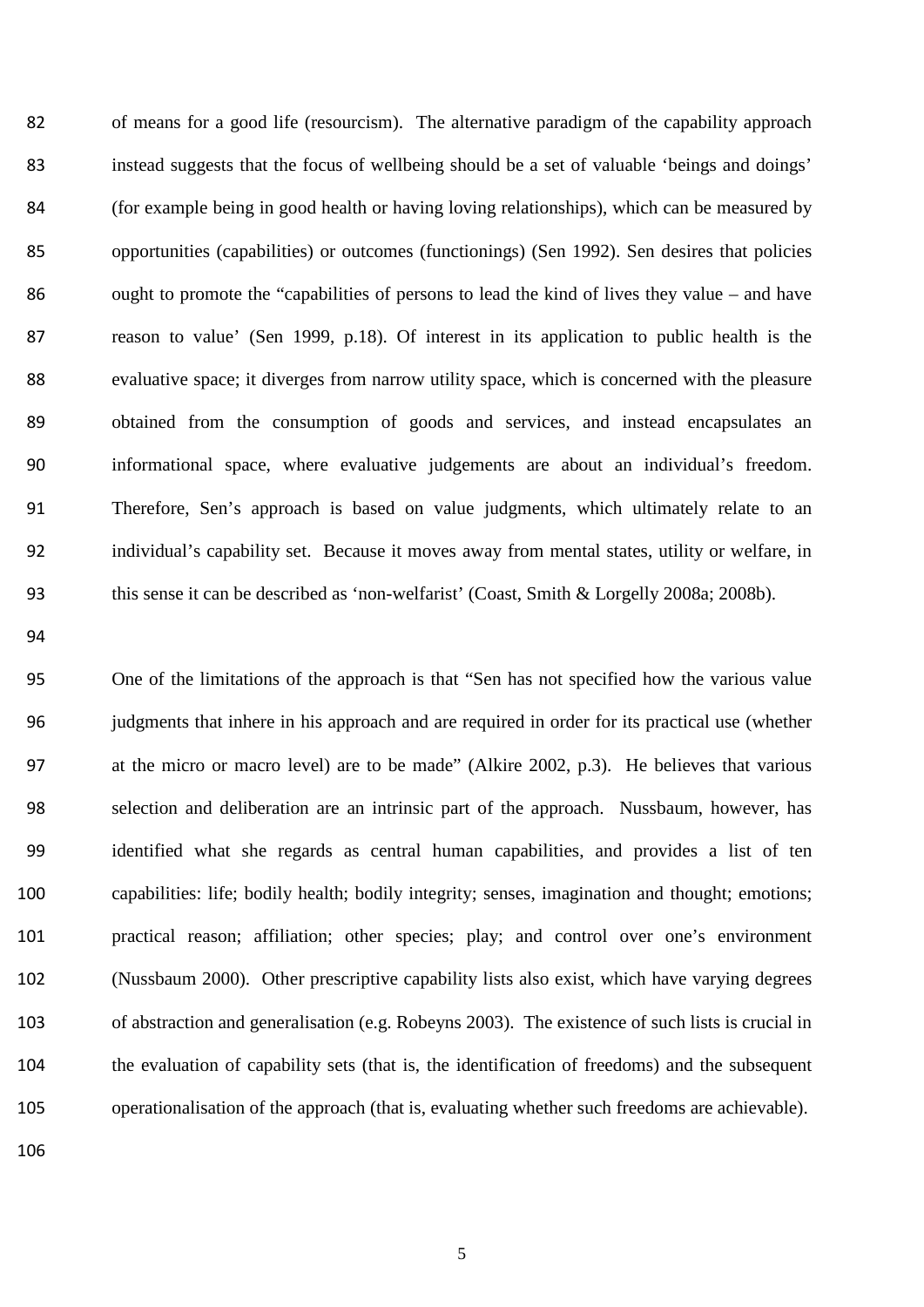This paper describes an attempt to operationalise the capability approach by refining and reducing a previously developed questionnaire (Anand & van Hees 2006; Anand et al. 2009). Anand et al.'s (2009) operationalisation of the approach, by assessing capabilities using pre- established questions, is a useful platform from which to develop a measure of outcome for use in evaluations of public health interventions. This is partly because its survey design is practical for use in large research projects which involve self-completing questionnaires or interviews. It is also a generic approach, much like the SF-36 is a generic measure of health (Ware & Sherbourne 1992), and so offers the potential to provide a summary measure of wellbeing and capability. This negates the need to develop specific instruments for every evaluation of complex public health interventions. The drawback of their approach, however, 117 in terms of outcome measurement, is that there are over 60 indicators of capability, making its usability (particularly any wide scale adoption) limited.

 This paper reports on a project which sought to further develop and refine the survey instrument as proposed by Anand et al. (2009); validate the instrument for use in public health evaluations; and propose how future evaluations might employ the capability approach. The paper proceeds by first detailing the methods used in the refinement and reduction of the questionnaire, both qualitative and quantitative approaches were employed. The methods for validating the final version of the questionnaire, using mainly quantitative analyses, are then described. Due to space constraints the results section focuses on the validation of the instrument. A discussion section concludes the paper.

```
129 2. Methods
```
 Anand et al.'s (2009) questionnaire was reduced and refined in two stages. It is important to reiterate that the questionnaire had already been used to generate information on capability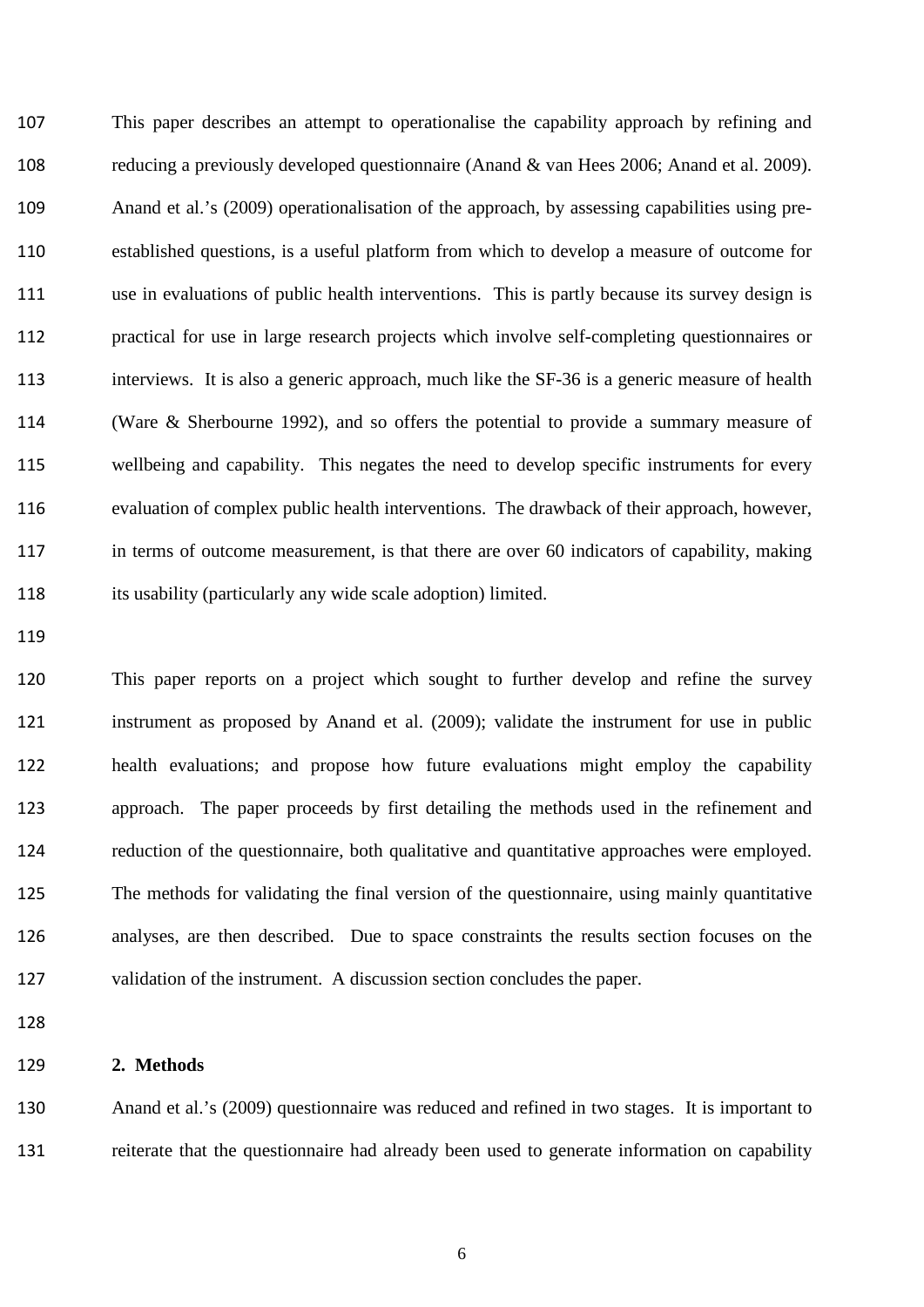(Anand et al. 2009) and as such some initial pretesting was employed in that project; this included discussions with colleagues and with the professional social research company who administered the questionnaire (YouGov). In this current study, after each stage of data collection the questionnaire was revised given the findings of both qualitative and 136 quantitative analyses that were conducted in each stage. Across the course of the project this produced three versions of the questionnaire, version 1 (that is Anand's OCAP) was employed in the first stage, version 2 was used in the second stage, while the last stage of reduction and refinement culminated in the third and final version of the questionnaire (OCAP-18), which was ultimately employed to measure capability in a population of the UK public.

 The qualitative and quantitative methods are described separately, but were employed concurrently; the approach to reduction and refinement was to remove, replace or combine questions but to do so while considering the context of the questions and their interpretation. The methodology draws heavily on research into questionnaire design (DeMaio et al. 2006; Presser et al. 2004; Sheatsley et al. 1983), as well as other work in the area of measuring capabilities (Comim 2008; Alkire, Kakwani & Silber 2008).

 The project received ethical approval from the University of Glasgow's Medical Faculty Ethics Committee (FM00606).

# *2.1. Qualitative methods – focus groups (Stage One)*

 Qualitative data from focus groups have been identified as being particularly useful for informing the actual content of scale construction (Barbour et al. 1999). Focus groups can be used to refine information previously known about a topic, and they can also stimulate new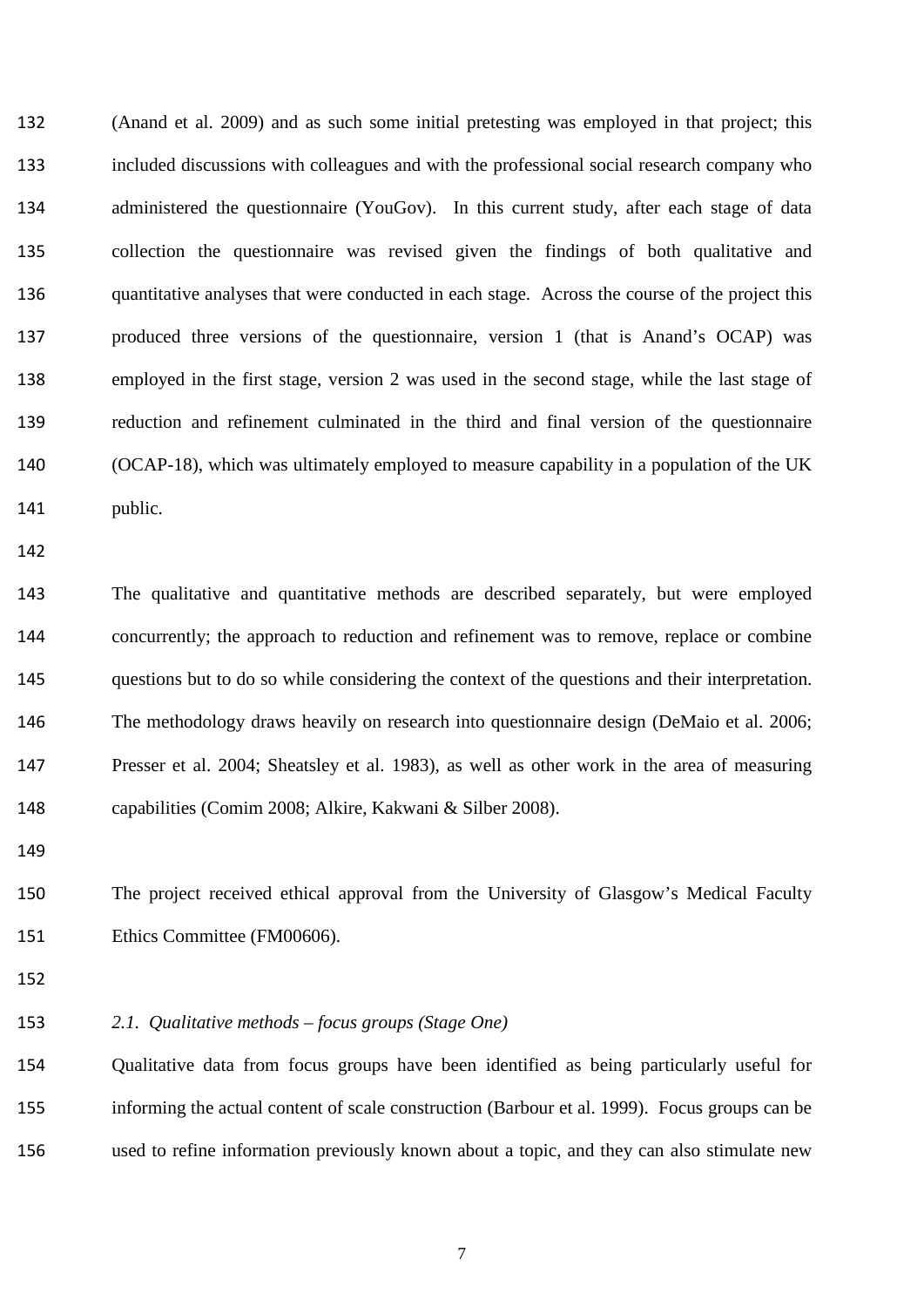ideas or concepts and offer the opportunity to collect data from group interactions, exploring issues that individuals in a one-to-one interview may not raise. For this reason focus groups were employed in the first stage.

 There was an attempt to target recruitment of the focus groups in order to include a plurality of voices (Silverman 2009); young, middle-aged and older individuals as well as individuals from affluent and deprived areas were purposively sampled from various community groups in Glasgow, United Kingdom – including a book group, a carers group, a youth group, a mental health service user group and a group recruited from the University. Five focus groups were organised, with approximately eight individuals in each group; participants were offered nominal monetary compensation for their time and effort.

 Focus group participants were told they would be participating in a study that sought to develop a tool to evaluate public health interventions, and that discussions would centre upon notions of health and wellbeing. After consent was gained the groups commenced with participants being asked to complete two sections of the questionnaire and discuss their views towards the meaning of the questions and their general understanding of the questions. Note that in a pilot focus group, participants were asked to complete the whole questionnaire, and then focus on a specific section, but this was found to be too time consuming. As there were five focus groups, the questionnaire was split into five logical sections, and each group discussed two sections, such that each section was discussed by two groups, thus providing maximum crossover for minimal effort.

 Focus group participants were encouraged to interact with each other rather than respond individually with the moderator. Focus group participants were asked to identify any specific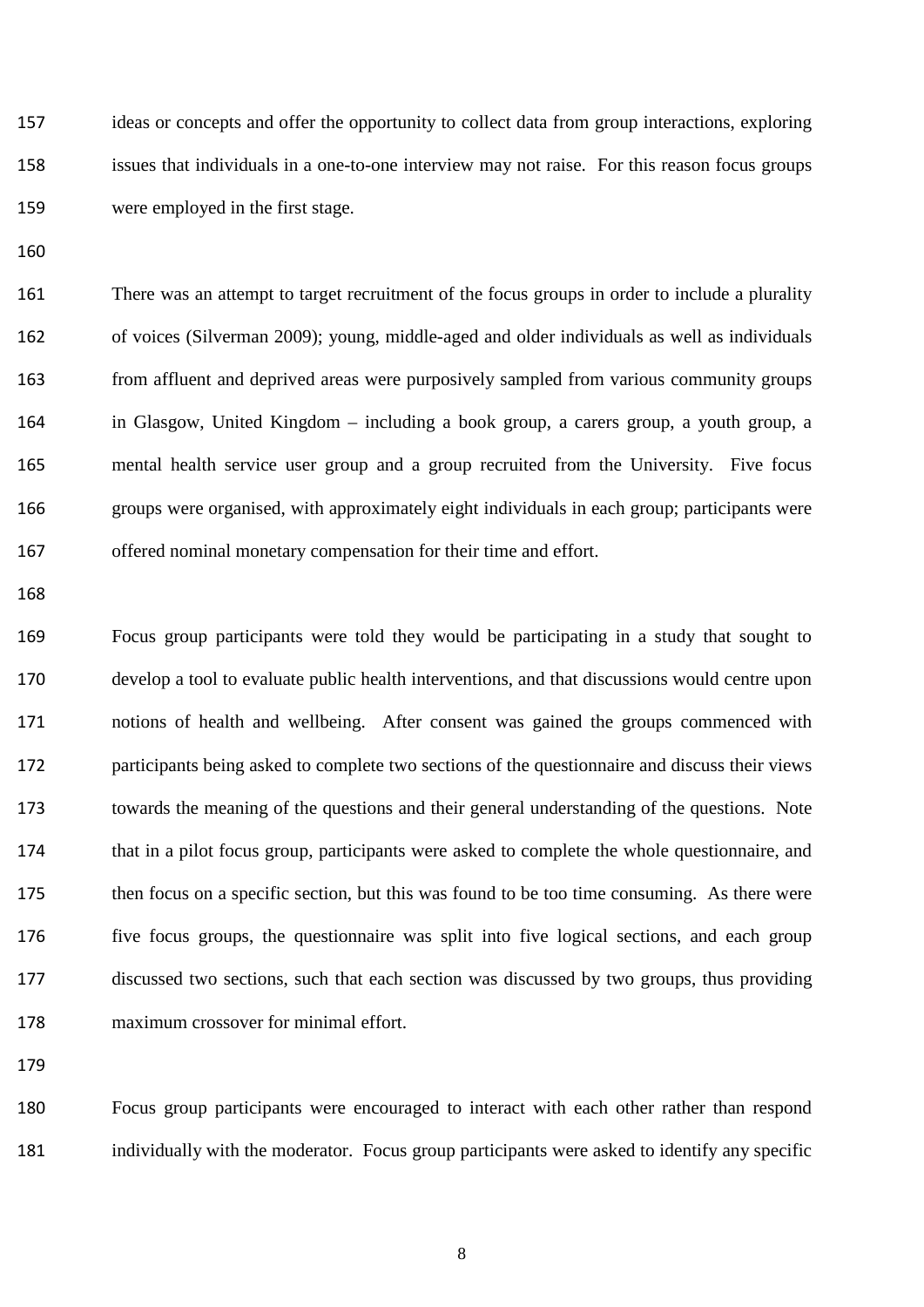questions they found problematic, confusing or objectionable. Those questions identified during this process, were discussed in detail amongst the group, in an attempt to determine if there was a consensus within the group or if the issue was just held by one individual. The general layout of the questionnaire and other aesthetic issues were also discussed. Discussions of the questionnaire constituted the first part of the focus group discussion.

 The second part of the focus group discussion involved participants reading two vignettes before being asked to make normative statements about the vignettes, including the individual involved and their set of social circumstances. Vignettes allow for beliefs, attitudes, values and norms to be revealed in a context-specific way (Finch 1987). It is a method which acknowledges that meanings are social and it provides a way to express meanings which do not restrict the participant to choices which may be contrary to their belief (as can happen in survey methods) (Finch 1987). Lay perceptions of health and wellbeing may not be easily conveyed, as it is a broad subject area that individuals may find difficult to articulate if they have not previously considered it in any meaningful and systematic way. Additionally, some people may not wish to divulge personal information about themselves. As such, vignettes provide a means to overcome these issues by encouraging responses from participants in the way that they are prompted to consider a topic and to do so with their 'personal world' protected through distance.

 The vignettes that were discussed by each focus group are presented in Appendix 1. The purpose of the vignettes was to explore participants' lay understandings of both this explicit capability and capabilities more generally. Additionally, the value participants placed on this capability and their beliefs around how they could practically achieve a capability, such as this, within their own life context was examined. The moderator probed for contextual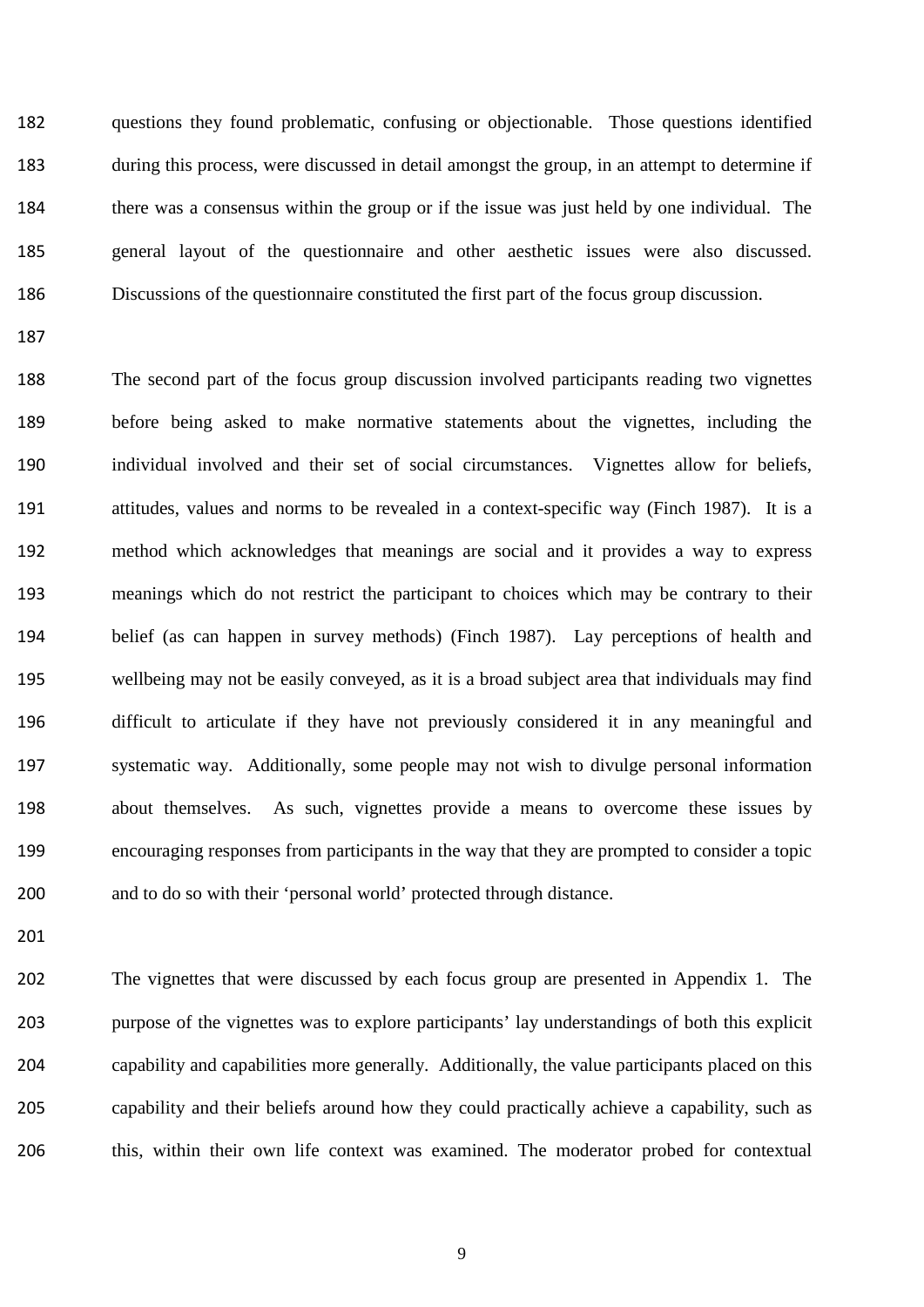influences impacting on their understanding and views towards capabilities. Common themes to emerge were fed back to participants at the end of the discussion to verify the views and beliefs that participants provided. All focus group discussions were audio recorded (with verbal consent from participants) and transcribed verbatim; these were supplemented with field notes taken by an observer noting the non-verbal interaction in the group. The vignettes focused on Nussbaum's capability of 'life', that is "being able to live to the end of a human life of normal length; not dying prematurely, or before one's life is so reduced as to be not worth living" (Nussbaum 2000, p.78). The vignettes differ in terms of the situation that the individual is exposed to, both externally (the Calton is a very deprived area of Glasgow, while Bearsden is very affluent) and internally (drinking, smoking, diet and exercise); and as such were to probe for contextual influences impacting on their understanding and views towards capabilities. During discussions around the vignettes, the moderator probed for participants' views on life expectancy so to assess the value participants' placed upon this capability. The moderator noted common themes to emerge and fed this back to participants at the end of the focus group to verify the views and beliefs that participants provided. All focus group discussions were audio recorded (with verbal consent from participants) and transcribed verbatim, and these were supplemented with field notes taken by an observer noting the non-verbal interaction in the group.

 The analysis of the focus group data was dictated by the fact that the focus groups had a dual purpose: to gather information on the usability and user comprehension of the questionnaire, and to gather information on participants' views towards their health and wellbeing. In the first instance, the transcripts were reviewed to extract information on comprehension problems for each questionnaire item. As the same questions (sections of the questionnaire) were discussed by two groups, the transcripts from both groups were analysed together. The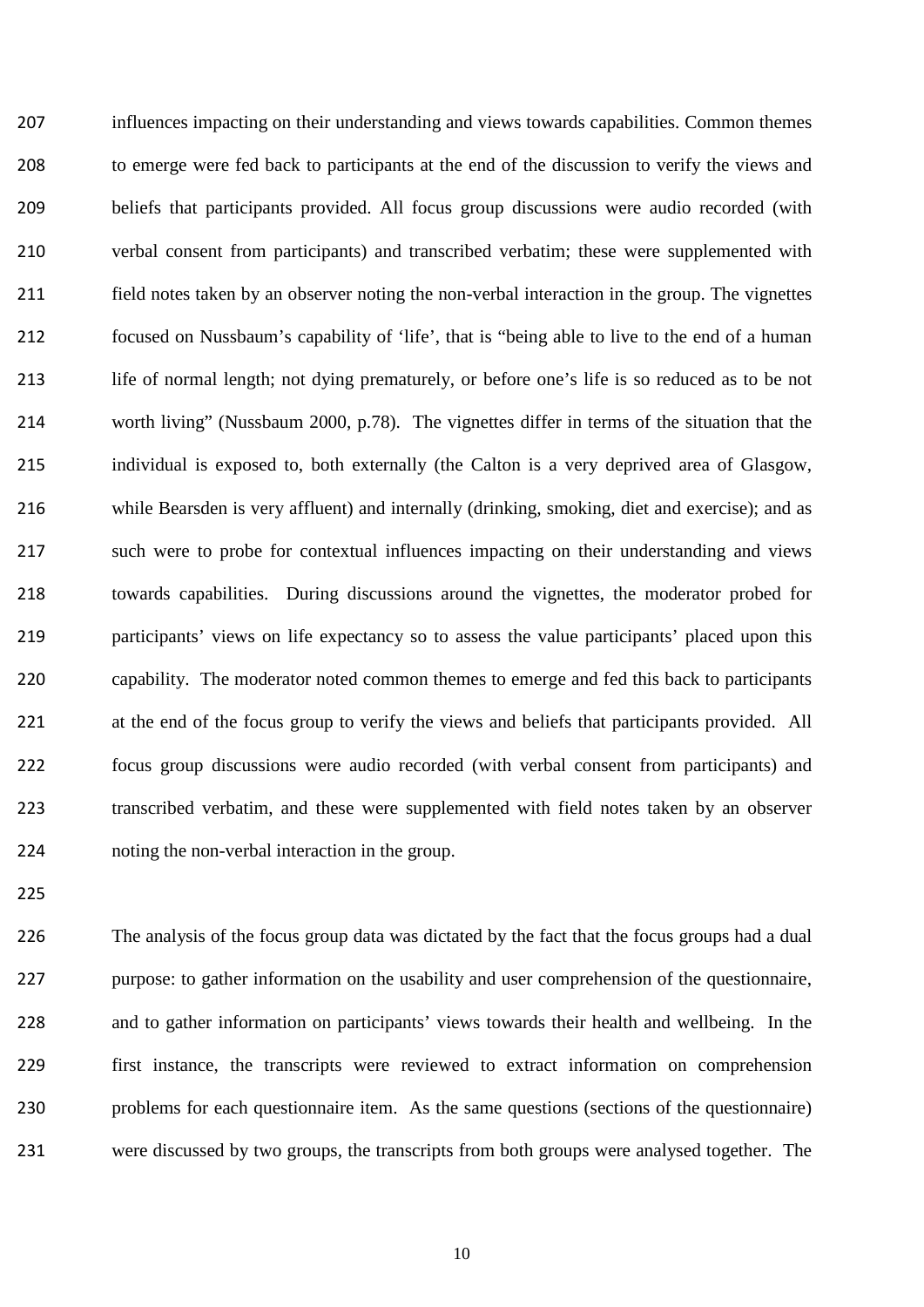groups differed in composition and these confounders (age, gender or social status) were considered during the analysis. The data from the vignette discussion were analysed thematically both within and across groups (Aronson 1994). Emerging themes identified by the primary coder were discussed with other members of the research team in order to verify the analysis. During this stage, competing and alternate explanations were considered in order to ensure the analysis is verifiable and therefore ensuring the trustworthiness of the data (Tashakkori & Teddlie 1998).

### *2.2. Qualitative methods – cognitive interviews (Stage Two)*

 Cognitive interviews were employed in the second stage of the study, after the first revision of the questionnaire had been completed. The interviews were used as a further means of pre-testing and to check for face validity. Semi-structured interviews have been used extensively to capture data that can assist with survey development (Prieto, Thorsen & Juul 2005; Storck et al. 2006; Wamcata et al. 2005). Used in this way, the semi-structured technique can identify salient issues and explore meanings attached to particular items. Conducted alongside a questionnaire they can reveal the process of replying to the survey questions from the respondent's perspective. Cognitive interviews can unpack the four stages respondents work through in order to reply to a survey question: comprehension (understanding the question); recalling information; judgment (deciding upon the question relevance); and response (formulating an answer in the format provided by the interviewer) (Willis 2005).

 Interview participants were identified using a postcode address file (PAF) to identify postal addresses in the Greater Glasgow area. A random sampling algorithm (based on postcode sectors), stratified to over-sample in deprived areas to compensate for the expected low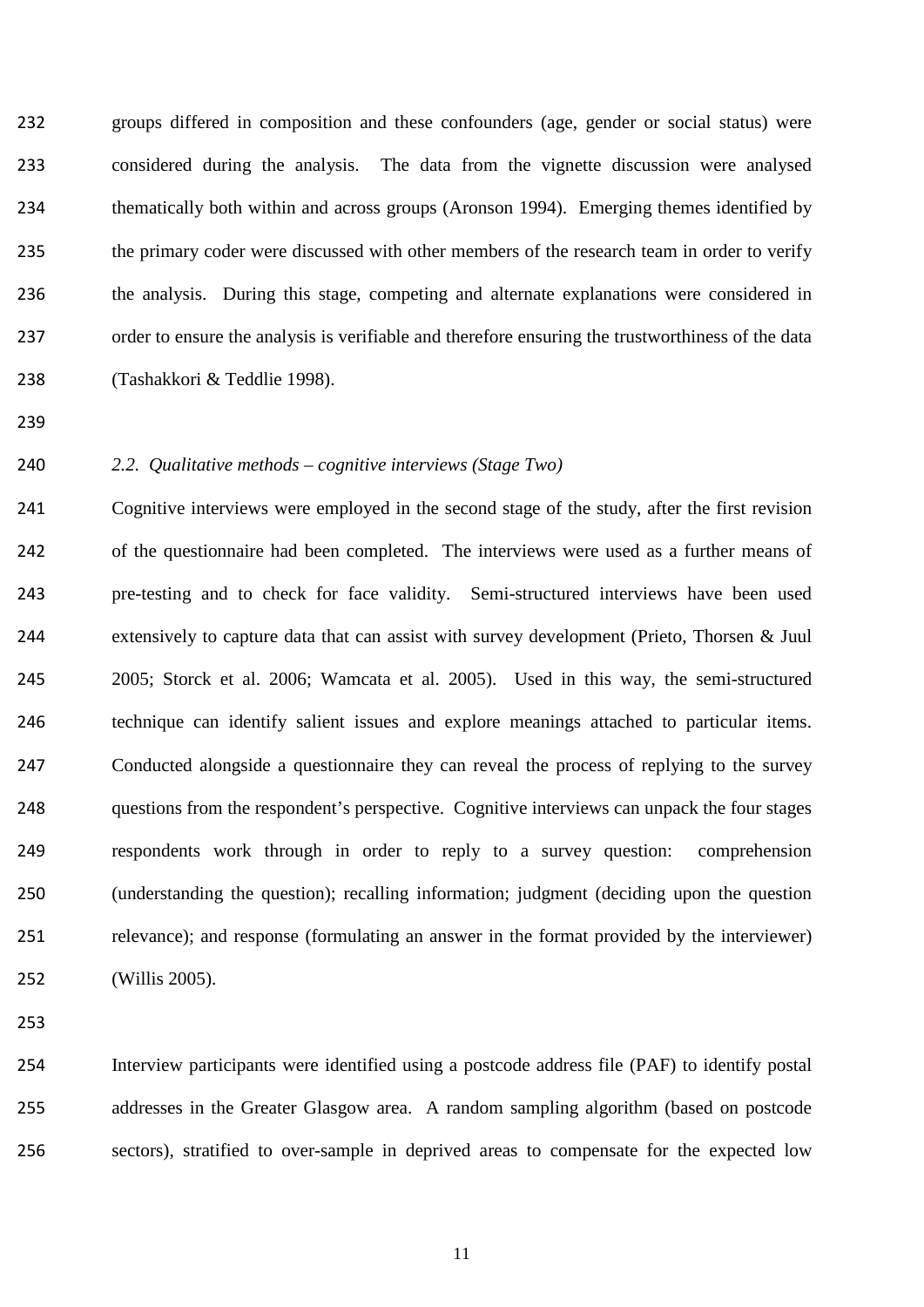response rate in such areas, selected 400 addresses to which invitations for interviews were sent. It was envisaged that around 30 semi-structured interviews would be conducted; however, in practice this could be less if saturation was reached before all 30 interviews are conducted. In total 37 individuals indicated an interest in being interviewed and saturation was reached after 17 interviews.

 The interviews began with participants completing the questionnaire and then responding to questions, which sought to understand participants' comprehension of and difficulties with the questionnaire. The interviewer utilised the 'verbal probe' technique, to explore the basis for the response; this is an increasingly common technique, used as an alternative to 'think aloud'. General probes ('How did you arrive at that answer?') were used along with specific probes to explore comprehension and recall. Particular attention was paid to questions requiring revision, or new questions introduced during the previous stage. Interviews were kept to no more than one hour to avoid respondent fatigue. All interviews were recorded on digital recorders (with the respondent's consent). Individual transcripts were read repeatedly by the qualitative researcher and coded according to identified emerging themes; subsequent recurring themes were then identified across the transcripts. Another member of the research team also read a sample of transcripts and the thematic analysis was jointly discussed until a consensus was reached on the main themes to emerge.

# *2.3. Quantitative methods – factor analysis (Stage One and Two)*

 The data previously generated through the YouGov web survey (Anand et al., 2009) were also analysed in stage one of the project. The original survey, while internet based, was essentially identical to the first version of the paper based questionnaire employed here. 281 Anand et al.'s survey elicited a large amount of data (N=1,048), such that considerable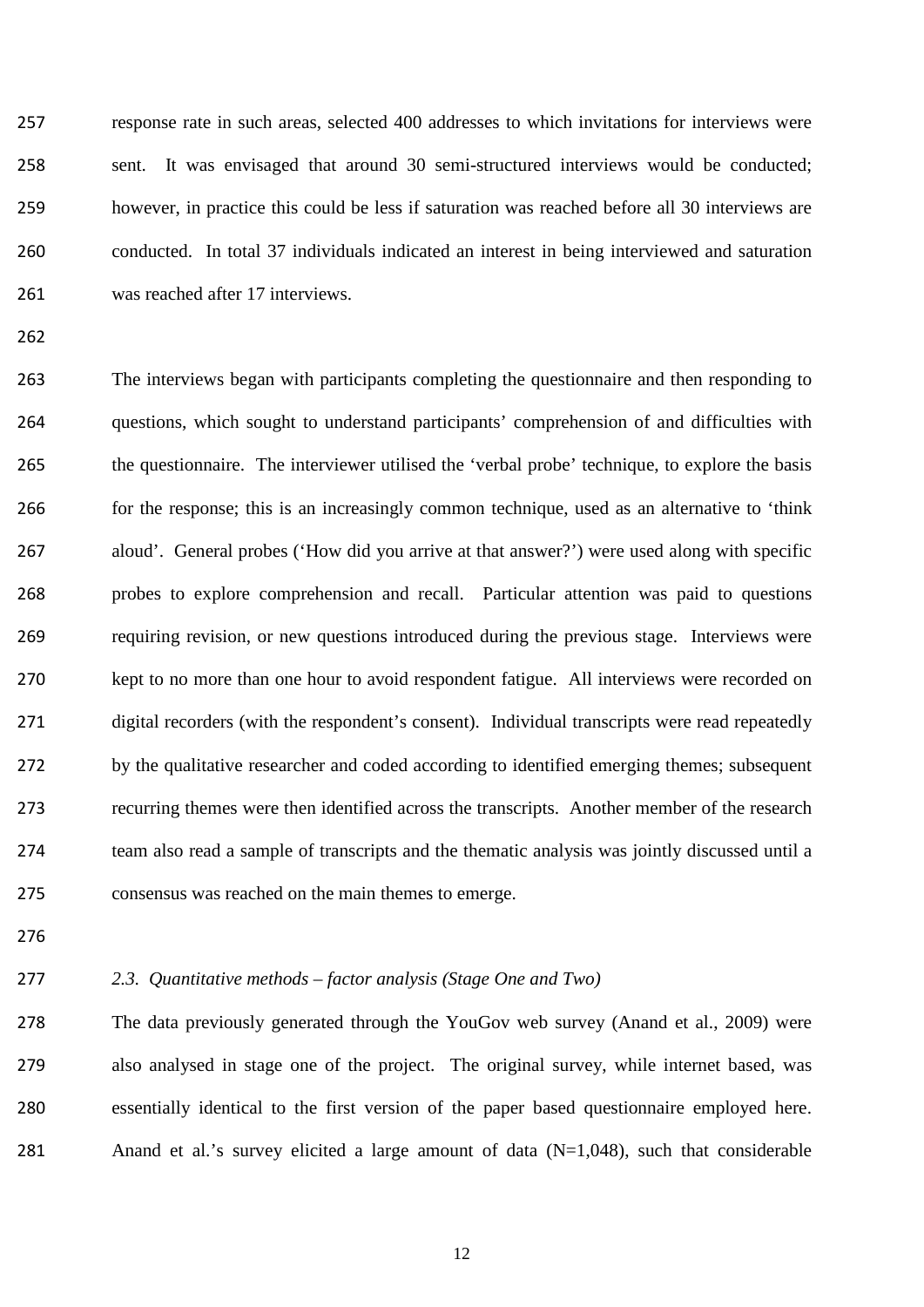quantitative analysis could be undertaken. In the first instance, the responses to each question were tabulated to provide some sense of how often the range of answer options was utilised (most questions offered one of seven answer options, e.g. agree strongly, agree moderately, agree a little, neither agree nor disagree, disagree a little, disagree moderately, disagree strongly). If the range of answers was not widely used then this implied that the questionnaire could be refined in terms of simply reducing the number of answer options available. This is in keeping with Comim's (2008) suggestion regarding the choice of categories to appropriately represent the scale.

 Subsequent analysis employed factor analysis, a statistical technique which aims to simplify complex sets of data, by attempting to describe correlations between variables (Klein 1994; Lelli et al. 2008). It does so by identifying a set of factors with factor loadings, that is the correlation of a variable with a factor. In this sense it can be used for item reduction, identifying questions that may have similar loadings, suggesting one of them, although not necessarily identifying which one, is redundant. For example in the OCAP questionnaire there were some 15 questions encompassed within one item (Nussbaum's 'affiliation'), so one might expect that a number of these questions are redundant. In the first instance 'factor analysis of the whole' was undertaken, whereby all questions were considered together and the analysis sought to identify whether the pattern of factor loadings was as expected. If each question (or group of questions) is independently and accurately measuring one of the ten explicit capabilities as put forward by Nussbaum, then ten factors should be evident from the factor analysis. However, given that there are multiple questions for some capabilities (and not for others – which could introduce problems of dominance into the analysis), 'factor analysis of the parts' was also undertaken; that is for specific capability domains (within) factor analysis was carried out to see if some questions were more dominant that others.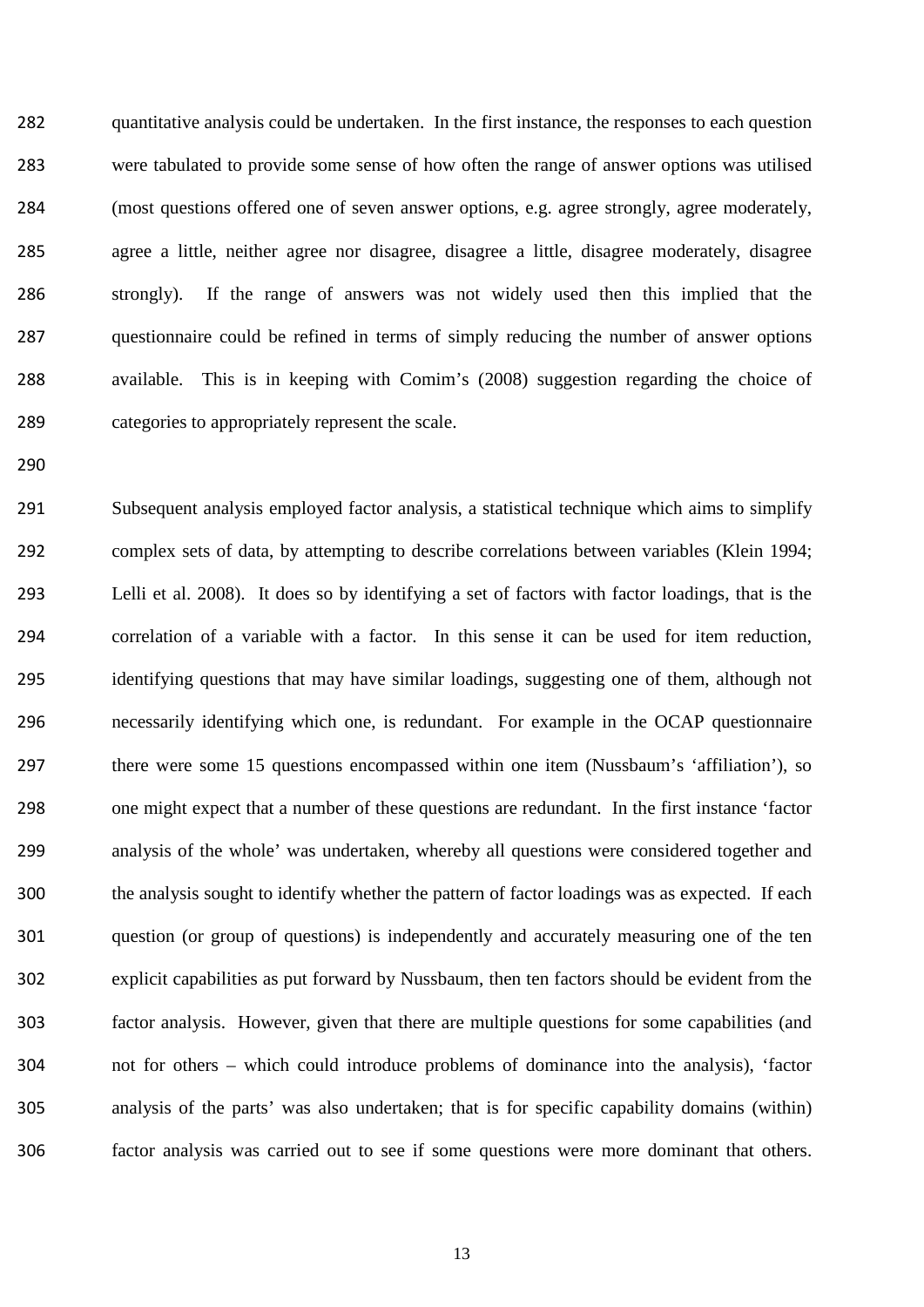This, together with simple correlation plots, provides further insight regarding potentially redundant questions.

 Factor analysis was also employed in the second stage. In addition to the cognitive interviews using version 2 of the questionnaire, this version of the questionnaire was also sent out to 200 randomly selected households in the Greater Glasgow area (using the same sampling approach described above). The questionnaires completed during the interviews were combined with the postal questionnaires, and the complete sample (N=45) was again subjected to response category analysis (that is tabulation of frequencies to compare the distribution of responses) and factor analysis. Additional comparative analysis compared two versions of the postal questionnaire, half of the postal sample received a questionnaire where the answers read positively from left to right ('difficult' to 'easy', 'unsafe' to 'safe') and the other half received a questionnaire where the answers read negatively from left to right ('easy' to 'difficult', 'safe' to 'unsafe'). These were used to test for response set bias, that is the tendency for respondents to answer a series of questions in a certain direction regardless of their content (Fox & Tracy 1986).

 Note that all but one question (in all versions of the questionnaire) had categorical response options. The life expectancy question, which corresponds to Nussbaum 'life' capability "Being about to live to the end of a human life of normal length …" asked respondents to provide an estimate of their life expectancy given their family history, dietary habits, lifestyle and health status. In order to put this question into the context of a capability, the difference between one's actual life expectancy (given each respondent's age and gender, as estimated from life tables for Glasgow City) and predicted (or expected) life expectancy (as reported by respondents) was calculated. This deviation in life expectancy is used in all analyses.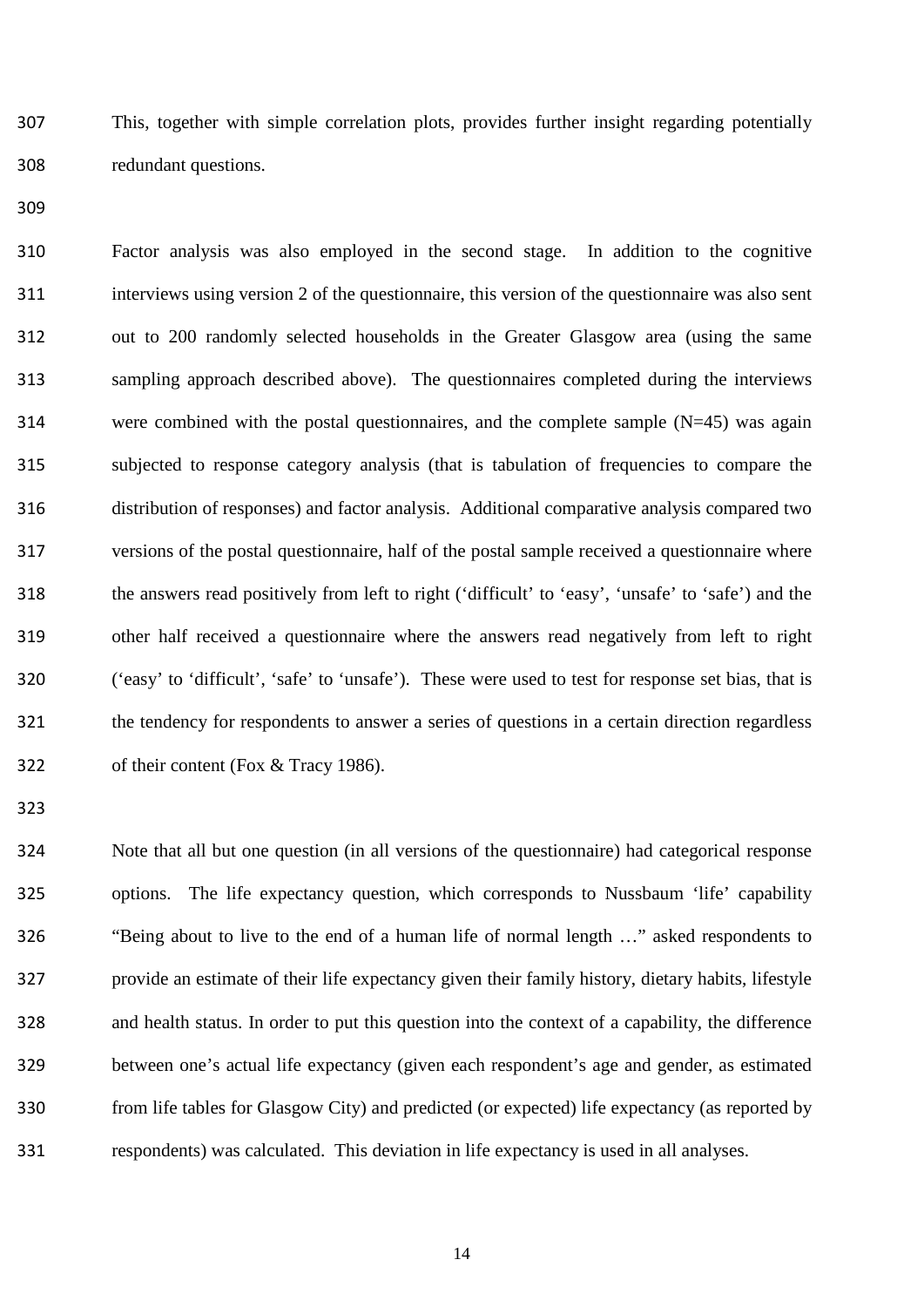# *2.4. Process of reduction and refinement*

 The first reduction and revision of the questionnaire was informed by the quantitative analysis of the YouGov responses and also by the emerging themes from the qualitative analysis of the focus group data. An advisory panel, consisting of the five members of the project team and two experts in the field, convened and each of the 64 questions were discussed in turn in relation to the qualitative and quantitative findings. Essentially the qualitative analysis was informative for question refinement, while the quantitative analysis was more informative for question reduction, although there were instances where the findings overlapped, for example where reduction/removal was supported by both the quantitative and qualitative analysis. Initially it was proposed that collective agreement from all members of the panel was required to remove or revise a question, but in practice, due to variations in opinions, the decision often came down to a democratic vote with majority rule.

 The questionnaire was revised (version 2) and then subjected to a second stage of reduction and revision, as described above. Again the advisory panel met, results were presented and issues raised were discussed and a majority consensus was required to remove or revise a question. This resulted in the final version of the questionnaire, version 3 (subsequently referred to as the OCAP-18).

### *2.5. Validation of the reduced/refined questionnaire*

 In order to validate the condensed questionnaire the final stage of the project tested this version (version 3). Further semi-structured interviews were employed, loosely following the previous 'verbal probe' technique, and it was also sent out as a postal survey. These interviews additionally allowed us to explore respondents' values and preferences regarding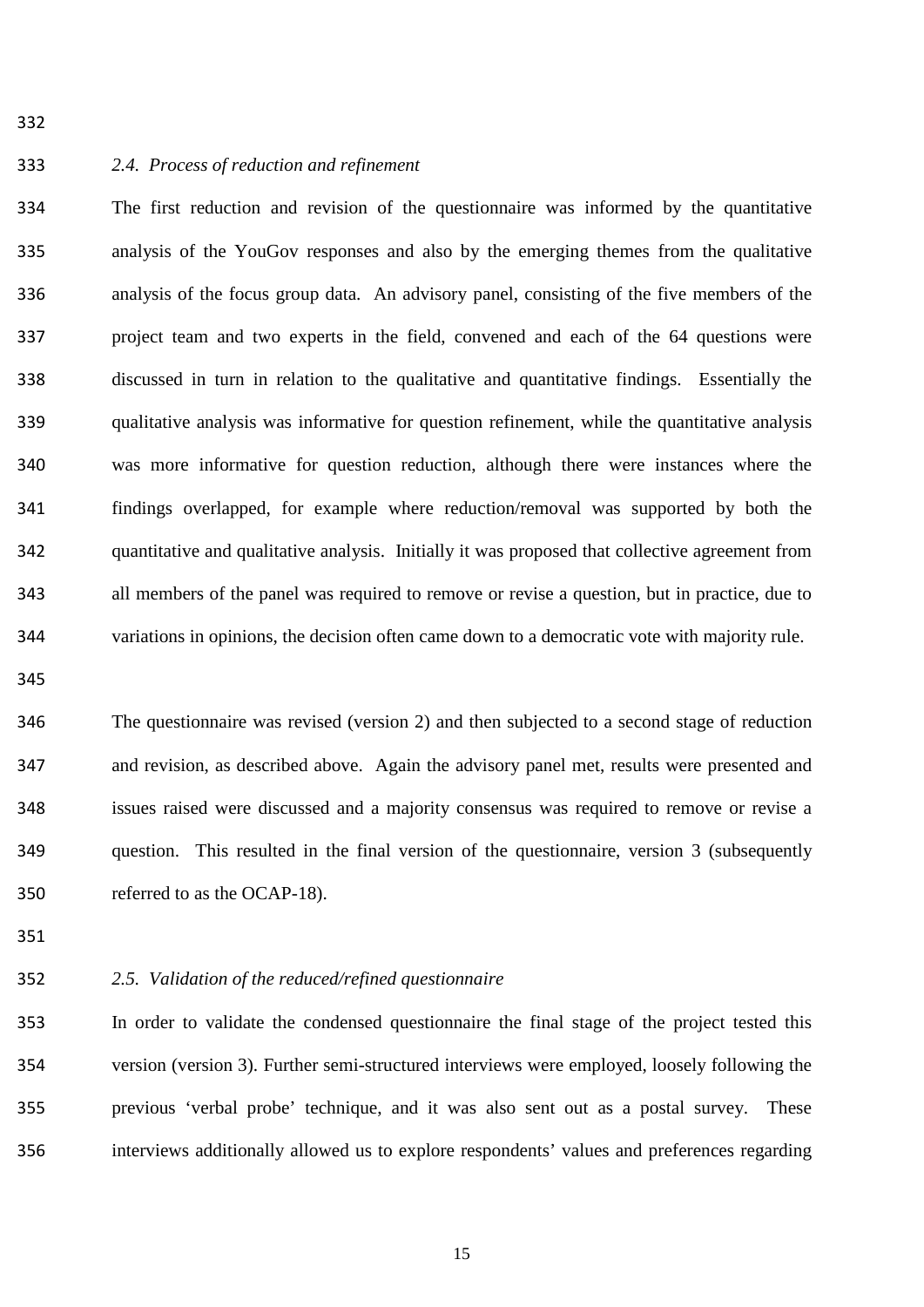functioning and capability (see section 2.6). The questionnaire included the reduced and refined set of capability questions (the OCAP-18 instrument), questions relating to respondents socio-demographic status (gender, age, race, education level, employment status, marital status, income, etc), and personality questions. It also included two commonly used quality of life (QoL) instruments, the health-focused EQ-5D-3L and the wellbeing-focused global QoL scale.

 The EQ-5D-3L is a commonly used measure of health status in health economics. Five questions/domains each with three levels are used to elicit information on an individual's health profile. Each profile corresponds to a tariff (a utility, value or preference) which was estimated from interviews with the general public (EuroQol 1991). A value of 1 represents perfect health and 0 represents dead, although there are some states considered to be worse than dead. The global QoL scale is argued to provide a *global* – that is overall – estimate of QoL; as it is a single question it is distinguished from other *total* measures of QoL which aggregate across items (Hyland & Sodergren 1996). Its creators argue that it provides a nomative overall judgment made by the respondent, of all the different aspects of what the respondent means by QoL and is therefore devoid of any researcher imposed value. It is a categorical rating scale with labelled end points (100 is perfect quality of life and 0 is no quality of life) and eight additional quantifiers placed at defined points (as determined by research subjects) along the scale.

 Personality profiles offer further understanding of the traits of respondents, and may help explain variations in capabilities. Personality has been found to be highly correlated with life satisfaction (Schimmack et al. 2002; 2004), and others have used it as a measure of psychological capital when analysing the capability approach from a stocks and flows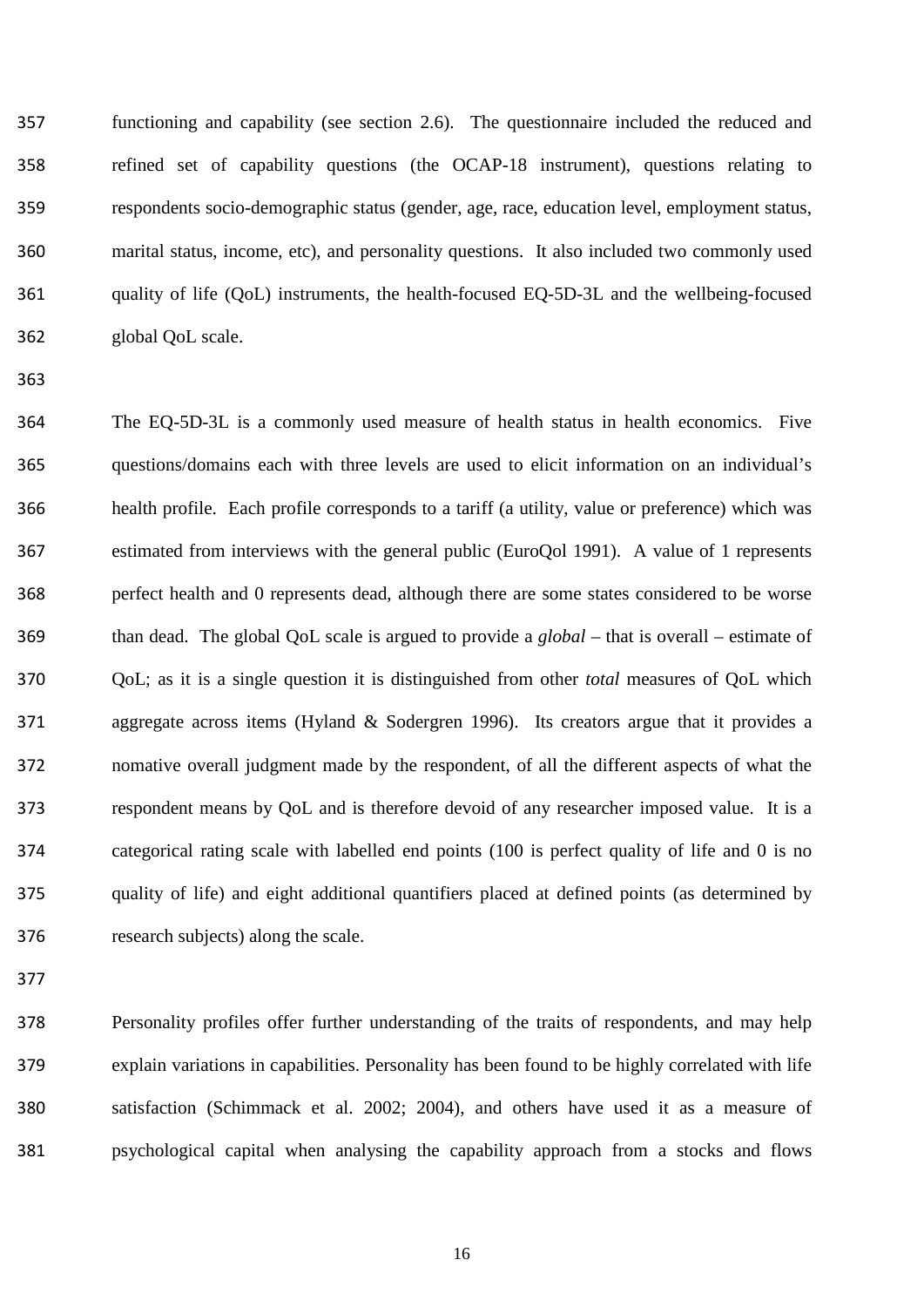| 382 | approach (Muffels & Headey 2009). To measure personality a brief inventory was included,       |
|-----|------------------------------------------------------------------------------------------------|
| 383 | ten questions which assessed extraversion, agreeableness, conscientiousness, emotional         |
| 384 | stability and openness to experiences (Gosling, Rentfrow & Swann 2003).                        |
| 385 |                                                                                                |
| 386 | 2.5.1. Validation dataset                                                                      |
| 387 | The PAF was again employed as the sampling frame, and 1000 private residential addresses       |
| 388 | in Glasgow City were randomly sampled (with some stratification for deprivation) to receive    |
| 389 | a postal questionnaire. While an additional 400 households (again stratified but with          |
| 390 | convenience sampling) were sent invitations for interview.                                     |
| 391 |                                                                                                |
| 392 | The data collected from the interviews and returned postal questionnaires were analysed        |
| 393 | together. Each of the individual capability questions was considered in terms of the mean      |
| 394 | response, but also in terms of variation to understand the use of the categorical response     |
| 395 | options. Note, as described above, reported life expectancy was compared to actual life        |
| 396 | expectancy (given life tables) and the analyses considered deviations in life expectancy.      |
| 397 | Correlations across individual capability questions were also explored, this particularly      |
| 398 | focused on questions contained within the same Nussbaum capability domain to understand if     |
| 399 | there was scope for further refinement. Factor analysis was again used to determine if further |
| 400 | refinement or reduction was possible.                                                          |

- 
- 

# *2.5.2. Assessment of subgroup differences*

 Inequalities in reported capabilities were explored; four groupings or types of inequalities were of interest: deprivation (as measured by Carstairs deprivation deciles, taken from respondents' postcodes (Morris & Carstairs 1991)), income, gender and age. In order to undertake meaningful comparisons it was necessary to combine some of the categories for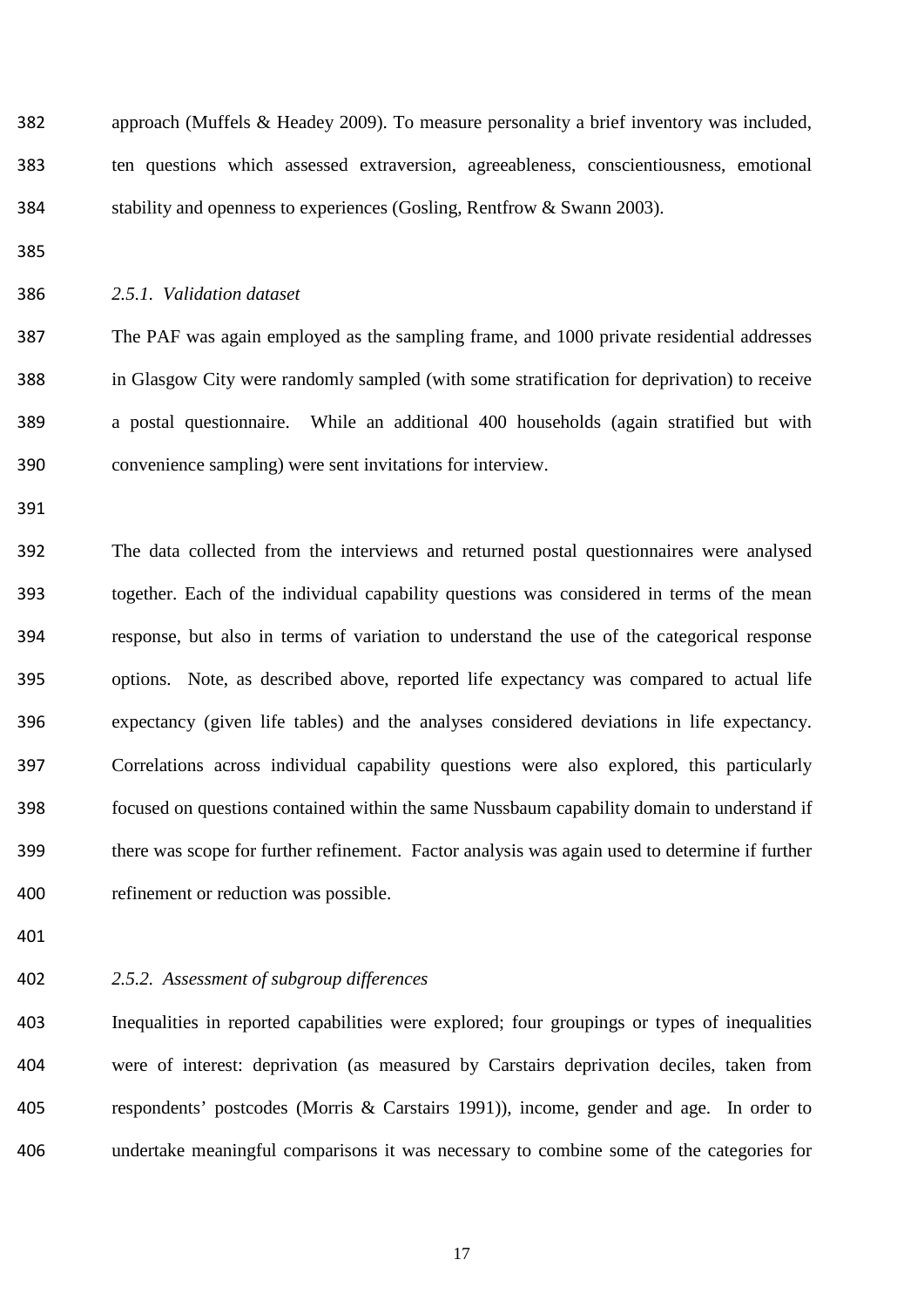both deprivation and income. Three deprivation groups were created, those in postcode sectors with a deprivation decile of 1 to 6 were grouped together, as were those in postcode sectors with a deprivation decile of 7 to 9. The final group included respondents who resided in deprivation decile 10 (considered to be the most deprived postcode sectors in Scotland in 2001). Likewise, household income has been grouped into 4 groups of: less than £10,000 per year; between £10,000 and £20,000 per year; between £20,000 and £40,000; and household income greater than £40,000 per year. Age was categorised as less than 40 years old, between 40 and 60 years old and greater than 60 years old. Significant differences were examined using a chi-squared test (except the comparison of mean deviations in life expectancy which was undertaken using an F test).

### *2.5.3. Estimation of an index of capability*

 The instrument (the set of capability questions) would be of most use if the questions could be collapsed into an index, such that a single number could be generated and compared. This would mean that every individual would have an index of capability, and for evaluation purposes the index could be estimated at multiple time points, and improvements (or reductions) in capability could be easily measured. There are, however, two criteria that must be satisfied in order to estimate an index of capability. First it is necessary to consider whether the instrument itself is actually measuring capability, and whether a different composite instrument (with different questions and/or domains) might exist. Secondly, it is necessary to consider the weights (or tradeoffs) of the different components of the instrument (that is the specific capabilities) and how they might relate to each other.

 When combining questions, the simplest approach to take is to assume equal weight for each capability. For instance, not having the capability to live a normal length of life (as proposed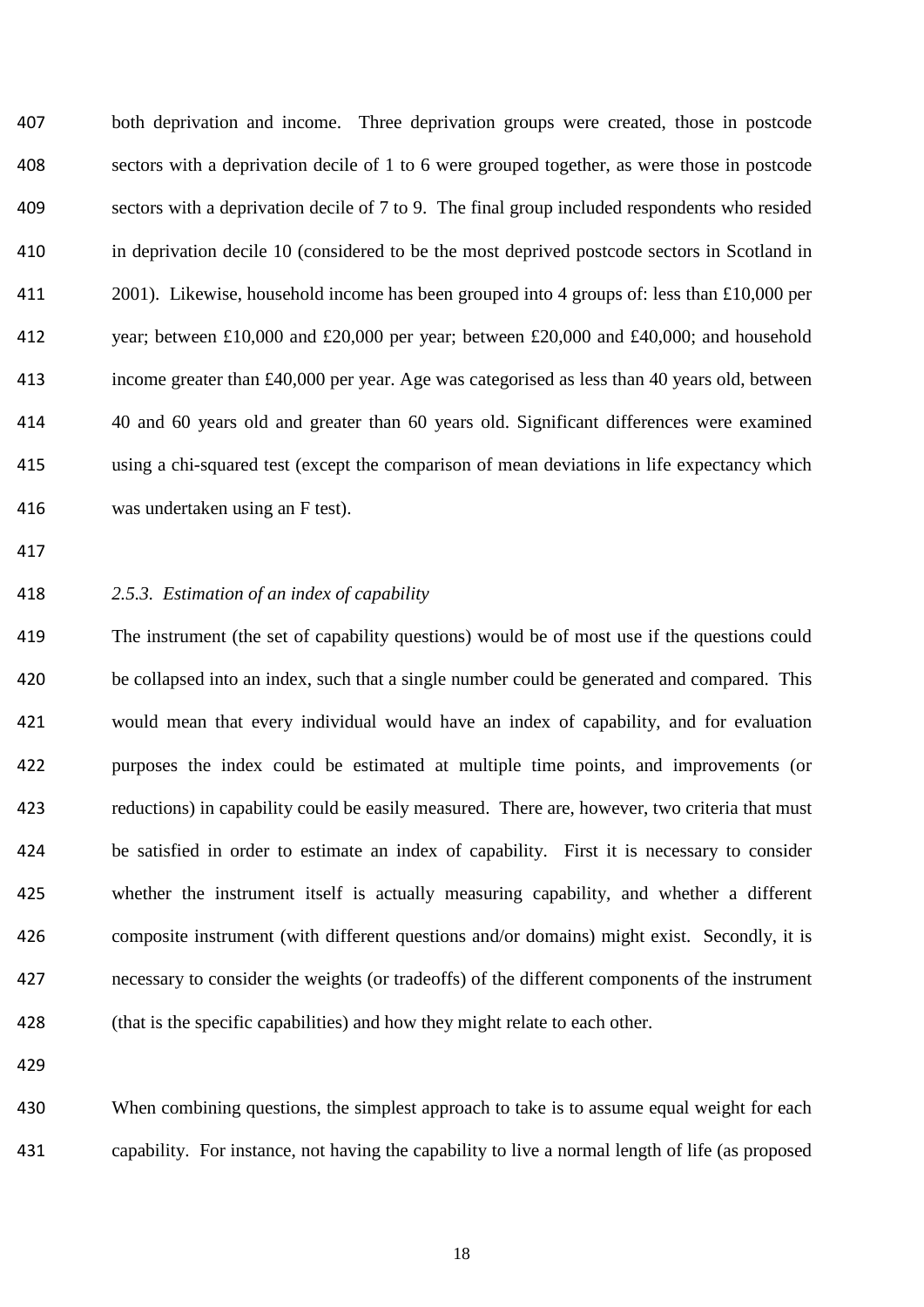| 432 | by Nussbaum) is regarded as important as not being capable of having self respect, which is    |
|-----|------------------------------------------------------------------------------------------------|
| 433 | considered as equally important as whether one is capable of having adequate shelter or        |
| 434 | forming concept of good and engaging in critical reflection. Therefore, to estimate this index |
| 435 | each question is given the same weight, and an index is generated by aggregating each          |
| 436 | question. Deviations in life expectancy, a continuous variable, was dichotomised such that     |
| 437 | those with deviations above average are coded as a 1 (that is their expectations are higher    |
| 438 | than average), and those below average are coded as 0; using quintiles was found to make       |
| 439 | little difference to the results.                                                              |
| 440 |                                                                                                |
| 441 | The analysis compared the capability index across four inequality domains (deprivation,        |
| 442 | income, age and gender), considering the difference in the mean index value. The index was     |
| 443 | also employed in a multivariate regression to understand the independent effect of these       |
| 444 | groupings, and particularly whether any bivariate relationship identified in the analysis of   |
| 445 | mean differences held in the presence of other confounders.                                    |
| 446 |                                                                                                |
| 447 | A final analysis assessed the correlation between the OCAP-18 capability index and the EQ-     |
| 448 | 5D-3L and the global QoL scale. This provides insight as to how similar or different a         |
| 449 | measure of capability is to accepted measures of health and wellbeing.                         |
| 450 |                                                                                                |
| 451 | 2.6. Capability vs functioning                                                                 |
| 452 | Given the importance placed upon participatory processes in operationalising the capability    |
| 453 | approach, it is important that people are able to engage with and understand these concepts.   |
| 454 | Functioning, capability, opportunity and freedoms are easily understood (and distinguished)    |
| 455 | by an academic, but is this also the case for the respondents, those whose capabilities we are |
| 456 | trying to measure? The focus group discussions and interviews in Stage One and Two of the      |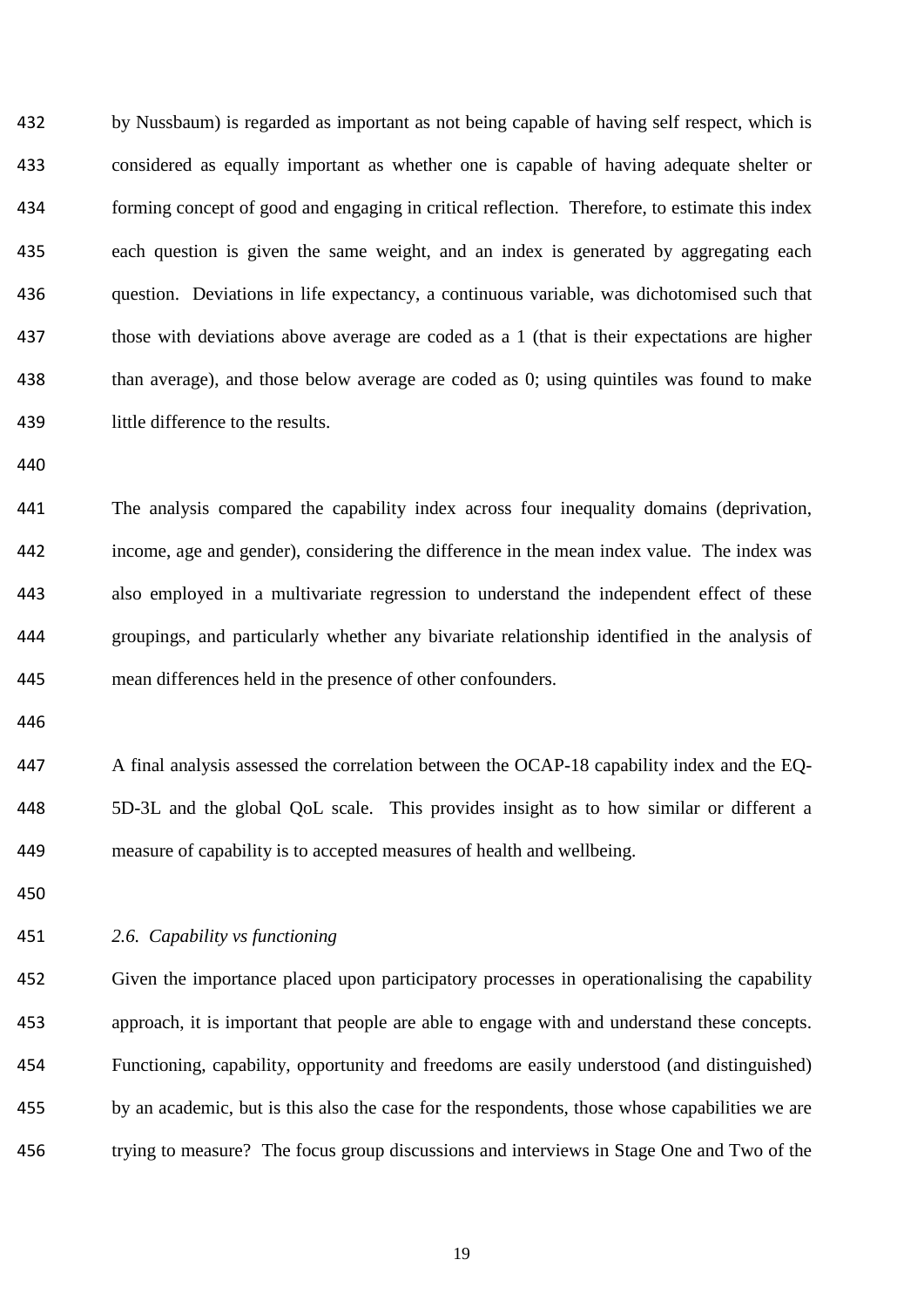project suggested that there were difficulties among respondents in understanding the language of capability. The interview based data collection using version 3 of questionnaire provided an opportunity to explore this further.

 At the completion of the interview-based questionnaire, each respondent was asked to provide some insight regarding what he or she valued more: the capability (being able to do something) or the functioning (actually doing something). Specifically they were asked to provide a preference for the capability domains of 'bodily health', 'senses, imagination and thought', 'emotions', 'practical reason' and 'control over one's environment'. Respondents were asked "What, in your view, do you value more":

− Being *able* to be adequately nourished or *actually* being adequately nourished?

− Being *able* to express your views, including political views or *actually* expressing them?

− Being *able* to plan how you would like your life to be or *actually* doing so?

- − Being *able* to enjoy the love, care and support of your family and friends or *actually* enjoying it?
- − Being *able* to influence decisions affecting my local area or *actually* doing so?
- 

 Their responses were analysed (including any qualitative comments) and compared across the various capability domains, in order to offer insight on the general public's understanding of capability vis-à-vis functioning.

- 
- **3. Results**

# *3.1. Item Reduction and Questionnaire Refinement*

 Due to space constraints this paper will focus on the analysis of the final version (version 3) of the questionnaire, including the tests of the instrument's validity. However, for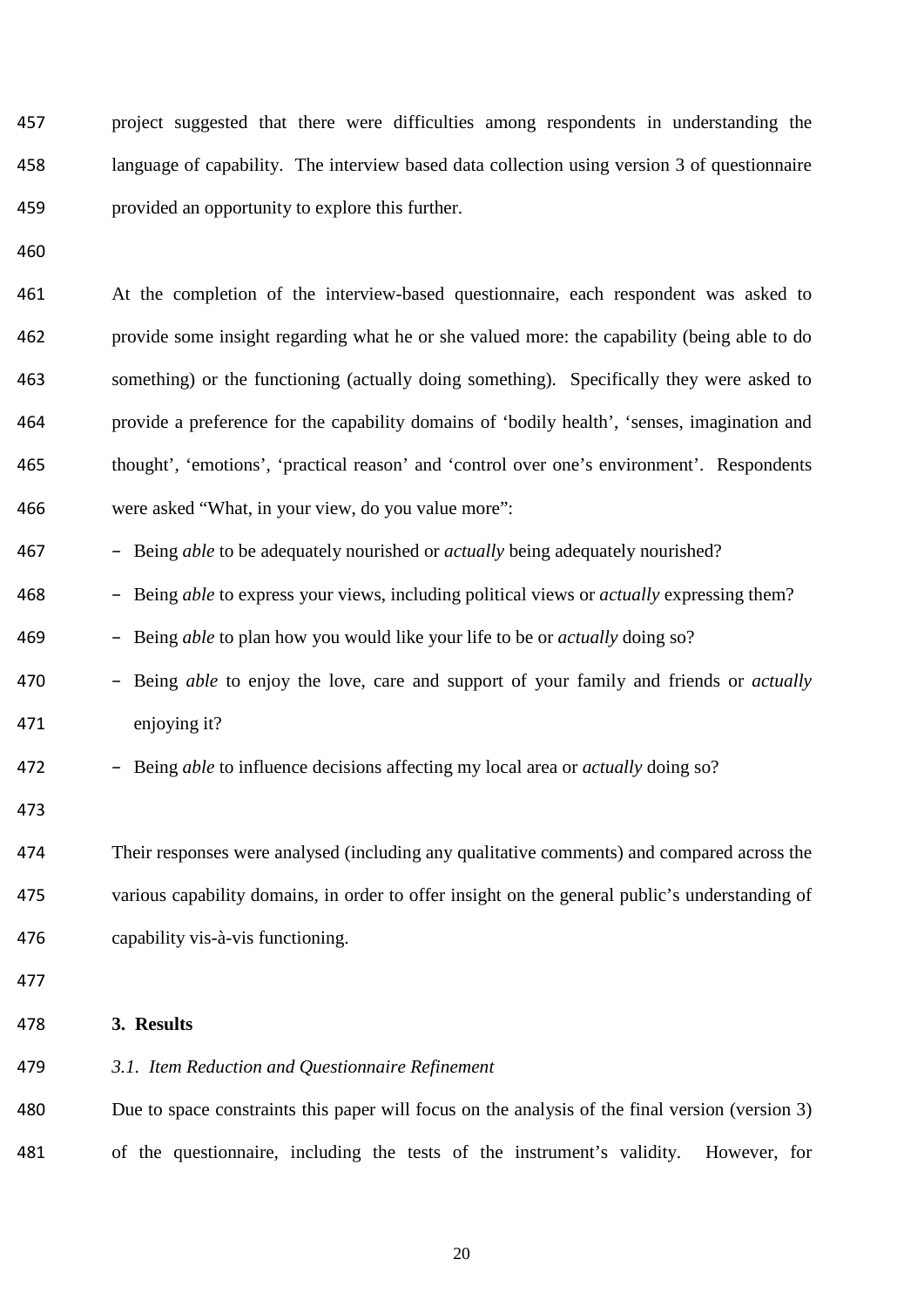completeness, a short description of the process of item reduction and questionnaire refinement that was undertaken in each stage is detailed below.

 A graphical representation of the reduction/refinement process is presented in Appendix 2. In Appendix 2 the first column presents Nussbaum's list of central human capabilities (life; bodily health; bodily integrity; senses imagination and thought; emotions; practical reason; affiliation; other species; play; and control over one's environment), while the second column (version 1) presents the questions from Anand et al.'s (2009) original questionnaire (the OCAP), classified into each of Nussbaum's ten capabilities. The questions used in the first revision of the questionnaire are presented in the third column (version 2), while the last column presents the final version of the questionnaire, version 3 (the OCAP-18). Reading from left to right shows the process of item reduction and question refinement.

 During the first stage of item reduction, which employed factor analysis on Anand et al.'s (2009) YouGov data, questions were removed if: factor loadings suggested correlation with other questions; pairwise correlations were significant; and there were multiple questions measuring a specific capability; or questions measured functioning rather than capability. The remaining questions were refined given the analysis of the focus group discussion data in Stage One. Issues that were addressed included: ordering; merging; consistency in question wording and answer options (including reduction in answer options); understanding and interpretation of terminology. Key changes to version 1 of the questionnaire included:

- − Changed from seven option answers to five options, also four to five, so that there is commonality across the questions. The question wording was changed to reflect this.
- 505 Limited the different types of response options. The revised questionnaire only used six different categorical scales: always to never, strongly agree to strongly disagree, very easy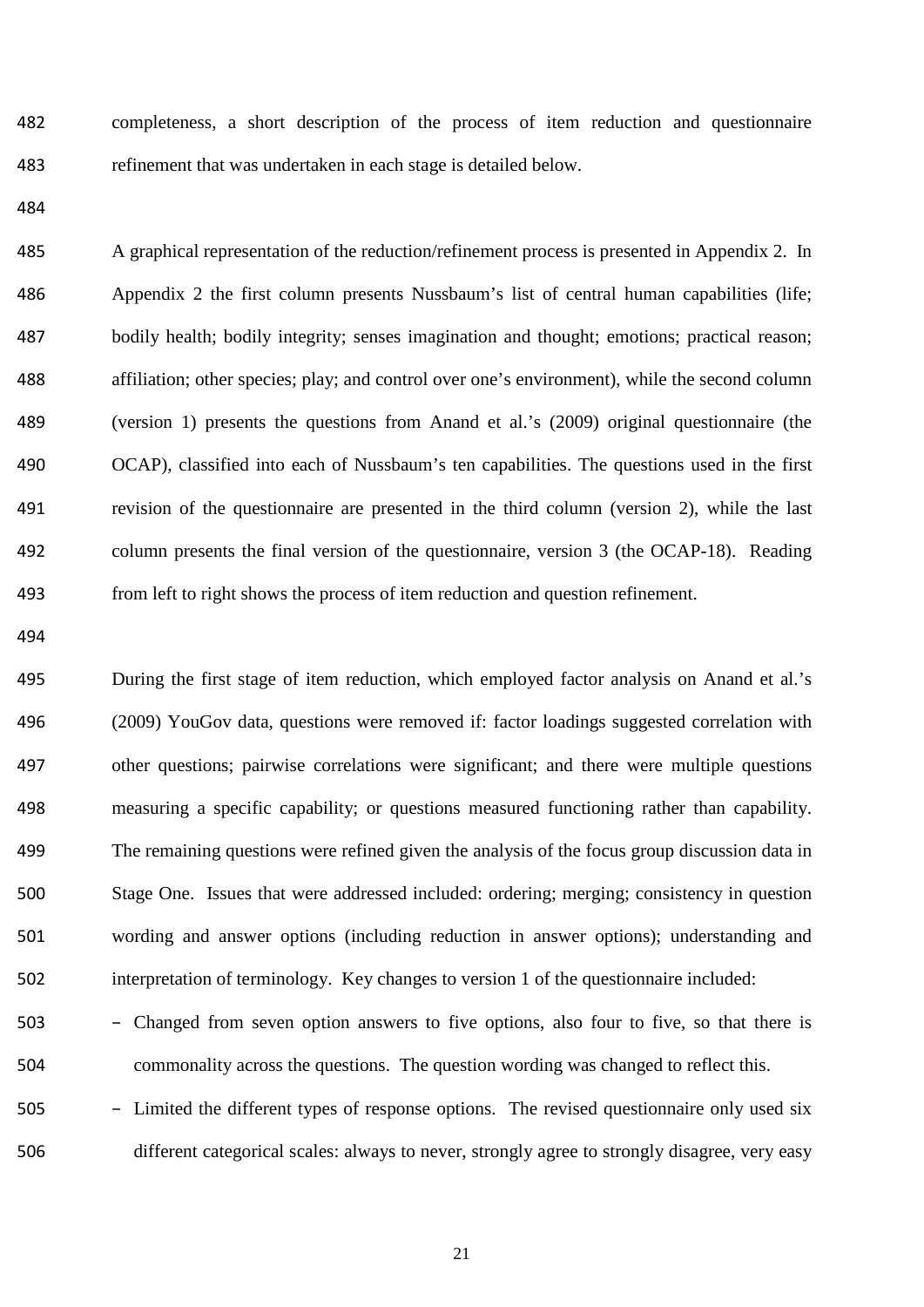| 507 | to very difficult, very suitable to very unsuitable, very safe to very unsafe, very likely to |
|-----|-----------------------------------------------------------------------------------------------|
| 508 | very unlikely;                                                                                |

- − Conflated questions which ask to agree/disagree with statements, and conflated the discrimination questions (layout issue);
- 511 Removed multiple questions, e.g. safety before and after dark became one question;
- − Used more established questions, in particular the adequately nourished question was changed;
- 514 Refined the wording, such that 'recently' was replaced with 'in the past 4 weeks', so to ensure consistency;
- − Changed the ordering of the question, so that questions sit together in a more logical order and certain questions become less obtrusive (for example the initial questionnaire opened with "what age do you expect to live to", rather confronting as the first question).
- 

 In Stage Two, the quantitative analysis of the postal (N=28, response rate of 14%) and 521 interview  $(N=17)$  data were combined to inform the item reduction. Ouestions were removed if: strong correlations were found; they appeared not be a measure of capability, rather a measure of functioning (given qualitative analysis), this was complemented by the quantitative analysis (in terms of correlations and factor loadings); or they were considered to be a capability in a developing country context, rather than specific to public health interventions (given the capability approach was developed with respect to poverty and human development, some of the concepts and questions are not relevant to the domain of public health, i.e. choices in matters of reproduction). Thematic analysis of the cognitive interview data informed questionnaire refinement, questions were refined according to: ordering; understanding; and interpretation of terminology. There was a particular focus on the wording, such that the statements or questions explicitly focused on capability, for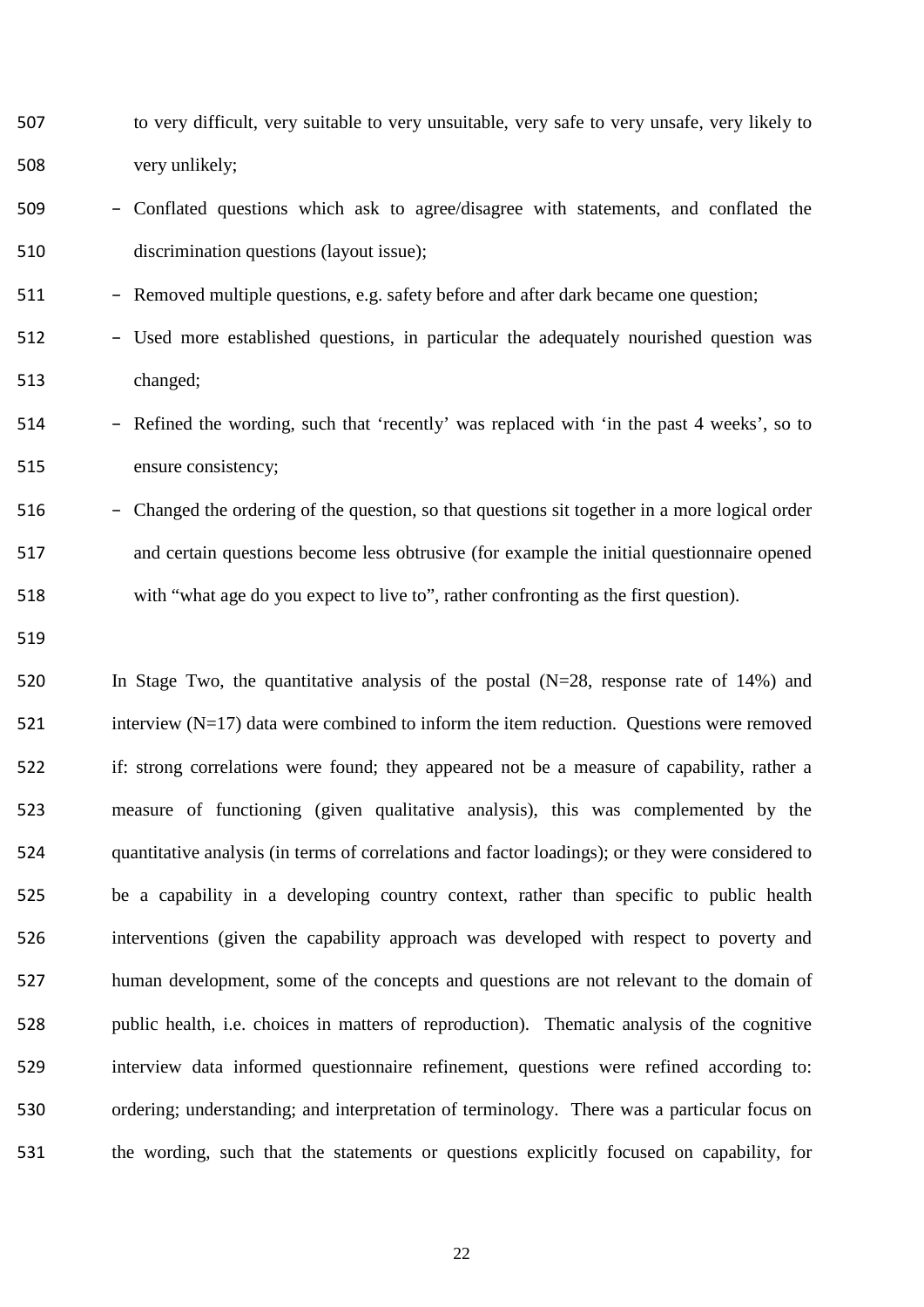example "I respect, value and appreciate people around me" became "I *am able to* respect, value and appreciate people around me".

 Anand et al.'s original 64 capabilities – nested within Nussbaum's list of ten – were, after the analysis at Stage One, reduced to 43 capabilities. The Stage Two analyses produced a final set of 18 specific capabilities (see Appendix 2, version 3). The final version of the questionnaire: the OCAP-18 questions and the socio-demographic questions, is available in the Supplementary Material [INSERT LINK TO ONLINE FILE].

- 
- *3.2. Measurement of Capabilities*

 In October 2007, version 3 of the questionnaire was sent out to 1000 addresses within Glasgow City. 32 were returned with incomplete or as ineligible addresses, 180 questionnaires were returned completed. This resulted in a response rate of 18.6%. In addition, during October and November 2007, 18 respondents completed the questionnaire in an interview setting. Due to the small proportion of interview questionnaires relative to postal questionnaires, it was not feasible to undertake any comparative analysis by elicitation method (that is to compare postal with interview responses); therefore all questionnaires were analysed together giving a total sample size of 198.

 Table 1 presents a detailed description of the demographics of the sample. In summary the majority of respondents were: white (97%), female (62%), employed full-time (50%), had some form of higher education (45%) or no qualifications (24%), either married (30%) or never married (34%), with no dependent children (69%), had no religion (35%), were Presbyterian (26%) or Catholic (28%), with a household income of under £30,000 per year (61%). The average age of respondents was 46 years old (range 19 to 91 years). Recall that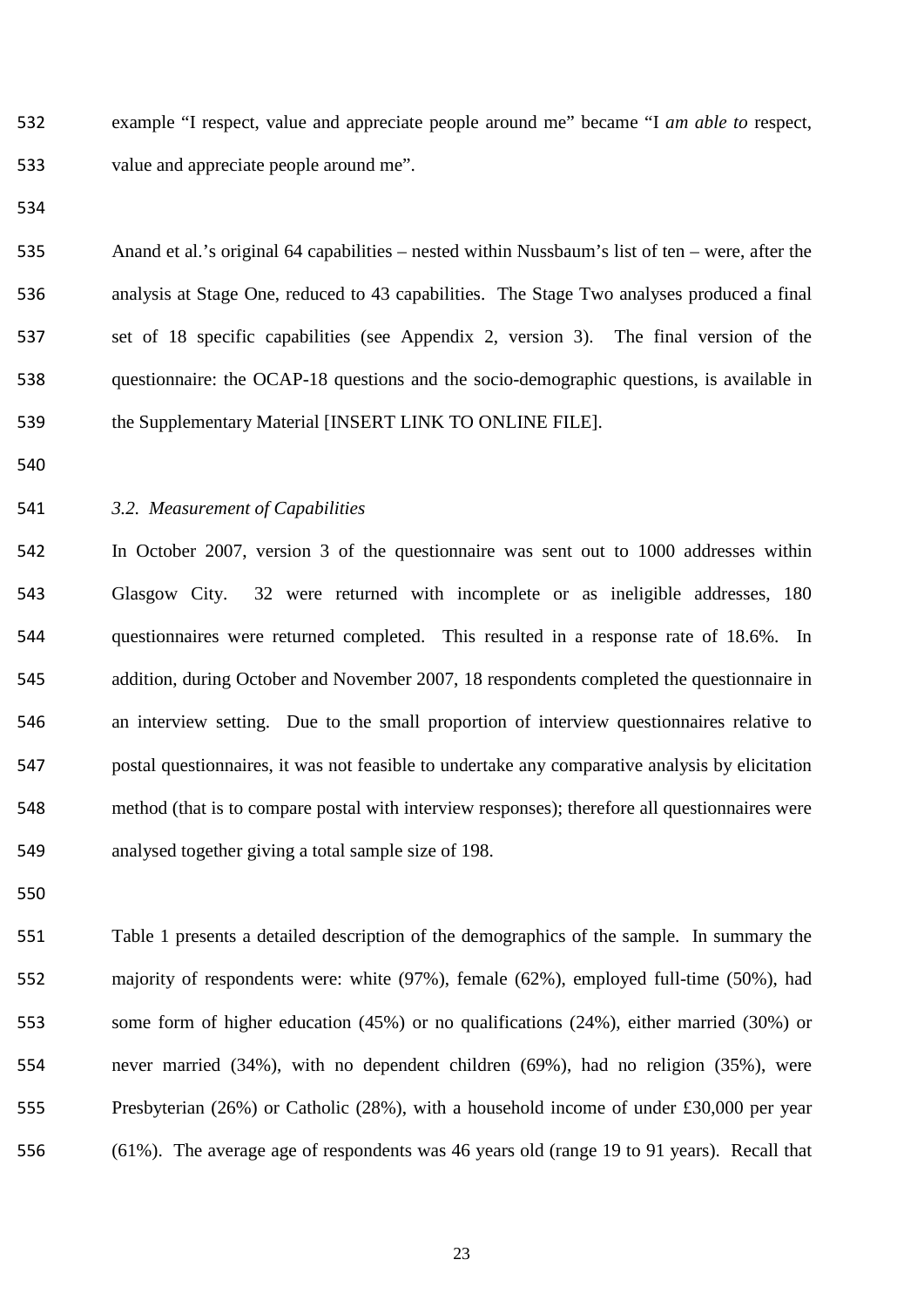the original sampling algorithm (based on postcode sectors) was stratified to over-sample in deprived areas to compensate for the expected low response rate from such areas; Table 1 shows that as a consequence of this strategy the proportion of respondents living in each deprivation decile are relatively representative of the Glasgow population. Just over half of the survey respondents live in a decile 10 postcode sector, compared with 54% of the population of Glasgow.

### *3.3. Sensitivity to inequalities*

 An analysis of the questionnaire responses found that respondents had a range of capabilities (see Figures 1 and 2 for two examples), and that these capabilities appear to be sensitive to one's gender, age, income and deprivation decile (see Table 2).

 An analysis of inequalities within individual capabilities and questions about capabilities found that males were seemingly more accurate at predicting their life expectancy ('life' capability), whilst males also believed that they are more likely to be victims of assault ('bodily integrity' capability).

 The elderly (those older than 60 years of age) were more likely to report that their health limited their activities of daily life relative to younger respondents ('bodily health' capability), while a higher proportion of younger respondents (those aged under 60 years old) felt they were likely to experience discrimination outside of their place of employment compared to older respondents ('affiliation' capability). This is likely to be a consequence of those over 60 having limited employment opportunities.

Those living in more deprived areas were found to report greater limitations in their daily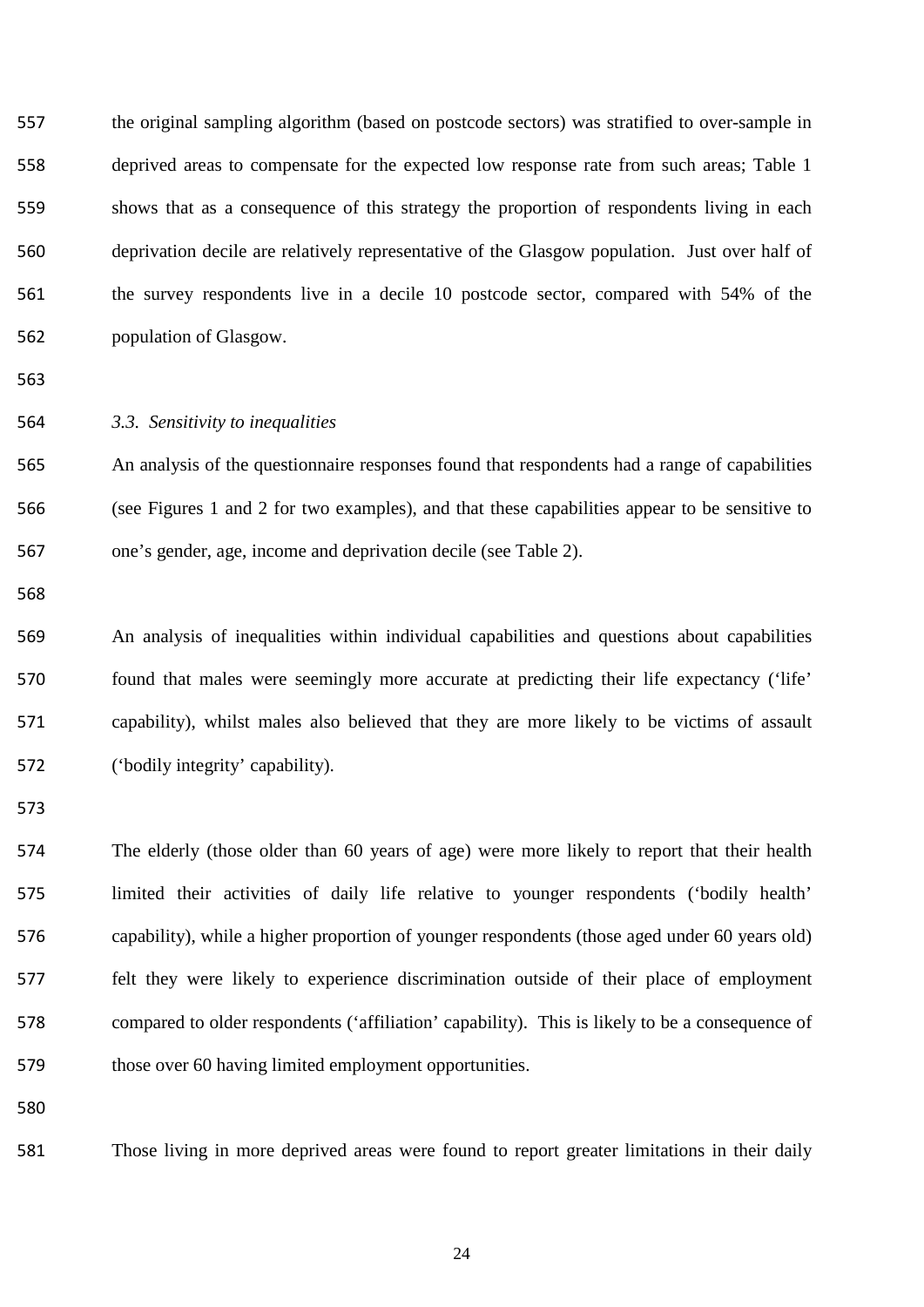activities due to their health status ('bodily health' capability), as well as feel less safe walking in their neighbourhood ('bodily integrity' capability), reported having fewer opportunities to socialise ('emotions' capability) and were less able to afford to own property than respondents in the more affluent areas of Glasgow City ('control over one's life' capability).

 Those in low income groups were found to have worse health in terms of limiting daily activities ('bodily health' capability), and to predict life expectancies well below that expected given their age and gender ('life' capability), compared to those in higher income groups. Respondents with low household incomes also reported limitations in terms of socialising with friends and family ('emotions' capability) and owning property ('control over one's life' capability). They were also less likely to feel they could influence local decision making ('control over one's life' capability), more likely to report losing sleep over worry ('emotions' capability) and were rarely able to enjoy recreational activity ('play' capability) relative to respondents with high household incomes.

# *3.4. Index of Capability*

 To estimate an index of capability each capability question is given the same weight, and then these were aggregated to generate an index. Taking this approach and applying it only to the 601 sample of respondents who answered every one of the 18 questions  $(N=166)$ , it is estimated that the mean index of capability for the sample is 12.44 (range: 3–17.75). Figure 3 presents a histogram of the index.

 Given a number of significant differences were found when considering the specific capabilities across the predefined groups of interest – gender, age, deprivation and income –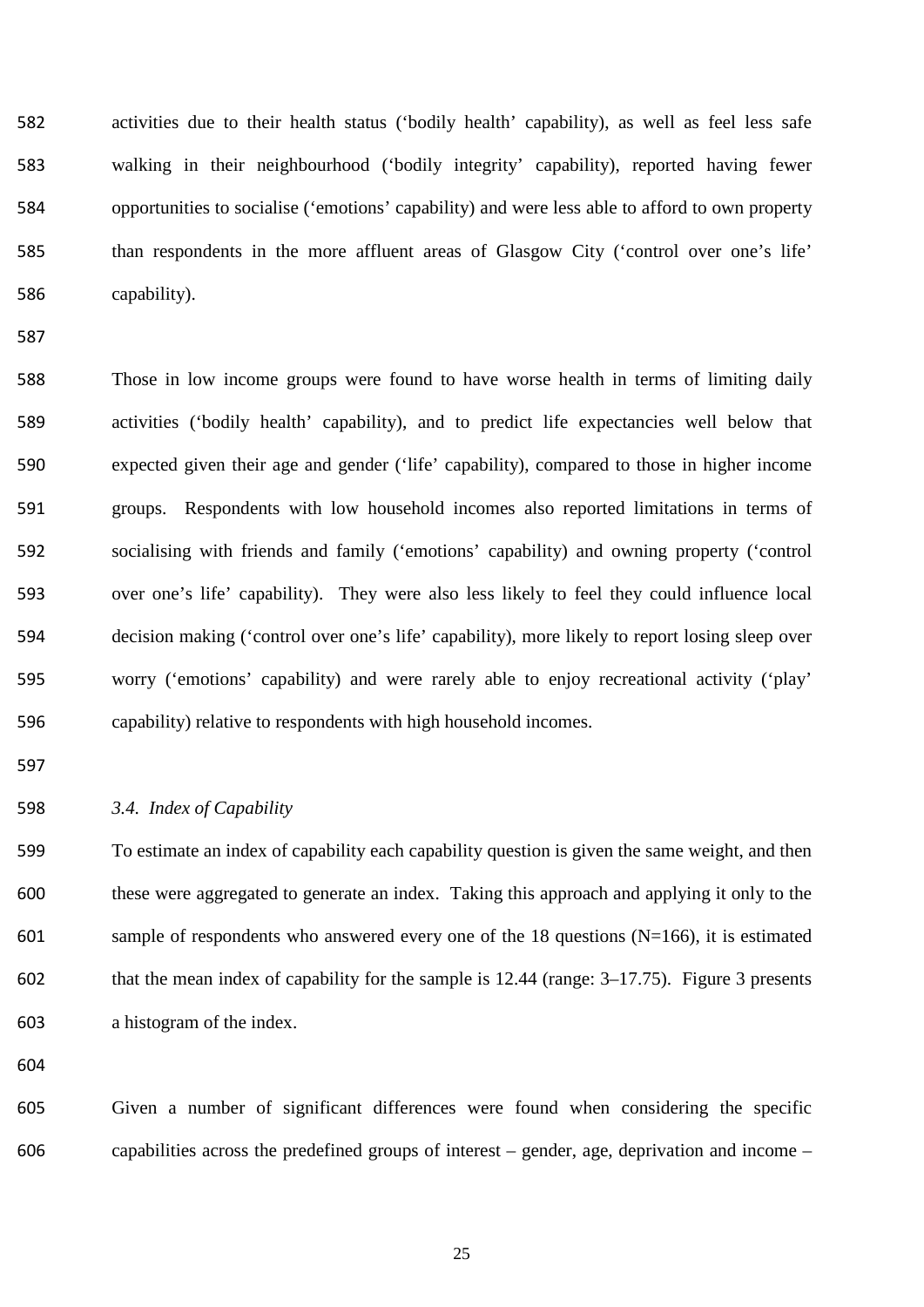it is of interest to analyse whether such differences also exist in the index of capability. Table 3 presents a descriptive analysis of the mean index for each group and in the final column provides evidence of the level of significance of any difference. Notably, there are no evident gender or age differences; however, both those in deprived areas and those of low income are found to have lower capability as measured by the index.

 In order to determine whether these significant differences in mean capability scores are independent of the effects of other variables, a multivariate regression was undertaken. Capability was estimated as a function of gender, age, income and deprivation. The regressions results are presented in Table 4. Table 4 shows that respondents aged over 60 years have marginally higher capability that those aged under 40 years old (p value < 0.10), while those with a household income between £10,000 and £19,000 also have marginally higher capability than those respondents in the lower income group. Respondents earning more than £20,000 were found to have significantly higher capability than those in the reference category (earning less than £10,000 per year). Notably the significant (pairwise) relationship between deprivation and capability (as presented in Table 3), is not found to hold in this multivariate regression, suggesting that income is a more dominant explanatory variable.

# *3.5. Test of validity*

 Given that the EQ-5D-3L is an accepted measure of outcome in economic evaluations (at least for health care interventions), it is interesting to see how similar or different the index of capability is to EQ-5D-3L as a measure of health. Figure 4 provides a graphical representation of this, and statistical analysis finds that they are highly correlated (pairwise correlation: 0.576; p-value: <0.001). Notably there are some deviations from the mean,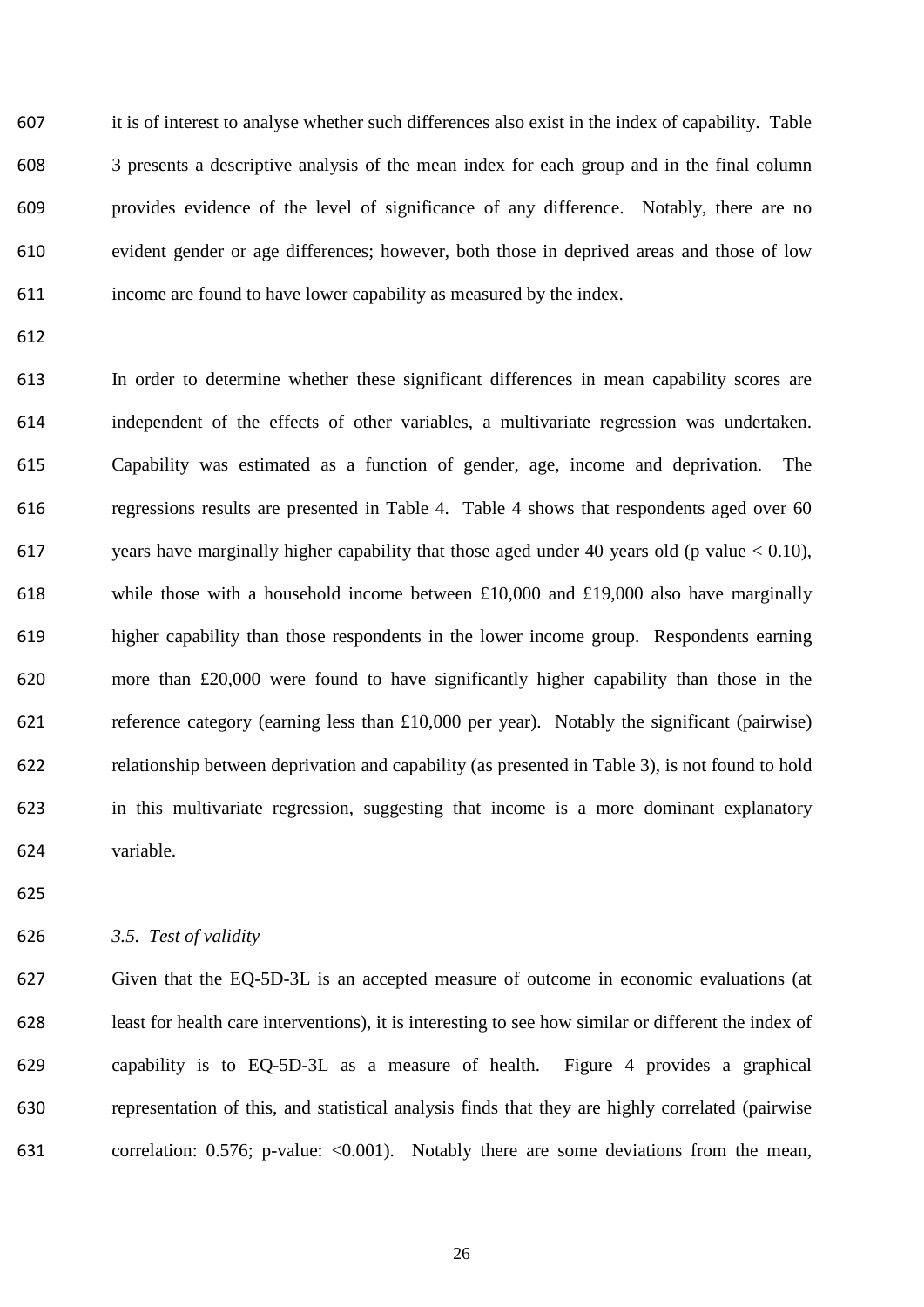which suggests that they are capturing or measuring some concepts differently. Figure 5, shows a similar relationship between global QoL and the capability index.

- 
- *3.6. Functionings versus Capabilities*

 Interview respondents preferences for capability and functioning across the domains of 'bodily health', 'senses, imagination and thought', 'emotions', 'practical reason' and 'control over one's environment' are presented in Table 5. There appears to be a significant support for having the capability to express one's views rather than the actual expression of them, and also to have the capability to influence decisions, rather than actually influencing them. The other capability domains have a more mixed response.

### **4. Discussion**

 Public health interventions are becoming more complex, their numerous and broad consequences require a new approach in order to evaluate the success of such interventions (Smith & Petticrew 2010). Sen's capability approach has been argued to provide many benefits particularly when seeking to evaluate the cost effectiveness of such interventions and programmes Lorgelly et al. 2010). It offers a much richer set of dimensions for evaluation, thereby potentially capturing all relevant outcomes, rather than focusing solely on health status (as is the current approach in health economics) (Coast, Smith & Lorgelly 2008a). The equitable underpinnings of the approach are also appropriate for use with public health interventions that often seek to reduce/remove inequalities across groups (namely improving deprivation) as an overriding aim. In terms of the practical issues of operationalising the approach and measuring capabilities, it would appear that the questionnaire reduced and refined here provides one means of doing this. There is evidence that it is responsive to different groups of individuals, and it appears to measure something in addition to health and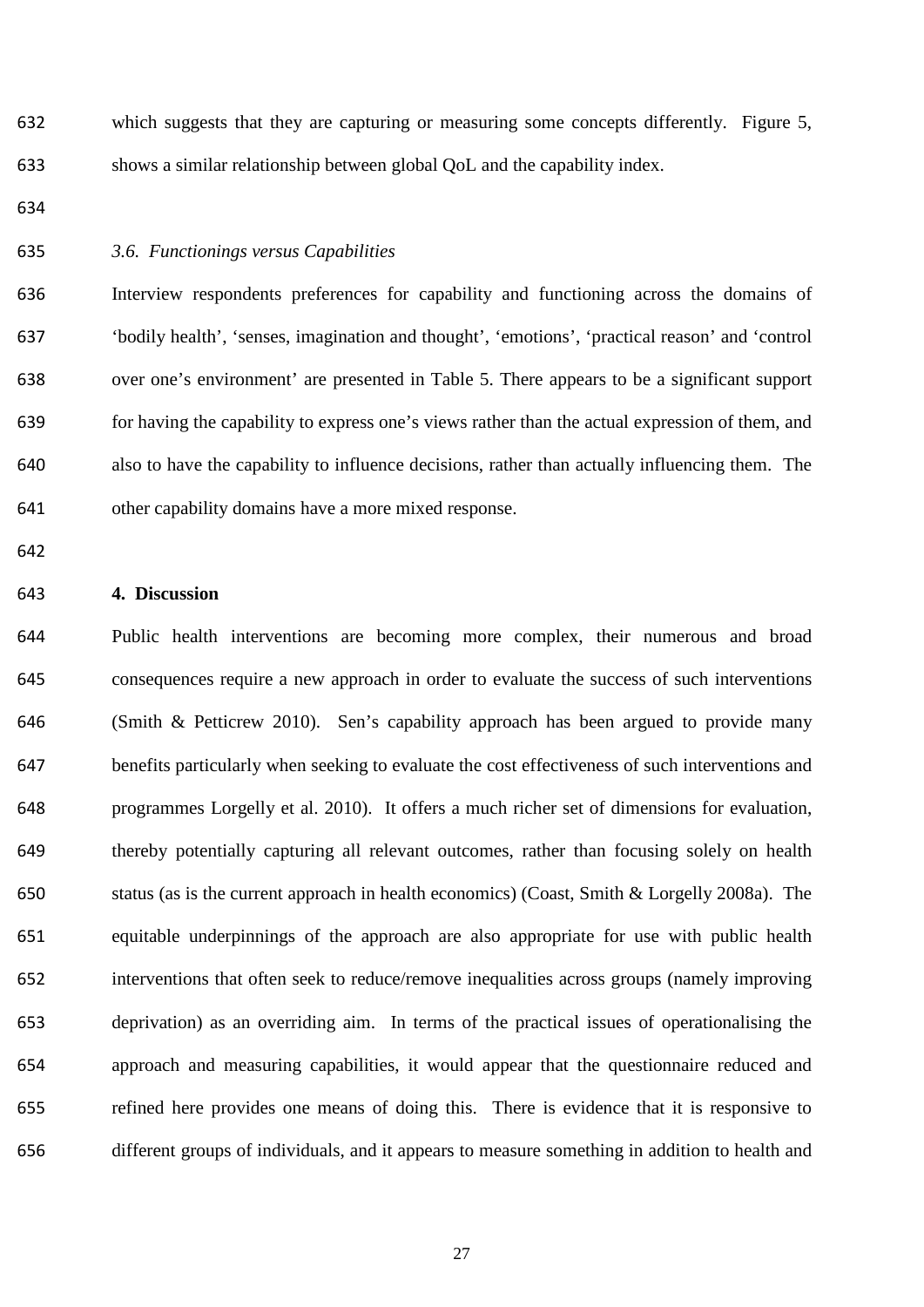wellbeing, although is still highly correlated with these measures.

 The questionnaire was reduced and refined in a high income setting with a focus of future evaluations of public health interventions. The approach that was employed was highly participatory, respondent lead, and it could easily be replicated in another setting with another interest in mind. It is noted that some questions were removed as they were not considered relevant to the domain of public health in the setting of interest (e.g. matters of reproduction), but such questions could be re-introduced if other researchers regarded them as important. A recent example of adaptation is the refinement of OCAP-18 for use with patients with mental illness (Simon et al. 2013). The researchers identified four questions that needed modification given the patient group: discrimination at work, meeting socially with work colleagues, life expectancy, love and support – because they weren't relevant, caused distress or were not easily interpretable. They also identified a further dimension (access to activities/employment) that was deemed important for people with mental health problems. The adapted OCAP-18 has been renamed the OxCAP-MH, and the instrument has been found to be both feasible and valid for measuring capabilities for the mentally ill (Vergunst et al. 2014). This recent adaptation and the reduction/refinement presented here raise an outstanding issue: how many questions are required to capture capability? From Appendix 2 it is evident that some capabilities have more questions than others, compare 'Affiliation' and 'Practical Reason'. The answer is undoubtedly context specific, and Nussbaum (2011) suggests that there could be more capabilities as a result of changing context. Our approach sought to refine an already long questionnaire, but the focus groups could have been directed to discuss broader capabilities and dimensions if the context warranted it.

While the benefits of using the capability approach to evaluate public health interventions are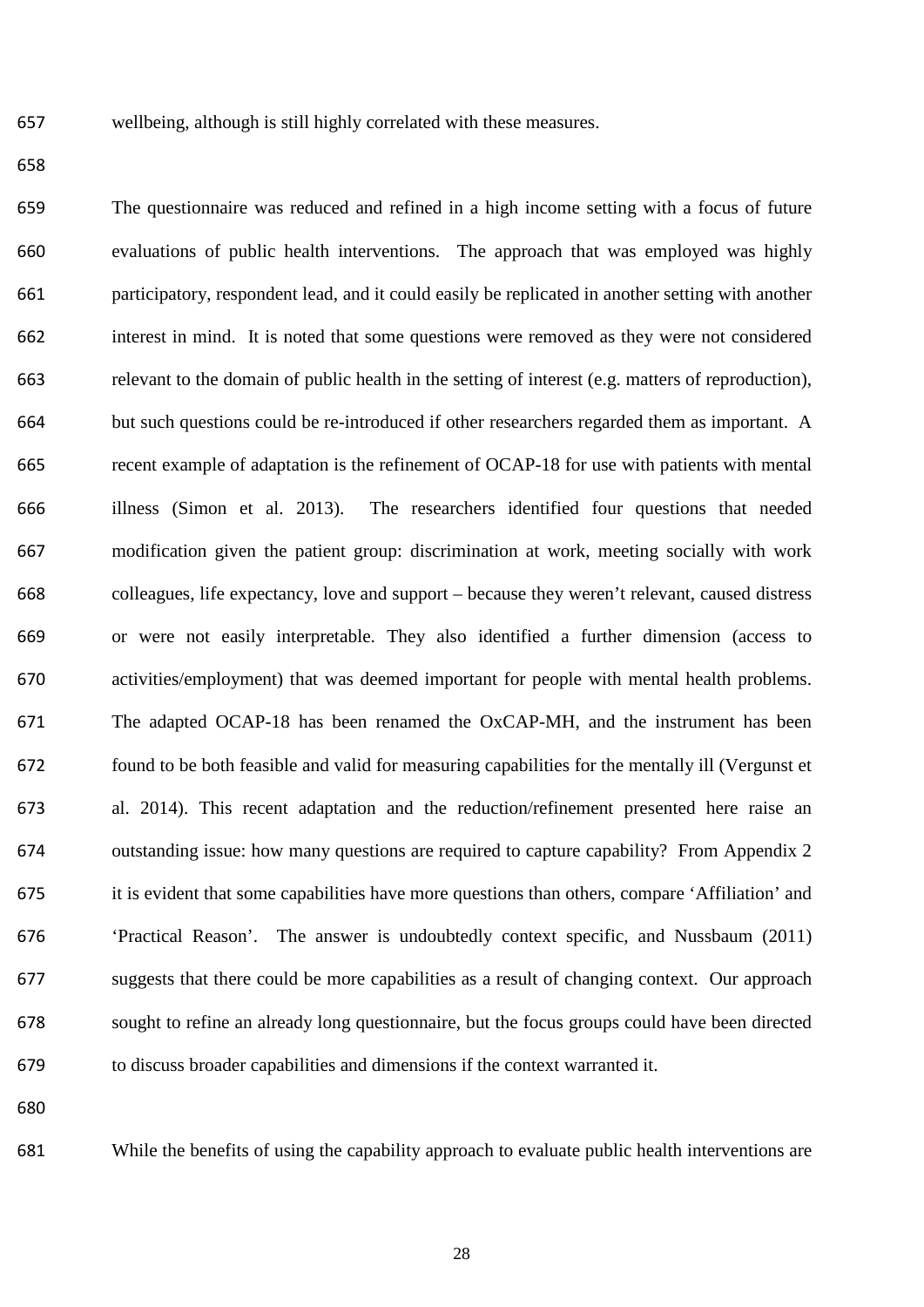numerous (e.g. a richer evaluative space with a focus of equity) implementing the approach does involve a number of challenges. Specifically, in order to operationalise the approach for use in economic evaluations, it will be most useful if an index is generated, whereby an individual's capability is described by a composite single number, which reflects the relative importance of the different dimensions/domains. The current approach is rather simplistic, assuming that all capabilities have equal weight, that is all are equally important. Arguably this is no different to the fact that fundamental human rights cannot be traded (Devidal 2004; Cornwall & Nyamu-Musembi 2004), and similar to the UNDP's approach when constructing the Human Development Index (Anand & Sen 2000). Ideally, this should be tested.

 There are a number of approaches which health economists currently employ to understand the 'value' that individuals place on a health state: a standard gamble, a time trade-off, a rating scale, and more recently a discrete choice experiment (Brazier & Ratcliffe 2007). However, it has been argued that capability states (or capability sets) cannot be valued (Cookson 2005); while Sen rejected the use of choice or desires, and instead notes a preference for value judgment (Sen 1985; 1992). Such value judgments would avoid issues of adaptation as well; adaptation is where individuals may not recognise their own lack of capability because they have adapted to their situation (Menzel et al. 2002; Burchardt 2009). Sen advocates for objectivity (Sen, 2010), but notes that external and internal views of one's health (perception versus observation) can diverge (Sen, 2002). The application of this impartiality in the context of valuation as health economists require, would involve public health professionals or policy makers providing values for capabilities that individuals have identified as important (Lorgelly et al. 2010). Notably, this conflicts with the movement in health towards patient and public involvement in decision making (Coast, Smith & Lorgelly 2008b).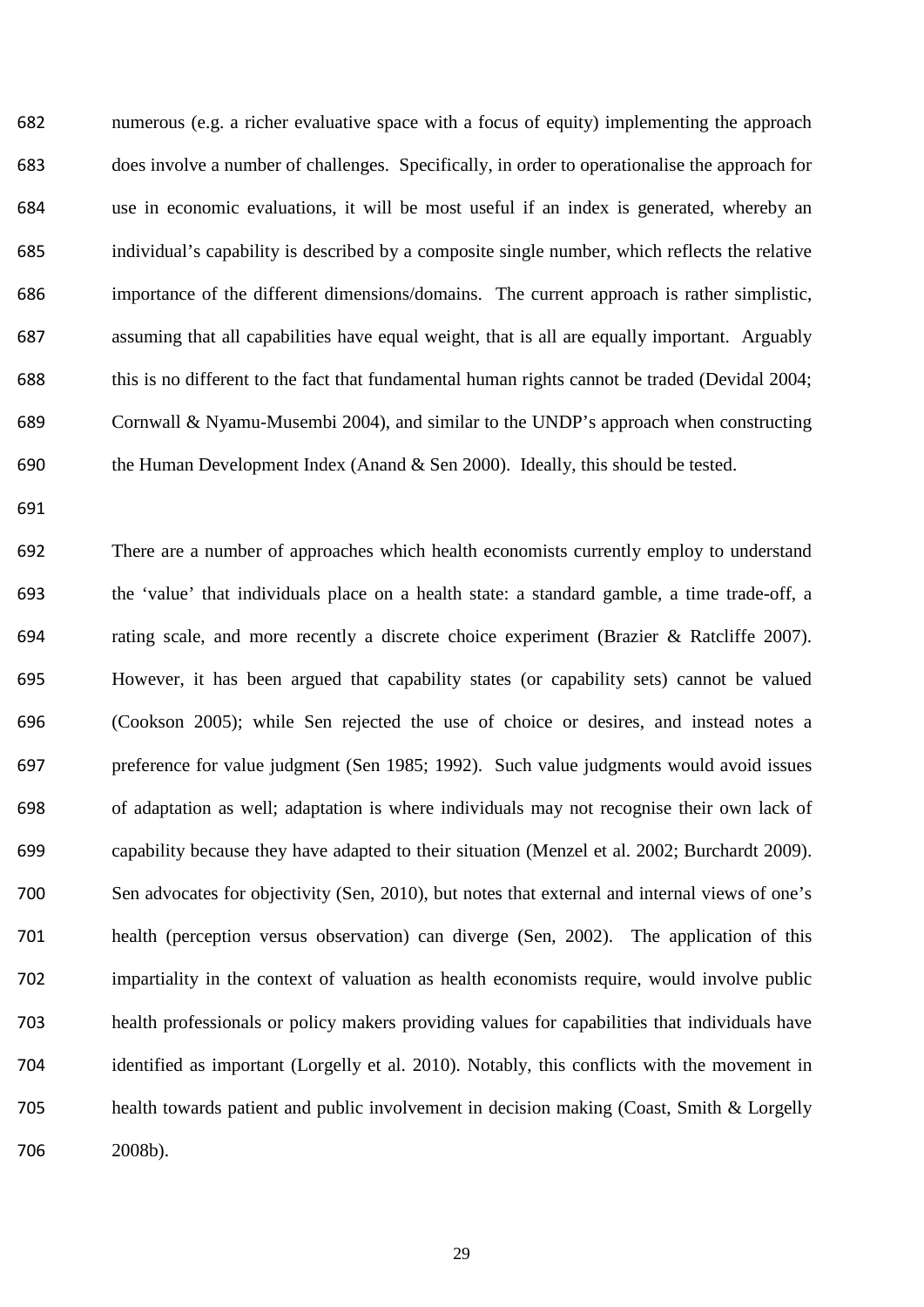Despite this, capability indices do exist, there is currently a suite of instrument that resulted from the Investigating Choice Experiments for the Preferences of Older People (ICEPOP) project. The ICECAP-O is for older people (Coast et al. 2008), the ICECAP-A is for adults more generally (Al-Janabi, Flynn & Coast 2012) and the ICECAP-SCM (Sutton & Coast 2013) will be utilised in end of life care. These indices were developed by health economists for use in economic evaluations, and their valuation task used a best-worst scaling approach (Flynn et al. 2007) (where respondents are asked to only specify the attribute levels which they think are the best and worst), which they argue elicits 'values' (as Cookson (2005) suggests) rather than 'choices', because the elicitation exercise does not ask individuals to risk or sacrifice, as would be the case in a standard gamble or time trade-off exercise, respectively. The use of these instruments in economic evaluations is, however, in its infancy, and the jury is still out as to what role they will have in decision making; that is whether they can or will replace a QALY or alternatively supplement the standard instruments Coast, Smith & Lorgelly 2008a; 2008b). Despite this the benefits cannot be overlooked, and there is considerable scope to operationalize the capability approach to measure the effectiveness (and thus cost effectiveness) of public health interventions and programmes across all development settings.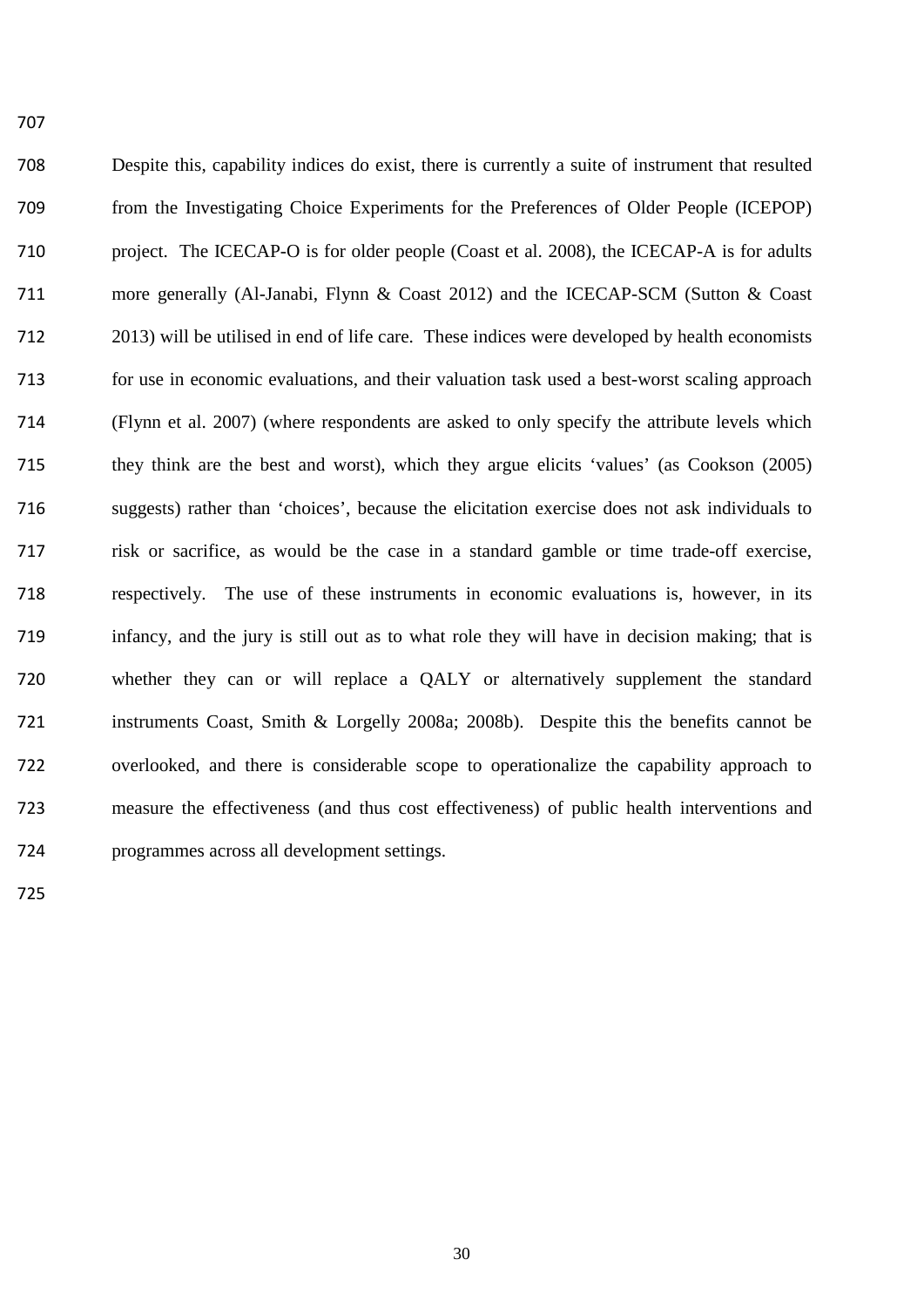- **Appendix 1**
- *Vignette 1*

 

 Robert is 43 years old and lives, as he has always done, in the Calton, Glasgow. Robert's grandparents and parents are no longer alive. One of Robert's older brothers died last year of a heart attack. Robert smokes 20-30 cigarettes each day and suffers from bronchial (chest) problems, for which he receives medication. Robert also enjoys a few pints each day with his friends in the local pub. Robert does not take regular exercise as he becomes breathless with any form of exercise.

- Robert says he expects to live for a 'few more years'.
- *Vignette 2*

 Robert is 27 years old and lives with his parents in Bearsden, Glasgow. All 4 of his grandparents are still alive and aged 80 years +. Robert eats fresh fruit and vegetables each day and takes moderate exercise at least three times each week. He particularly enjoys playing football with his mates. Robert currently has no ill health and would describe himself as being 'healthy'. Robert is slim and does not smoke. He occasionally drinks small amounts of alcohol.

Robert says he expects to live to around 95 years.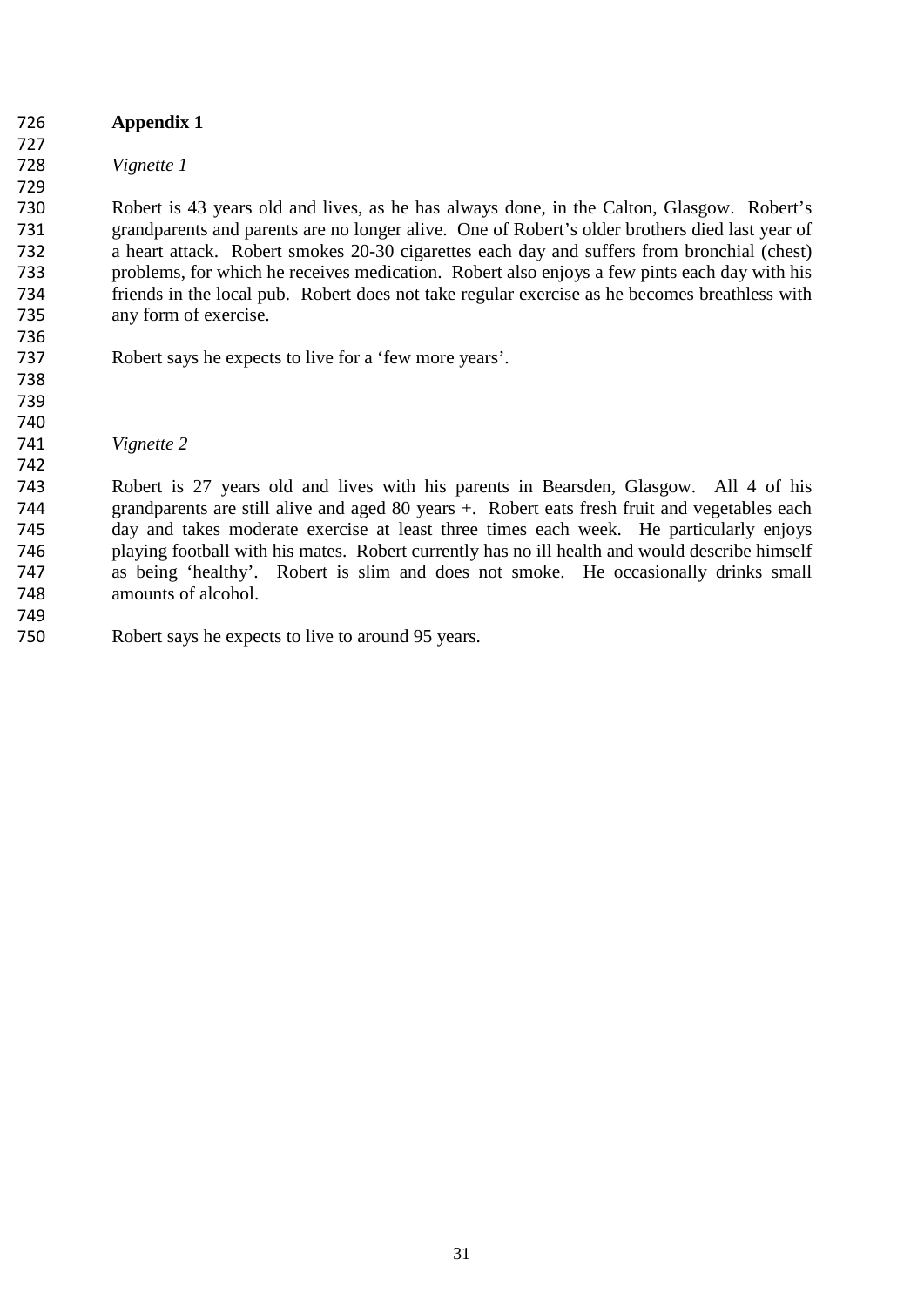# **Appendix 2**

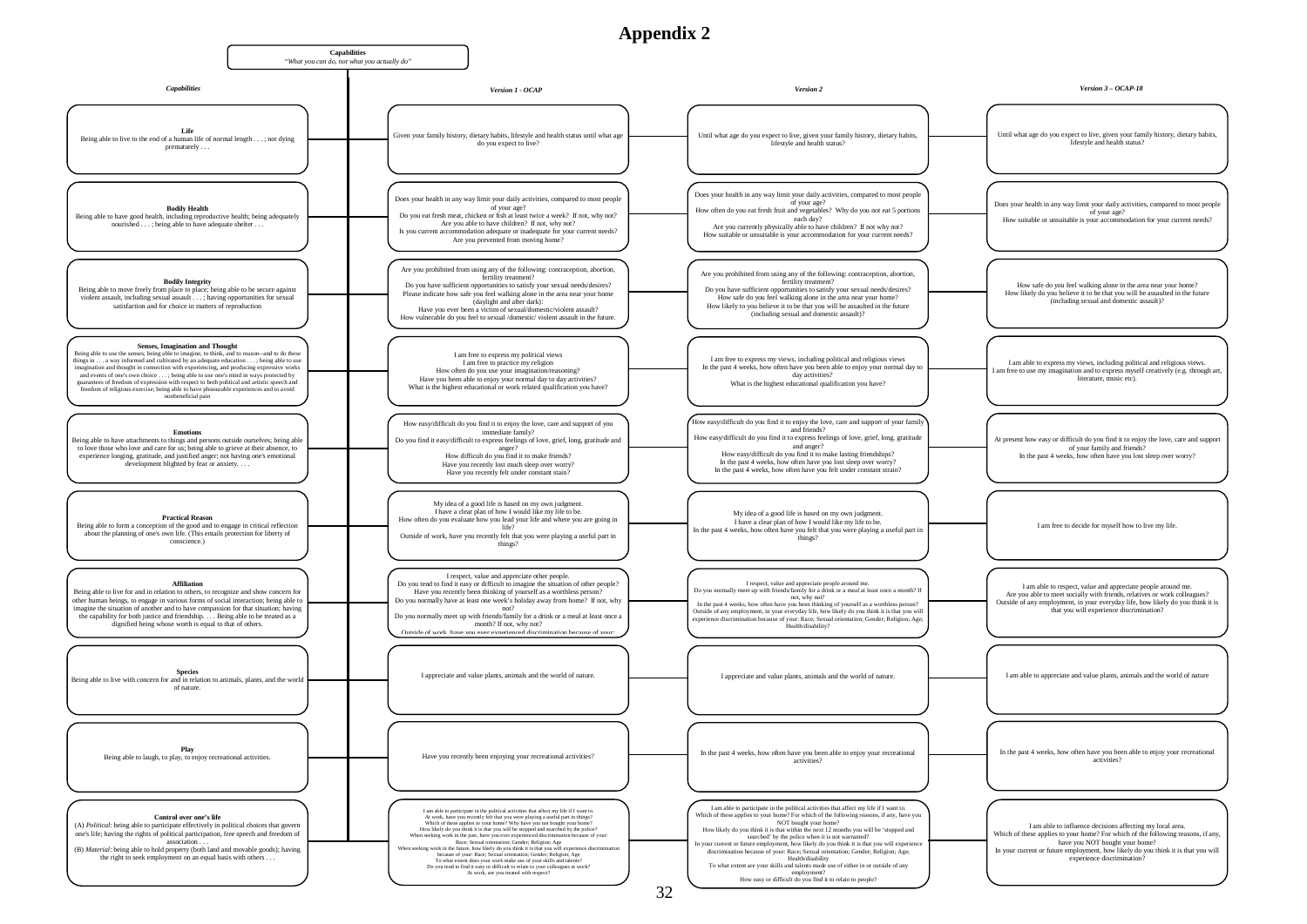# **References**

- Al-Janabi, H., T. N. Flynn and J. Coast (2012). "Development of a self-report measure of capability wellbeing for adults: the ICECAP-A." *Quality of Life Research* **21**: 167-176.
- Alkire, S. (2002). *Valuing Freedoms: Sen's Capability Approach and Poverty Reduction*. Oxford, Oxford University Press
- Alkire, S., N. Kakwani and J. Silber (2008). The Capability Approach: Mapping Measurement Issues and Choosing Dimensions. *Many Dimensions of Poverty*. London, Palgrave-Macmillan.
- Anand, P., G. Hunter, I. Carter, K. Dowding, F. Guala and M. van Hees (2009). "The development of capability indicators." *Journal of Human Development and Capabilities* **10**(1): 125-152.
- Anand, P. and M. van Hees (2006). "Capabilities and achievements: An empirical study." *The Journal of Socio-Economics* **35** 268-284.
- Anand, S. and A. Sen (2000). "Human development and economic sustainability." *World development* **28**(12): 2029-2049.
- Aronson, J. (1994). "A Pragmatic View of Thematic Analysis." *The Qualitative Report* **2** (1): Spring.
- Barbour, R. S., J. Kitzinger, R. Barbour and J. Kitzinger (1999). *Developing Focus Group Research: Politics, Theory and Practice*. London Sage.
- Brazier, J. and J. Ratcliffe (2007). *Measuring and valuing health benefits for economic evaluation*, Oxford University Press, USA.
- Burchardt, T. (2009). "Agency goals, adaptation and capability sets." *Journal of Human Development and Capabilities* **10**(1): 3-19.
- Coast, J. (2004). "Is economic evaluation in touch with society's health values?" *British Medical Journal* **329**(7476): 1233-1236.
- Coast, J., T. N. Flynn, L. Natarajan, K. Sproston, J. Lewis, J. J. Louviere and T. J. Peters (2008). "Valuing the ICECAP capability index for older people." *Social science & medicine* **67**(5): 874- 882.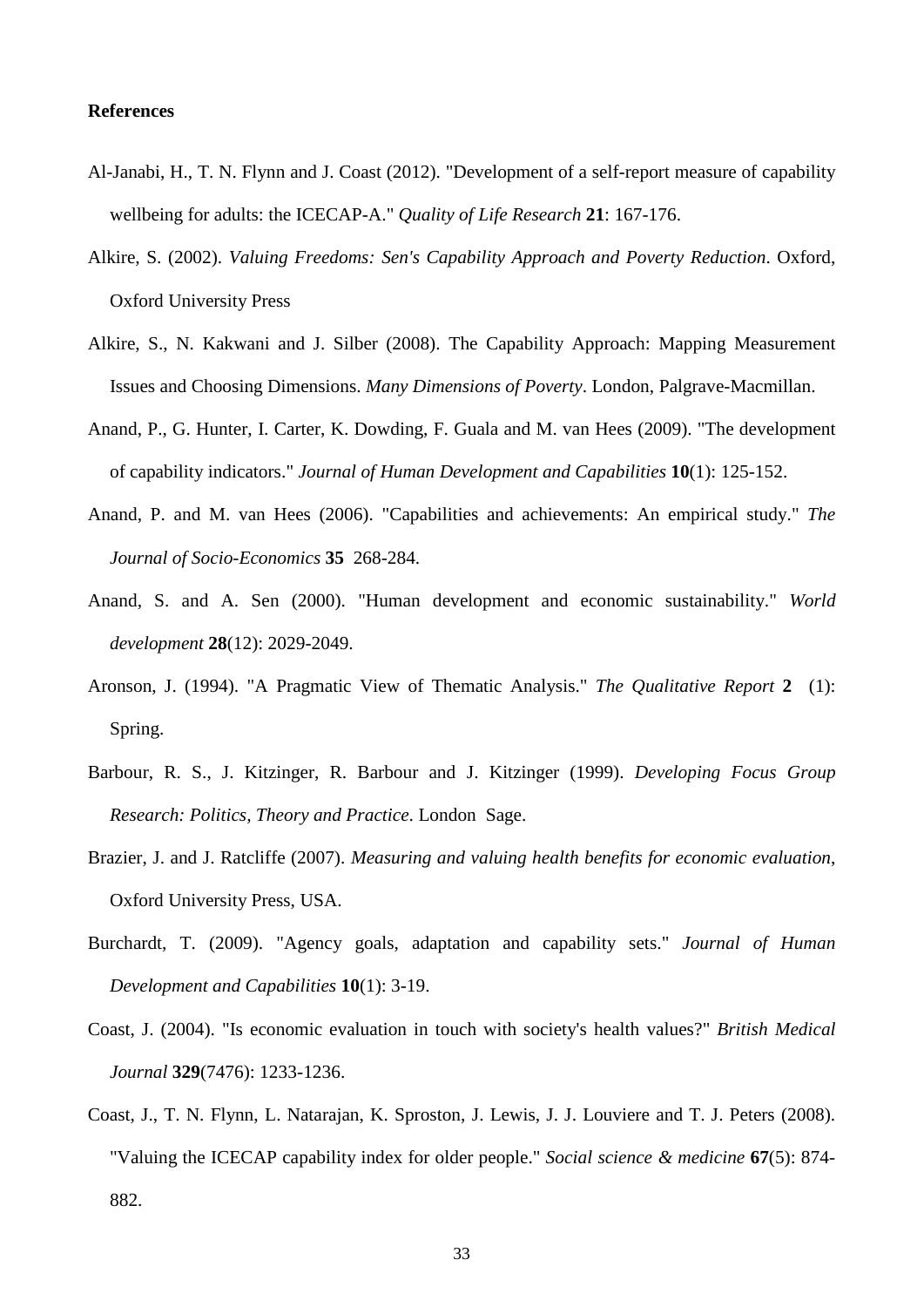- Coast, J., R. D. Smith and P. Lorgelly (2008a). "Should the capability approach be applied in health economics?" *Health Economics* **17**(6): 667-670.
- Coast, J., R. D. Smith and P. Lorgelly (2008b). "Welfarism, extra-welfarism and capability: The spread of ideas in health economics." *Social Science & Medicine* **67**(7): 1190-1198.
- Comim, F. (2008). Measuring capabilities. *The Capability Approach: Concepts, Measures and Applications*. F. Comim, M. Qizilbash and S. Alkire. Cambridge, Cambridge University Press**:**  157-200.
- Cookson, R. (2005). "QALYs and the capability approach." *Health Economics* **14** (8): 817-829.
- Cornwall, A. and C. Nyamu-Musembi (2004). "Putting the 'rights-based approach'to development into perspective." *Third World Quarterly* **25**(8): 1415-1437.
- DeMaio, T. J., N. Bates, D. Willimack and J. Ingold (2006). Questionnaire Testing and Evaluation Methods for Censuses and Surveys, US Census Bureau.
- Devidal, P. (2004). "Trading away human rights? The GATS and the right to education: a legal perspective." *The Journal for Critical Education Policy Studies* **2**(2): 22.
- Drummond, M. F. (2005). *Methods for the economic evaluation of health care programmes*. Oxford, Oxford University Press.
- Egan, M., A. Kearns, P. Mason, C. Tannahill, L. Bond, J. Coyle, S. Beck, F. Crawford, P. Hanlon and L. Lawson (2010). "Protocol for a mixed methods study investigating the impact of investment in housing, regeneration and neighbourhood renewal on the health and wellbeing of residents: the GoWell programme." *BMC Medical Research Methodology* **10**(1): 41.
- EuroQol, G. (1991). "EuroQol: a new facility for the measurement of health related quality of life." *Health Policy* **16** 199-208.
- Finch, J. (1987). "The Vignette Technique in Survey Research." *Sociology* **21**(1): 105-114.
- Flynn, T. N., J. J. Louviere, T. J. Peters and J. Coast (2007). "Best-worst scaling: What it can do for health care research and how to do it." *Journal of Health Economics* **26**(1): 171-189.

Fox, J. and P. Tracy (1986). *Response: A Method for Sensitive Surveys*. Beverly Hills, CA, Sage.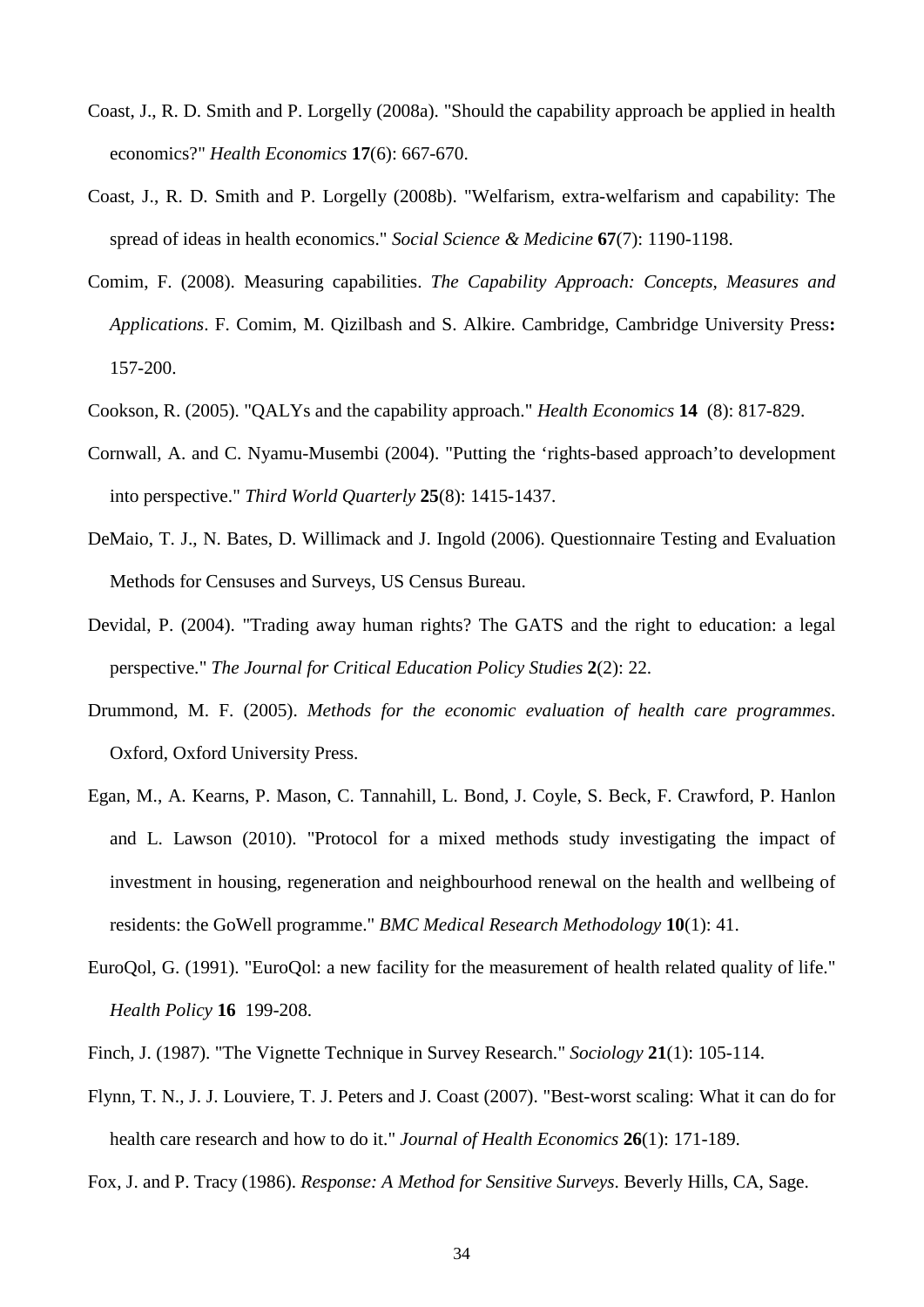- Gosling, S. D., P. J. Rentfrow and W. B. Swann (2003). "A very brief measure of the Big-Five personality domains." *Journal of Research in Personality* **37**(6): 504-528.
- Hyland, M. and S. Sodergren (1996). "Development of a new type of global quality of life scale, and comparison of performance and preference for 12 global scales." *Quality of Life Research* **5**(5): 469-480.
- Klein, P. (1994). *An easy guide to factor analysis*, London: Routledge.
- Lelli, S., F. Comim, M. Qizilbash and S. Alkire (2008). Operationalising Sen's capability approach: the influence of the selected technique. *The Capability Approach: Concepts, Measures and Applications*. Cambridge, Cambridge University Press.
- Lewycka, S., C. Mwansambo, P. Kazembe, T. Phiri, A. Mganga, M. Rosato, H. Chapota, F. Malamba, S. Vergnano and M. Newell (2010). "A cluster randomised controlled trial of the community effectiveness of two interventions in rural Malawi to improve health care and to reduce maternal, newborn and infant mortality." *Trials* **11**(1): 88.
- Lorgelly, P. K., K. Lawson, E. A. L. Fenwick and A. H. Briggs (2010). "Outcome measurement in economic evaluations of public health interventions: a role for the capability approach." *International Journal of Environmental Research and Public Health* **7**.

Marmot, M. (2005). "Social determinants of health inequalities." *The Lancet* **365**(9464): 1099-1104.

- Menzel, P., P. Dolan, J. Richardson and J. A. Olsen (2002). "The role of adaptation to disability and disease in health state valuation: a preliminary normative analysis." *Social Science & Medicine* **55**(12): 2149-2158.
- Morris, R. and V. Carstairs (1991). "Which deprivation? A comparison of selected deprivation indexes." *Journal of Public Health* **13**(4): 318-326.
- Muffels, R. and B. Headey (2009). Testing Sen's capability approach to explain objective and subjective well-being using German and Australian Panel Data? *HILDA Survey Research Conference 2009*. Melbourne University.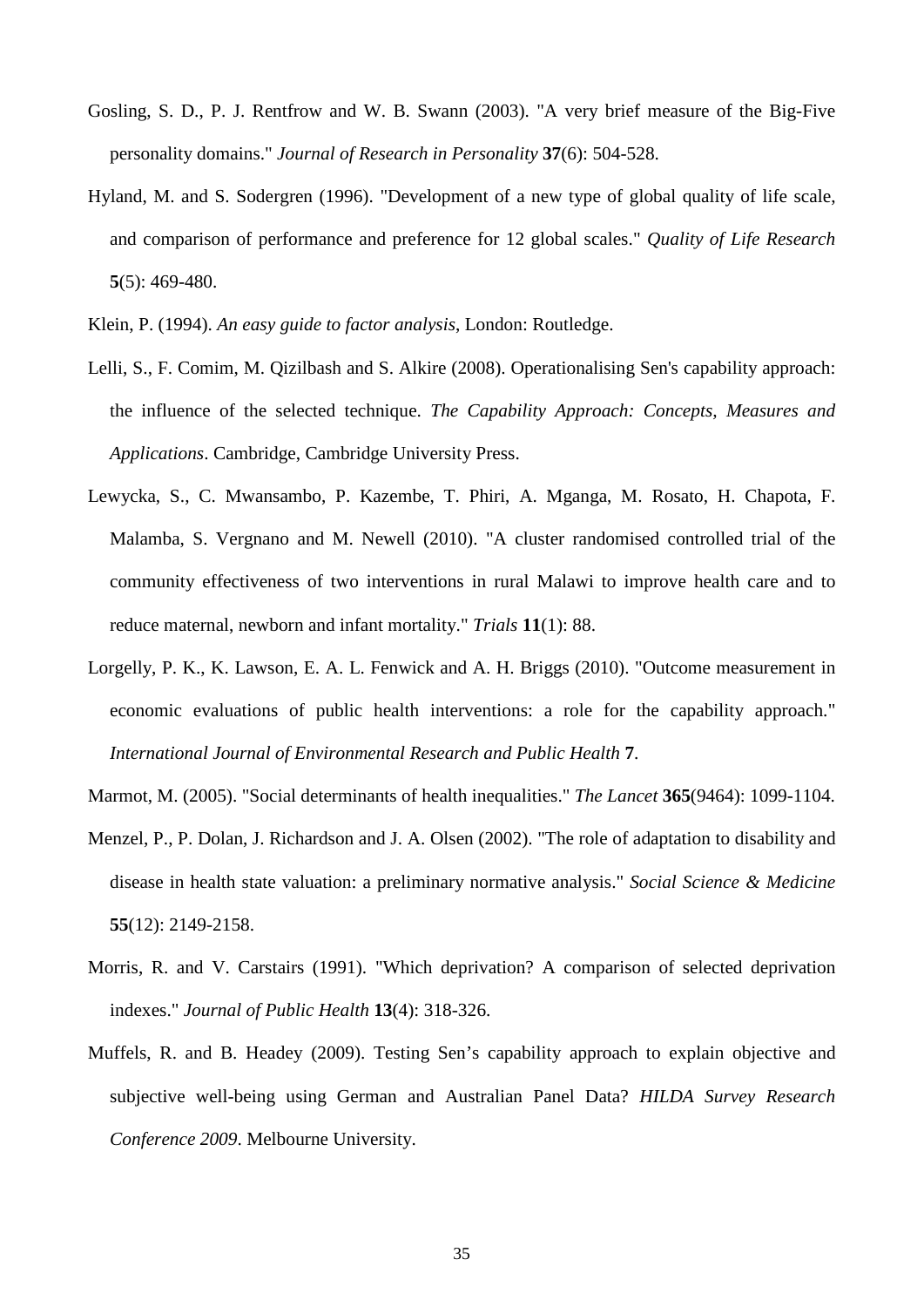- Nussbaum, M. C. (2000). *Women and Human Development: The Capabilities Approach*. New York, Cambridge University Press.
- Nussbaum, M. C. (2011). *Creating Capabilities: The Human Development Approach*. Harvard University Press.
- Petersen, A. R., A. Petersen and D. Lupton (1996). *The new public health: health and self in the age of risk*, Sage Publications Ltd.
- Presser, S., J. M. Rothgeb, M. P. Couper, J. T. Lessler, E. Martin, J. Martin and E. Singer (2004). *Methods for Testing and Evaluating Survey Questionnaires*. New York Wiley.
- Prieto, L., H. Thorsen and K. Juul (2005). "Development and validation of a quality of life questionniare for patients with colostomy of ileostomy." *Health and Quality of Life Outcomes* **3**  62.
- Robeyns, I. (2003). "Sen's capability approach and gender inequality: selecting relevant capabilities." *Feminist Economics* **9**(2-3): 61-92.
- Rychetnik, L., M. Frommer, P. Hawe and A. Shiell (2002). "Criteria for evaluating evidence on public health interventions." *Journal of Epidemiology and Community Health* **56**(2): 119-127.
- Schimmack, U., P. Radhakrishnan, S. Oishi, V. Dzokoto and S. Ahadi (2002). "Culture, personality, and subjective well-being: Integrating process models of life satisfaction." *Journal of Personality and Social Psychology* **82**(4): 582.
- Schimmack, U., S. Oishi, R. M. Furr and D. C. Funder (2004). "Personality and life satisfaction: A facet-level analysis." *Personality and Social Psychology Bulletin* **30**(8): 1062-1075.

Sen, A. (1985). *Commodities and Capabilities*. New York, Elsevier.

Sen, A. (1993). Capability and well-being. *The Quality of Life*. M. C. Nussbaum and A. Sen. Oxford, Claredon Press**:** 30-54.

Sen, A. (1999). *Development as Freedom*. Oxford, Oxford University Press.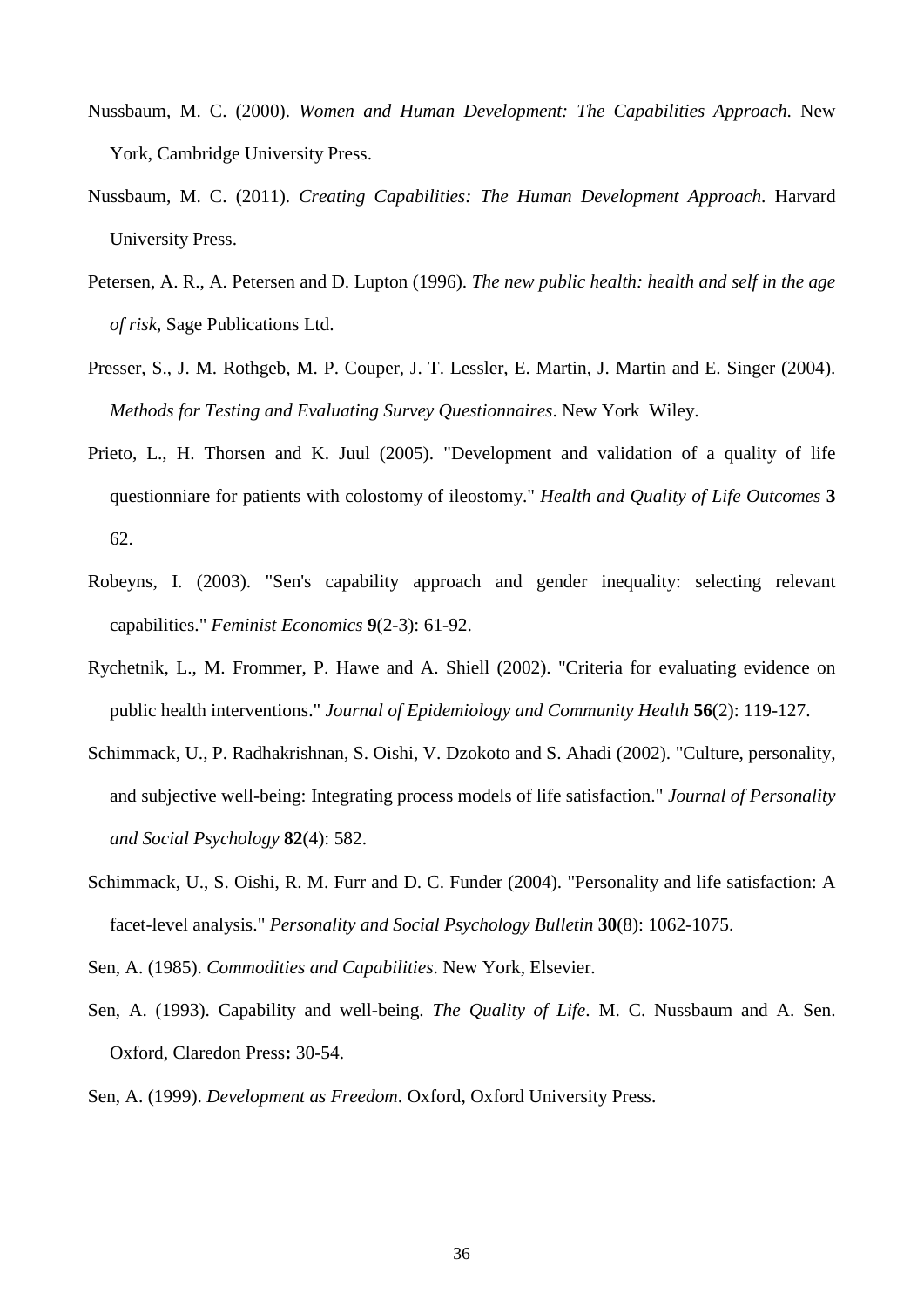- Sen, A. (2002). "Health: perception versus observation." *British Medical Journal* **324**(7342): 860- 861.
- Sen, A. K. (1992). *Inequality Re-examined*. Oxford, Clarendon Press.
- Sen, A. K. (2010). The place of capability in a theory of justice. *Measuring Justice: Primary Goods and Capabilities.* H. Brighouse, I. Robeyns. Cambridge, Cambridge University Press: 239-253.
- Sheatsley, P., P. Rossi, J. Wright and A. Anderson (1983). Questionnaire construction and item writing. *Handbook of Survey Research*. New York, Academic Press.
- Shiell, A., P. Hawe and L. Gold (2008). "Complex interventions or complex systems? Implications for health economic evaluation." *Bmj* **336**(7656): 1281-1283.

Silverman, D. (2009). *Doing qualitative research*, Sage Publications Ltd.

- Simon, J., P. Anand, A. Gray, J. Rugkåsa, K. Yeeles and T. Burns (2013). "Operationalising the capability approach for outcome measurement in mental health research." *Social Science & Medicine* **98**: 187-196.
- Smith, R. D. and M. Petticrew (2010). "Public health evaluation in the twenty-first century: time to see the wood as well as the trees." *Journal of Public Health* **32**(1): 2-7.
- Sridharan, S., B. Campbell and H. Zinzow (2006). "Developing a stakeholder-driven anticipated timeline of impact for evaluation of social programs." *American Journal of Evaluation* **27**(2): 148-162.
- Storck, A. J., K. B. Laupland, R. R. Read, M. W. Mah, J. M. Gill, D. Nevett and T. J. Louie (2006). "Development of a Health-Related Quality of Life Questionnaire (HRQL) for patients with Extremity Soft Tissue Infections (ESTI)." *BMC Infectious Diseases* **6** 148.
- Sutton, E. J. and J. Coast (2013). "Development of a supportive care measure for economic evaluation of end-of-life care using qualitative methods." *Palliative medicine*: 0269216313489368.
- Tashakkori, A. and C. Teddlie (1998). *Mixed methodology: Combining qualitative and quantitative approaches*, Sage Publications, Inc.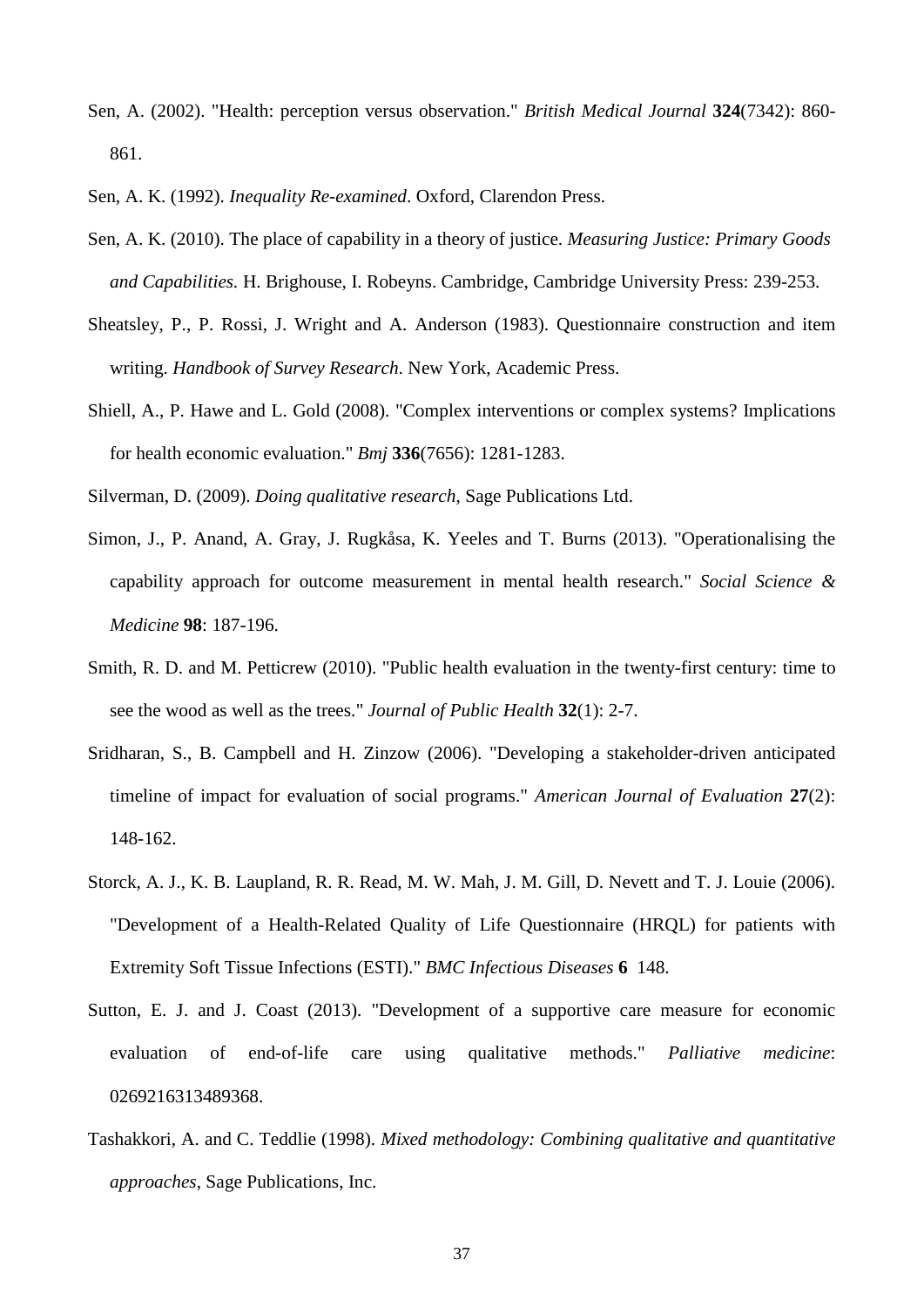- Vergunst, F., C. Jenkinson, T. Burns and J. Simon (2014). "Application of Sen's Capability Approach to Outcome Measurement in Mental Health Research: Psychometric Validation of a Novel Multi-dimensional Instrument (OxCAP-MH)." *Human Welfare* **3**: 1-4.
- Wamcata, J., M. Krautgartner, J. Berner, R. Alexandrowicz, A. Unger, G. Kaiser, B. Marquart and M. Weiss (2005). "The Carers' Needs Assessment for Dementia (CNA-D): Development, validity and reliability." *International Psychogeriatrics* **17** (3): 393-406.
- Ware, J. E., Jr. and C. D. Sherbourne (1992). "The MOS 36-item short-form health survey (SF-36). I. Conceptual framework and item selection." *Medical Care* **30** (6): 473-483.
- Wilkinson, R. G. and K. E. Pickett (2006). "Income inequality and population health: a review and explanation of the evidence." *Social Science & Medicine* **62**(7): 1768-1784.
- Willis, G. B. (2005). *Cognitive Interviewing: A Tool for Improving Questionnaire Design*. London, Sage.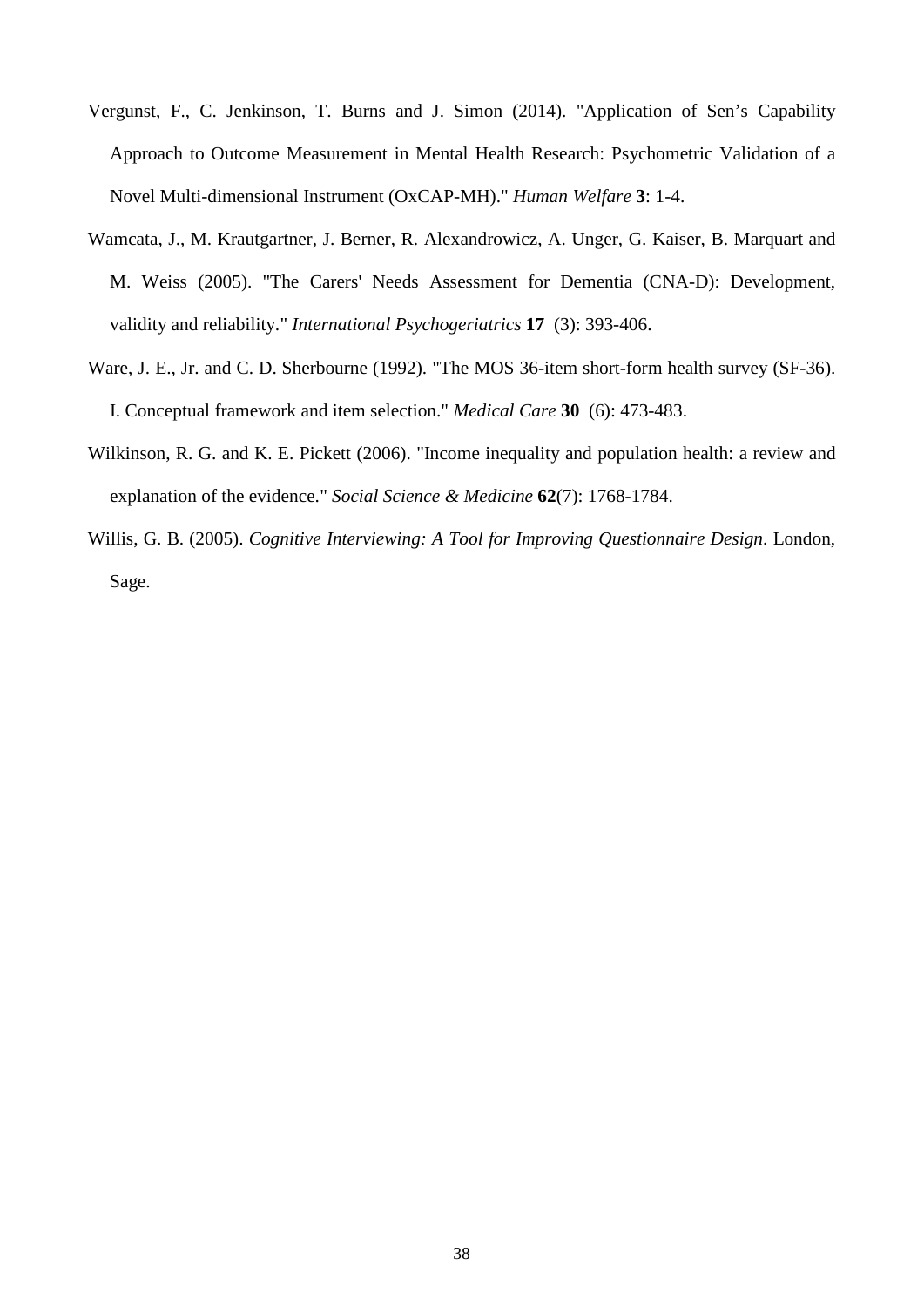|                                               | Count*         | Percentage |
|-----------------------------------------------|----------------|------------|
|                                               | or Mean        | or Std Dev |
| Age                                           | 45.84          | 16.13      |
| Gender                                        |                |            |
| Male                                          | 72             | 37.3       |
| Female                                        | 121            | 62.7       |
| <b>Marital Status</b>                         |                |            |
| Married                                       | 58             | 30.1       |
| Living as married                             | 18             | 9.3        |
| Separated (after being married)               | 14             | 7.3        |
| Divorced                                      | 22             | 11.4       |
| Widowed                                       | 16             | 8.3        |
| Never married                                 | 65             | 33.7       |
| Number of children                            | 0.46           | 0.81       |
| <b>Employment status</b>                      |                |            |
| Working full time (30 or more hours per week) | 98             | 50.8       |
| Working part time (8 to 29 hours per week)    | 13             | 6.7        |
| Full time student                             | 9              | 4.7        |
| Retired                                       | 35             | 18.1       |
| Unemployed                                    | 15             | 7.8        |
| Not working for other reason                  | 23             | 11.9       |
| Annual Household Income                       |                |            |
| $£0$ (nothing)                                | $\overline{2}$ | 1.0        |
| £1 to £9,999 per year                         | 48             | 24.5       |
| £10,000 to £19,999 per year                   | 44             | 22.4       |
| £20,000 to £29,999 per year                   | 26             | 13.3       |
| £30,000 to £39,999 per year                   | 22             | 11.2       |
| £40,000 to £59,999 per year                   | 21             | 10.7       |
| £60,000 or more per year                      | 18             | 9.2        |
| Prefer not to answer                          | $\,8\,$        | 4.1        |
| Don't know                                    | $\overline{7}$ | 3.6        |
| <b>Highest Educational Attainment</b>         |                |            |
| Postgraduate degree                           | 23             | 11.7       |
| First degree                                  | 41             | 20.8       |
| Higher education below degree                 | 25             | 12.7       |
| Highers/A Levels or equivalent                | 19             | 9.6        |
| Standard Grades 1-3/GCSEs or equivalent       | 18             | 9.1        |
| Standard grades 4-7/CSE or equivalent         | 7              | 3.6        |
| Foreign or other qualification                | 6              | 3.0        |
| No qualification                              | 47             | 23.9       |
| Don't know                                    | 11             | 5.6        |
| Ethnicity                                     |                |            |
| White                                         | 188            | 97.4       |
| Mixed ethnic group                            | $\mathbf{1}$   | 0.5        |
| Asian or Asian British                        | $\overline{c}$ | 1.0        |
| <b>Black or Black British</b>                 | $\mathbf{1}$   | 0.5        |
| Other ethnic group                            | $\mathbf{1}$   | 0.5        |

| <b>Table 1:</b> Respondents Characteristics (Descriptive Statistics and Frequencies; $N=198$ ) |  |  |  |  |  |
|------------------------------------------------------------------------------------------------|--|--|--|--|--|
|------------------------------------------------------------------------------------------------|--|--|--|--|--|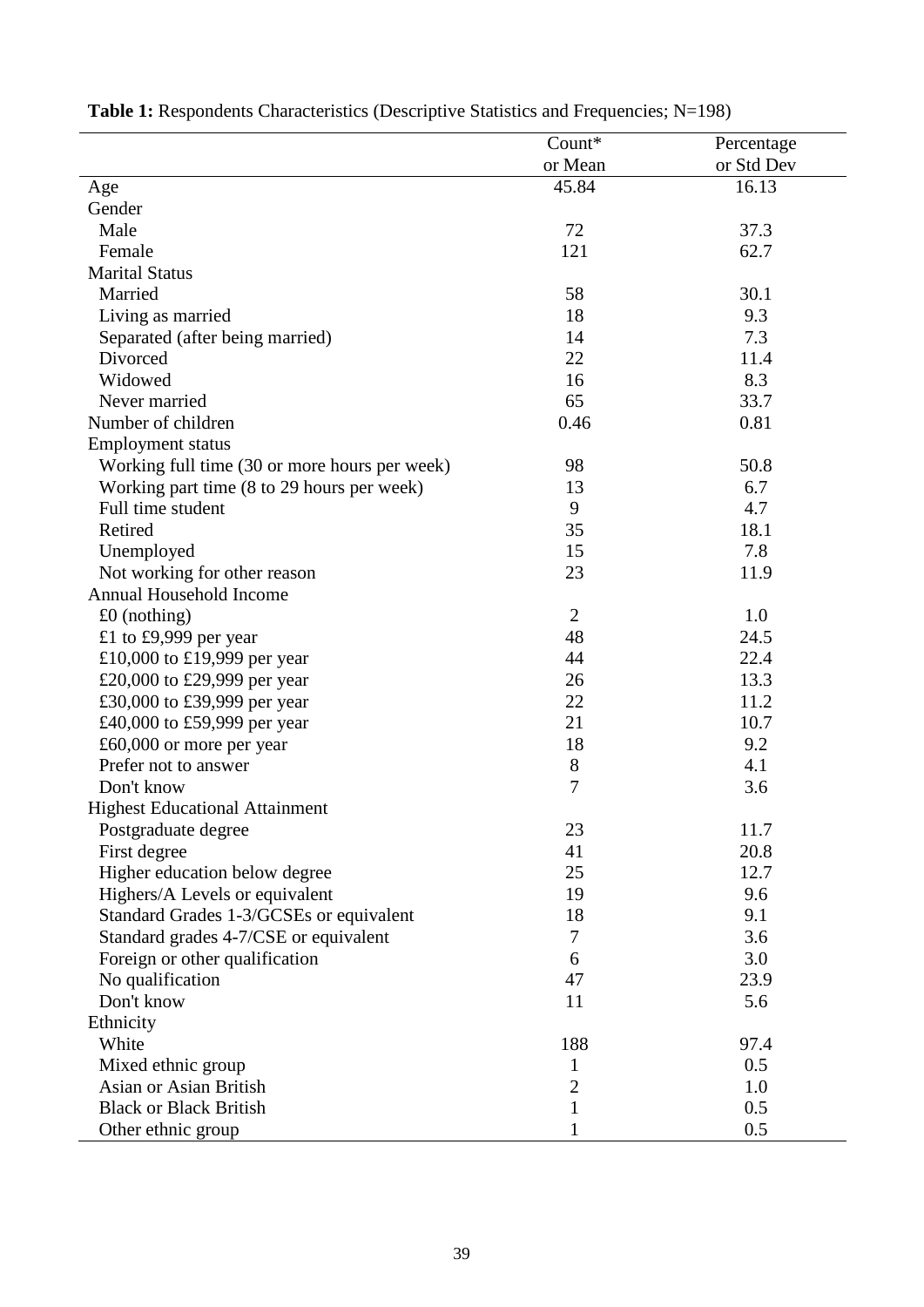|                                          | Count*           | Percentage |
|------------------------------------------|------------------|------------|
|                                          | or Mean          | or Std Dev |
| Religious Denomination                   |                  |            |
| Church of England                        | $\mathbf{1}$     | 0.5        |
| <b>Church of Scotland</b>                | 53               | 27.0       |
| Muslim                                   | $\overline{2}$   | 1.0        |
| Other Christian                          | 8                | 4.1        |
| Roman Catholic                           | 54               | 27.6       |
| Another religion                         | $\overline{4}$   | 2.0        |
| None                                     | 69               | 35.2       |
| Prefer not to answer                     | 5                | 2.6        |
| Deprivation decile                       |                  |            |
| 1                                        | 1                | 0.5        |
| $\overline{c}$                           | 13               | 6.7        |
| 3                                        | $\boldsymbol{0}$ | 0.0        |
| $\overline{4}$                           | 6                | 3.1        |
| 5                                        | 6                | 3.1        |
| 6                                        | 7                | 3.6        |
| 7                                        | 16               | 8.2        |
| 8                                        | 9                | 4.6        |
| 9                                        | 35               | 17.9       |
| 10                                       | 102              | 52.3       |
| Health/QoL                               |                  |            |
| EQ-5D score (0: dead, 1: full health)    | 0.76             | 0.28       |
| Global QoL (0: no QoL, 100: perfect QoL) | 69.55            | 19.86      |

**Table 1:** Respondents Characteristics continued…

\* Note the counts may not sum to 198 as not every question was completed by every respondent, however the percentage takes these missing responses into account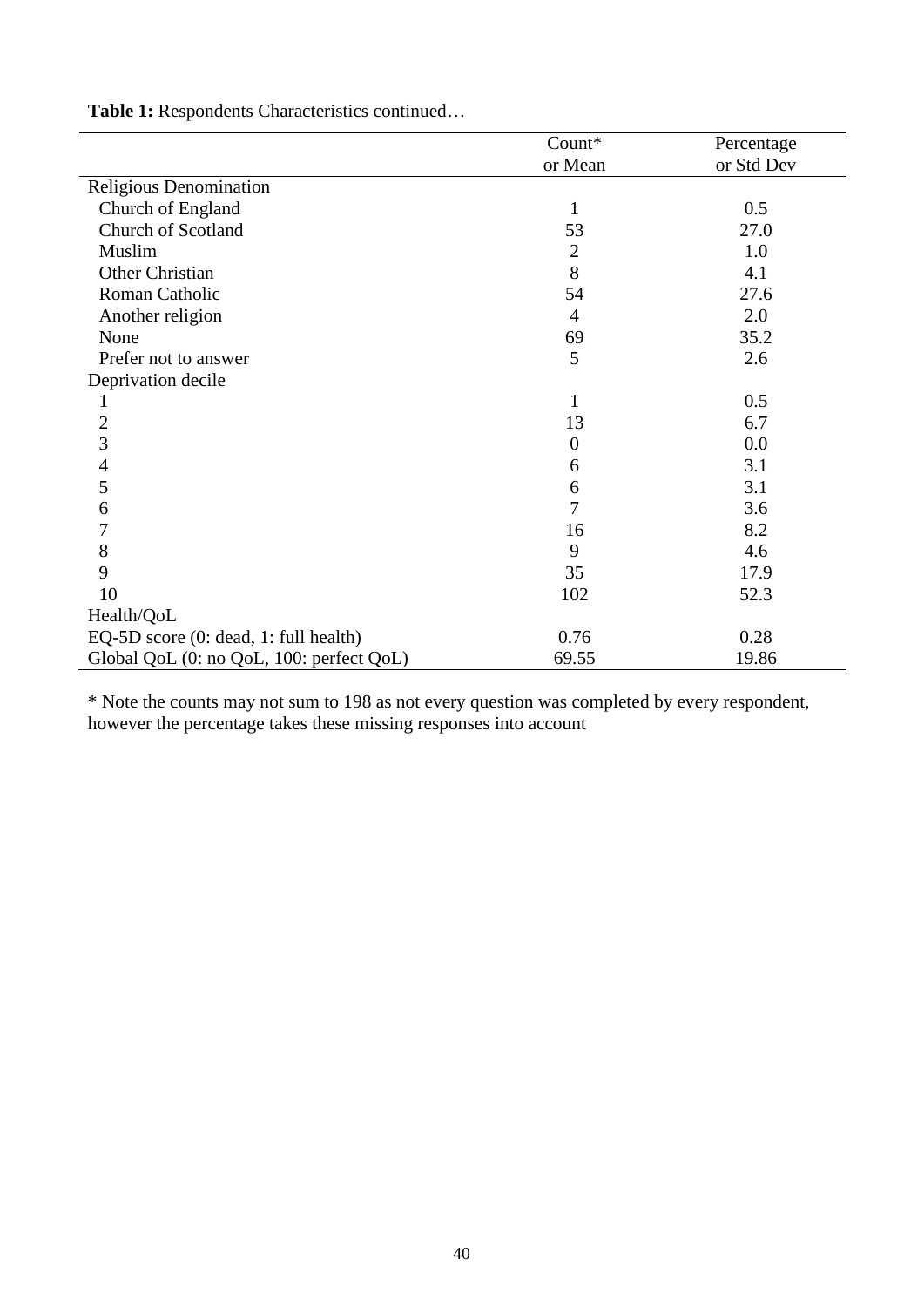|                                  | Gender    | Age      | Deprivation | Income    |
|----------------------------------|-----------|----------|-------------|-----------|
| Life                             |           |          |             |           |
| Life expectancy $(deviations)^a$ | $5.514**$ | 0.137    | 0.352       | $6.655**$ |
| <b>Bodily Health</b>             |           |          |             |           |
| Daily activities <sup>b</sup>    | 0.850     | 11.655** | 8.374*      | 39.831**  |
| Suitable Accommodation           | 2.895     | 3.906    | 4.409       | 16.120    |
| <b>Bodily integrity</b>          |           |          |             |           |
| Neighbourhood safety             | 8.559     | 5.355    | 29.991**    | 12.314    |
| Potential for assault            | $10.755*$ | 9.548    | 8.202       | 13.601    |
| Senses imagination and thought   |           |          |             |           |
| Freedom of expression            | 4.535     | 6.006    | 4.523       | 14.734    |
| Imagination and creativity       | 6.717     | 14.895   | 6.817       | 14.304    |
| Emotions                         |           |          |             |           |
| Love and support                 | 4.347     | 13.616   | 14.859      | 20.056    |
| Losing sleep                     | 3.244     | 5.223    | 10.080      | 21.750*   |
| <b>Practical Reason</b>          |           |          |             |           |
| Planning one's life              | 5.947     | 6.989    | 14.423      | 12.382    |
| <b>Affiliation</b>               |           |          |             |           |
| Respect and appreciation         | 7.121     | 5.807    | 1.527       | 14.450    |
| Social networks <sup>b</sup>     | 0.037     | 2.418    | $8.025*$    | 13.458**  |
| Discrimination                   | 2.586     | 18.569*  | 5.514       | 16.180    |
| Species                          |           |          |             |           |
| Appreciate nature                | 0.764     | 2.017    | 10.363      | 12.133    |
| Play                             |           |          |             |           |
| Enjoy recreation                 | 0.209     | 2.584    | 11.447      | 25.648*   |
| Control over one's environment   |           |          |             |           |
| Influence local decisions        | 2.452     | 12.778   | 14.869      | 31.934**  |
| Property ownership <sup>b</sup>  | 1.912     | 2.057    | 14.602**    | 55.575**  |
| <b>Employment discrimination</b> | 2.218     | 3.302    | 5.501       | 10.039    |

**Table 2:** Summary test statistics (chi-sq and F tests) for differences in individual capability questions by gender, age, deprivation and income groupings

<sup>a</sup> as this is a continuous variable, the test statistic employed is an F-test, all other variables are

categorical and as such a chi-squared test is used. b note these questions have binary answers, as such they have fewer degrees of freedom

\*\* significant at 1% level; \* significant at 5% level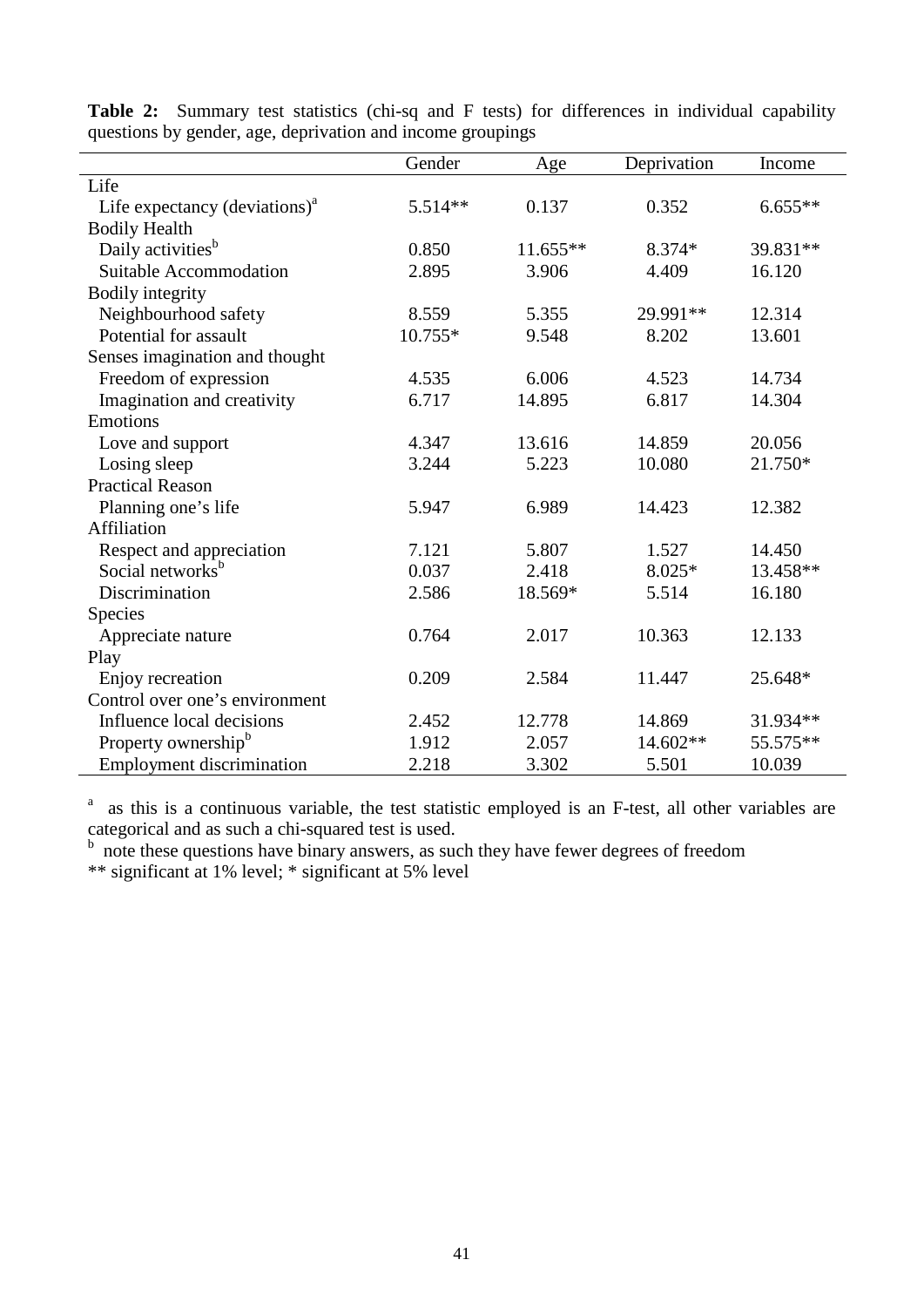|                    | Mean  | <b>Std Dev</b> | Minimum | Maximum | p-value    |
|--------------------|-------|----------------|---------|---------|------------|
| Gender             |       |                |         |         |            |
| Male               | 12.53 | 2.41           | 5.50    | 17.75   |            |
| Female             | 12.40 | 2.62           | 3.00    | 17.25   | 0.761      |
| Age                |       |                |         |         |            |
| Under 40           | 12.50 | 2.50           | 3.00    | 17.75   |            |
| $40$ to $60$       | 12.30 | 2.65           | 4.50    | 17.25   |            |
| Over <sub>60</sub> | 12.70 | 2.42           | 6.50    | 16.00   | 0.772      |
| Deprivation        |       |                |         |         |            |
| deciles 1 to 6     | 13.45 | 1.79           | 8.50    | 16.50   |            |
| deciles 7 to 9     | 12.88 | 2.43           | 4.50    | 17.75   |            |
| decile 10          | 11.92 | 2.66           | 3.00    | 17.25   | $0.006*$   |
| Income             |       |                |         |         |            |
| less than $£10k$   | 10.73 | 2.70           | 4.50    | 14.75   |            |
| £10k to £19k       | 11.85 | 2.66           | 3.00    | 17.25   |            |
| £20 $k$ to £40 $k$ | 13.25 | 1.95           | 7.50    | 16.50   |            |
| more than £40k     | 13.94 | 1.54           | 10.50   | 17.75   | $< 0.001*$ |

**Table 3:** Descriptive statistics for the capability index by interest group

Note: Significant differences are indicated by an asterisk.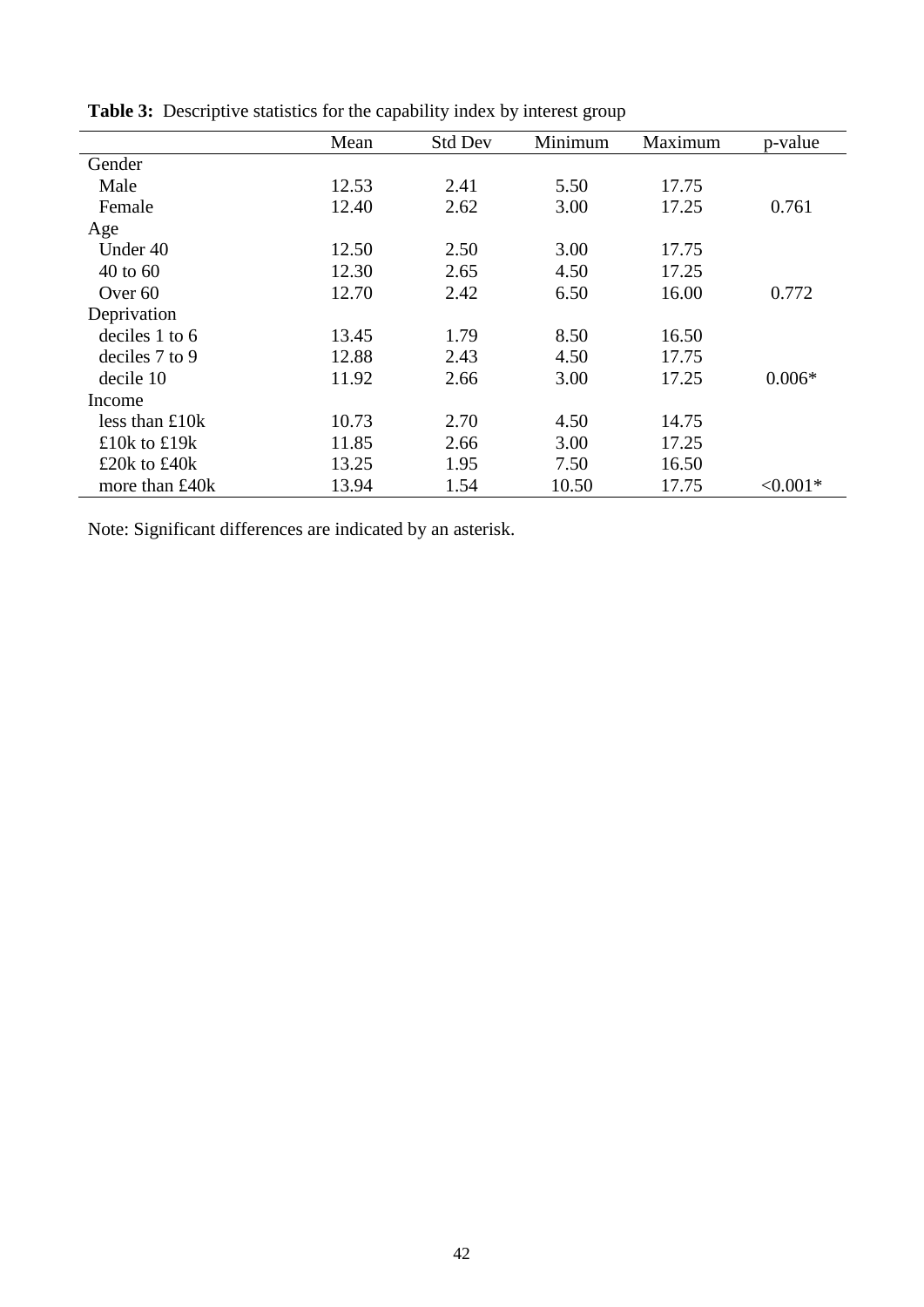|                    | Coefficient | Std error | p-value  |
|--------------------|-------------|-----------|----------|
| Gender             |             |           |          |
| Female             | 0.066       | 0.395     | 0.868    |
| Age                |             |           |          |
| 40 to 60           | 0.304       | 0.416     | 0.467    |
| Over 60            | 1.134       | 0.626     | 0.072    |
| Deprivation        |             |           |          |
| deciles 7 to 9     | $-0.100$    | 0.578     | 0.863    |
| decile 10          | $-0.549$    | 0.542     | 0.313    |
| Income             |             |           |          |
| £10 $k$ to £19 $k$ | 1.080       | 0.527     | $0.042*$ |
| £20 $k$ to £40 $k$ | 2.599       | 0.531     | $0.000*$ |
| more than £40k     | 3.239       | 0.574     | $0.000*$ |

**Table 4**: Multiple regression results for the capability index

Note: males, under 40 years old, residing in decile 1 to 6 areas, and earning less than £10,000 per year is the reference category. The dependent variable is the capability index. Significant differences are indicated by an asterisk.  $N= 155$ ,  $R^2=0.258$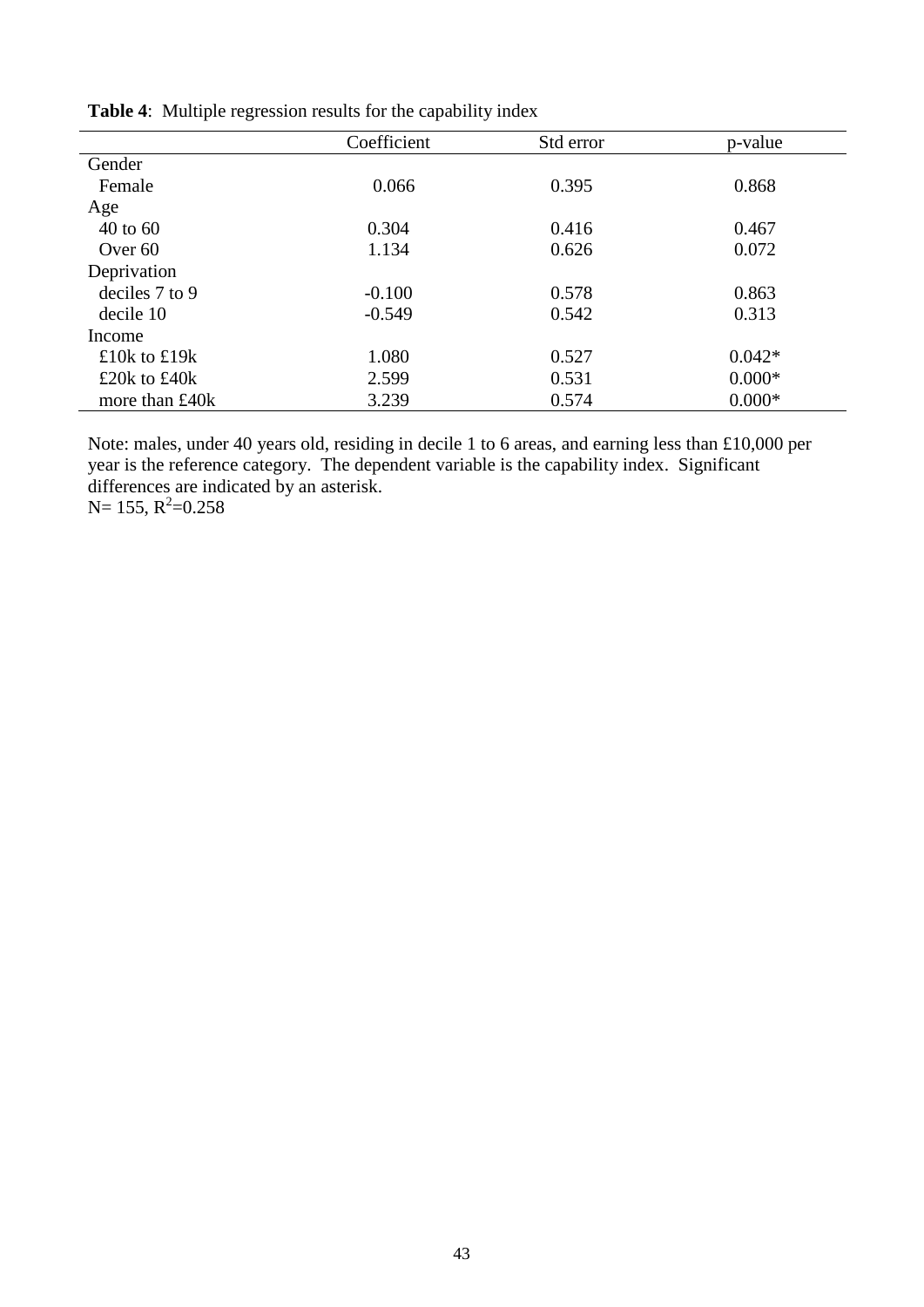| Interviewee | Adequately<br>nourished | Expressing<br>views | Love, care $&$<br>support | Planning of<br>one's own life | Influencing<br>decisions<br>affecting local<br>area |
|-------------|-------------------------|---------------------|---------------------------|-------------------------------|-----------------------------------------------------|
|             | C                       | C                   | $\mathsf{C}$              | $\mathcal{C}$                 | ${\bf F}$                                           |
|             |                         |                     | F                         | F                             | $\overline{C}$                                      |
| 3           |                         |                     | $\mathcal{C}$             | $\mathbf{F}$                  |                                                     |
|             | $\overline{C}$          |                     | $\mathbf F$               | $\mathcal{C}$                 |                                                     |
| 5           | $\mathbf F$             |                     | ${\bf F}$                 | $\boldsymbol{F}$              | $\mathcal{C}$                                       |
| 6           | $\mathcal{C}$           |                     | $\overline{F}$            | $\mathcal{C}$                 | ${\bf F}$                                           |
|             | $\mathbf F$             |                     | $\overline{C}$            | $\mathbf{F}$                  | $\mathcal{C}$                                       |
| 8           | C                       |                     |                           | С                             |                                                     |
| 9           |                         |                     |                           |                               | C                                                   |
| 10          | C                       |                     |                           | $\overline{C}$                |                                                     |
| 11          | F                       | F                   | F                         | $\mathbf F$                   | Ċ                                                   |
| 12          | $\mathbf F$             | $\overline{C}$      |                           | $\subset$                     |                                                     |
| 13          | $\overline{C}$          |                     |                           |                               | $\mathsf C$                                         |
| 14          | ${\bf F}$               |                     |                           |                               |                                                     |
| 15          | $\mathsf{C}$            |                     | F                         |                               |                                                     |
| 16          |                         |                     | <b>NOT SURE</b>           | C                             |                                                     |
| 17          |                         |                     | F                         | <b>BOTH</b>                   | $\overline{C}$                                      |
| 18          |                         | $\mathbf{F}$        | Ċ                         | $\mathbf{F}$                  | $\mathbf{F}$                                        |

**Table 5:** Which do interviewees value more: capability [C] or functioning [F]?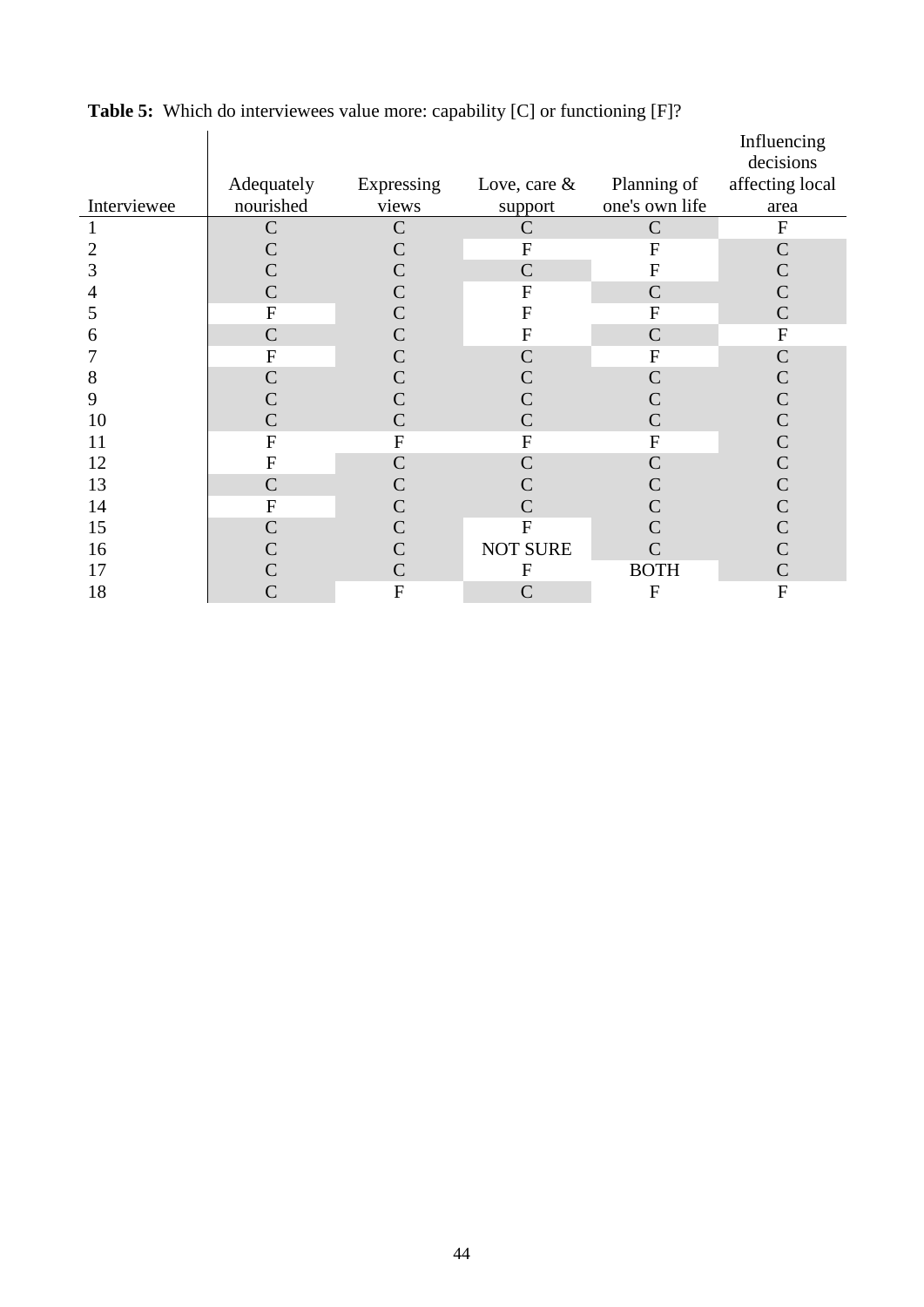**Figure 1:** Life Capability: Until what age do you expect to live, given your family history, dietary habits, lifestyle and health status? (difference between actual life expectancy, given each respondent's age and gender – using life tables for Glasgow City, and elicited life expectancy)



**Figure 2:** Affiliation Capability: Outside any employment, in your everyday life, how likely do

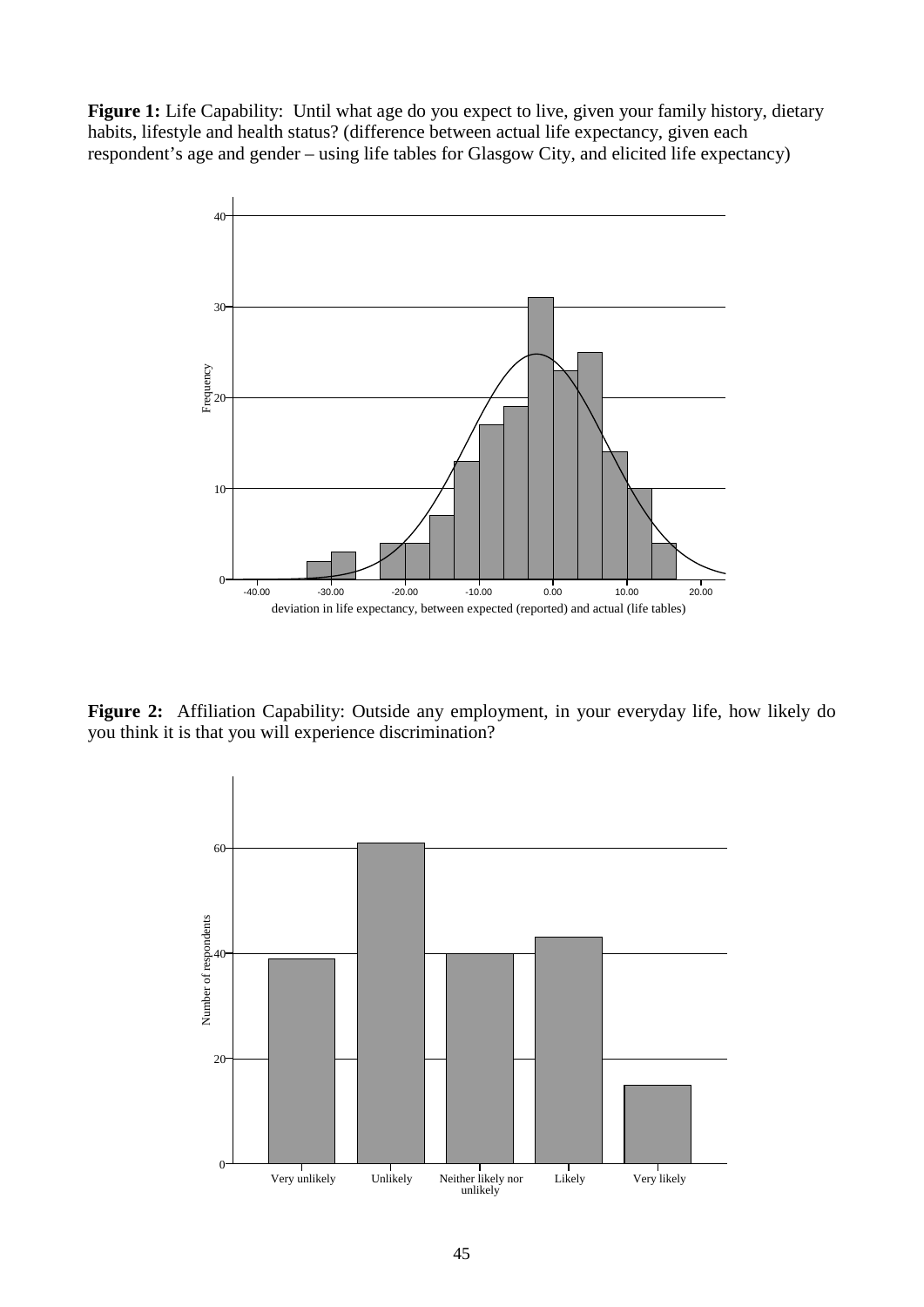Figure 3: Histogram of the capability index



**Figure 4:** Scatterplot of relationship between EQ5D and capability index